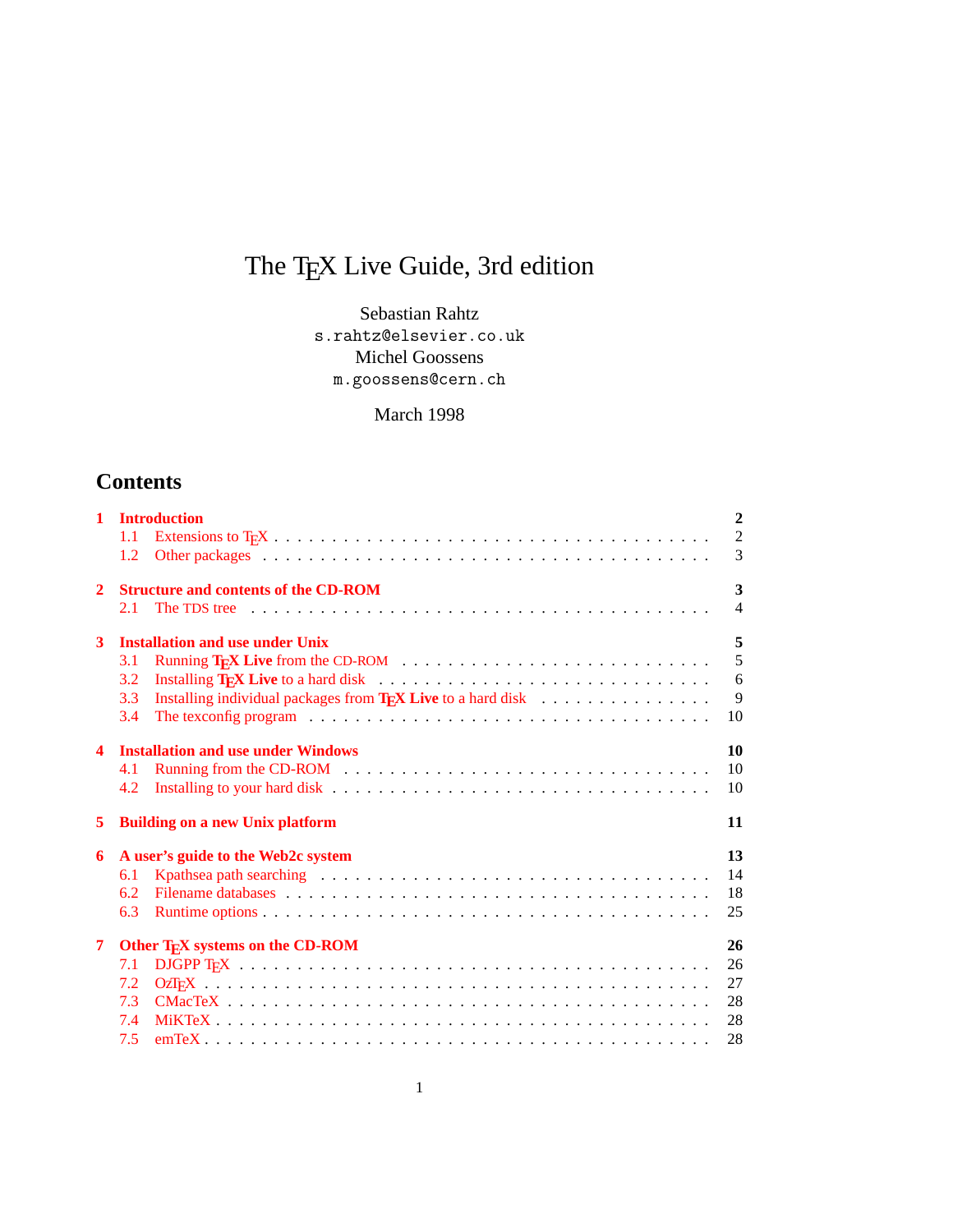<span id="page-1-0"></span>

| <b>List of Tables</b>          |    |
|--------------------------------|----|
| <b>B</b> Catalogue of Packages | 40 |
| A The texmf.cnf file           | 31 |
| <b>9</b> Future versions       | 29 |
| 8 History and acknowledgements | 28 |

## **1 Introduction**

This documentation describes the main features of the **T<sub>EX</sub> Live** 3 CD-ROM—a T<sub>EX</sub>/L<sub>ATEX</sub> distribution for Unix, Windows32 and Amiga systems that includes T<sub>E</sub>X, LAT<sub>E</sub>X 2<sub>ε</sub>, METAFONT, MetaPost, Makeindex, and BIBTEX; and a wide-ranging set of macros, fonts and documentation conforming to the *TEX Directory Standard* (TDS)—which can be used with nearly every T<sub>E</sub>X setup.

This TEX package uses the Web2c (version 7.2) implementation of the programs, which tries to make TEXing as easy as possible, and takes full advantage of the efficient and highly customizable Kpathsea library from Karl Berry and Olaf Weber. It can be run either directly from the CD-ROM or installed on a hard disk.

Most of the runnable systems on the CD-ROM include a large set of drivers and support programs for TEX, including dvips (PostScript driver), xdvi (X Windows previewer), dvilj (HP LaserJet driver), lacheck (LATEX syntax checker), tex4ht (TEX to HTML converter), dviconcat and dviselect, dv2dt and dt2dv (dvi to ASCII and vice versa), and Angus Duggan's PostScript utilities.

## **1.1** Extensions to T<sub>E</sub>X

The TEX Live runnable systems contain three experimental extensions to normal TEX:

- 1. ε-TEX, which adds a small but powerful set of new primitives, and the TEX--XET extensions for left to right typesetting; in default mode,  $\varepsilon$ -T<sub>E</sub>X is 100% compatible with ordinary T<sub>E</sub>X. See texmf/etex/doc/base/etex\_man.tex on the CD-ROM for details.
- 2. pdfTEX, which can optionally write Acrobat PDF format instead of DVI; there is no formal documentation for this yet, but the file texmf/pdftex/plain/misc/example.tex shows how it is used. The LATEX hyperref package has an option 'pdftex', which turns on all the program features.
- 3.  $\Omega$  (Omega), which works internally with 16-bit characters, using Unicode; this allows it to directly work with almost all the world's scripts simultaneously. It also supports dynamically loaded 'Ω Translation Processes' (OTPs), which allow the user to define complex transformations to be performed on arbitrary streams of input. See texmf/doc/omega/base/doc2.tex for documentation.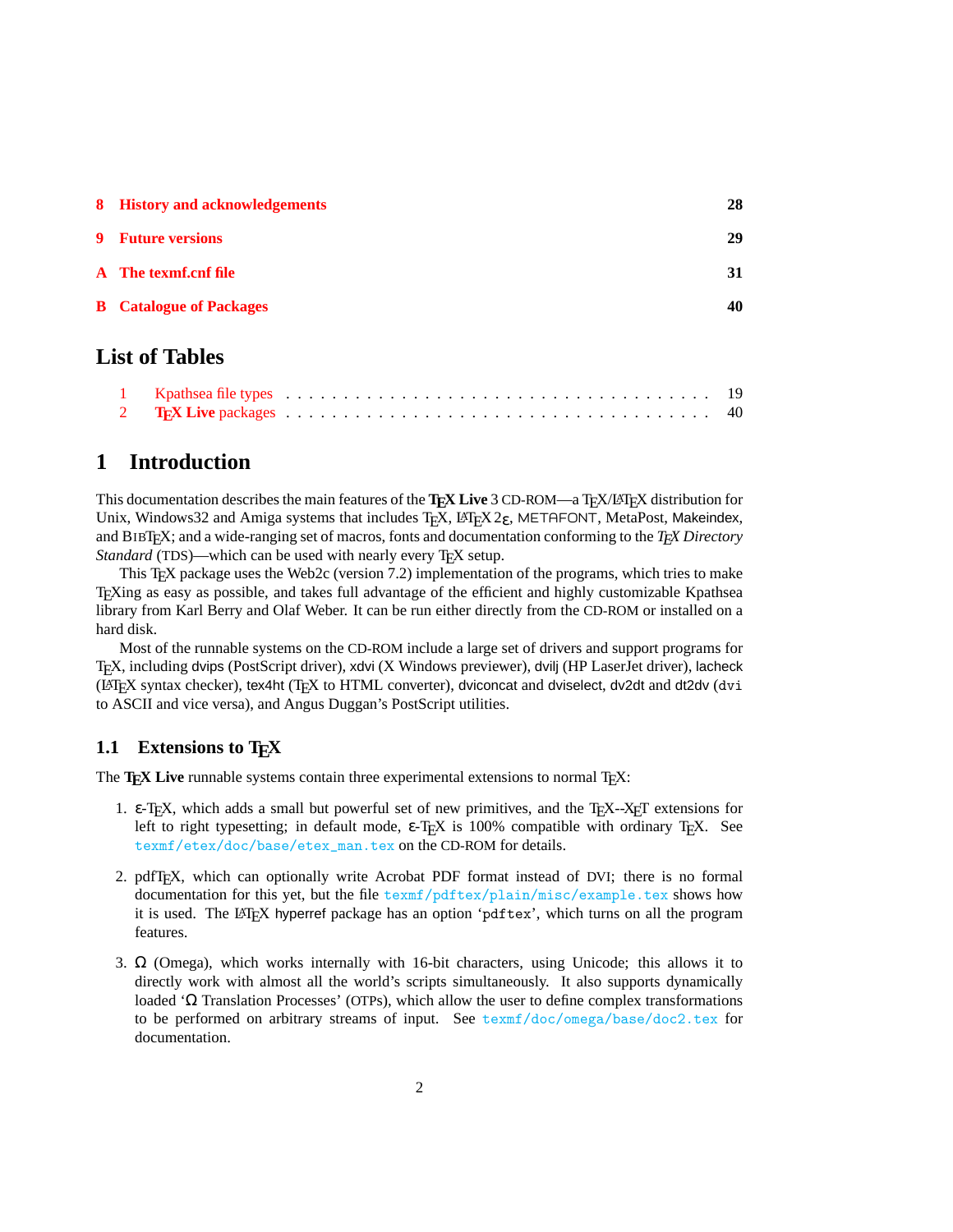<span id="page-2-0"></span>ε-TEX is stable (version 2.0), although subsequent releases will add new functionality. pdfTEX (version 0.12h) and  $\Omega$  (version 1.5) are under continual development; the versions on this CD-ROM are those current as of mid March 1998.

### **1.2 Other packages**

The following complete packages are included on the CD-ROM:

- OzTEX for Macintosh.
- CMacTeX for Macintosh.
- Macintosh utilities (Alpha, Excalibur, etc.).
- MikTeX for Windows 95.
- emTeX for DOS and OS/2.
- The DJGPP version of the Web2c T<sub>EX</sub> system, which works under DOS and all Windows versions.
- TEX shells for Windows and DOS (Winedt, TeXtelmExtel, emTeXgi).

These are provided unchanged from CTAN, and have not been integrated in any way with the rest of the CD-ROM. To use the packages, go to the relevant directory and follow the installation instructions.

## **2 Structure and contents of the CD-ROM**

The important CD-ROM top-level directories are listed below.

**bin** The T<sub>E</sub>X family programs, arranged in separate platform directories.

doc Documentation for **TEX Live**.

cstug Material for the Czech/Slovak T<sub>E</sub>X Users Group.

**FAQ** Frequently Asked Questions, in English, French and German.

info Documentation in GNU 'info' format for the TEX system.

**man** Documentation in the form of Unix man pages for the T<sub>E</sub>X system.

**source** The source of all programs, including the main Web2c T<sub>E</sub>X and METAFONT distributions.

**support** Various bits of TEX-related software which are *not* installed by default, such as MusixTEX, support programs, and a complete distribution of Ghostscript.

systems Packaged T<sub>E</sub>X systems which are separate from the main T<sub>E</sub>X Live. Subdirectories in here are:

**amiga** Extra support programs for the Amiga.

macintosh The OzT<sub>E</sub>X and CMacTeX packages ready to install, plus some other utilities.

msdos DOS TEX packages-djgppTEX, emTeX, and three TEX shells.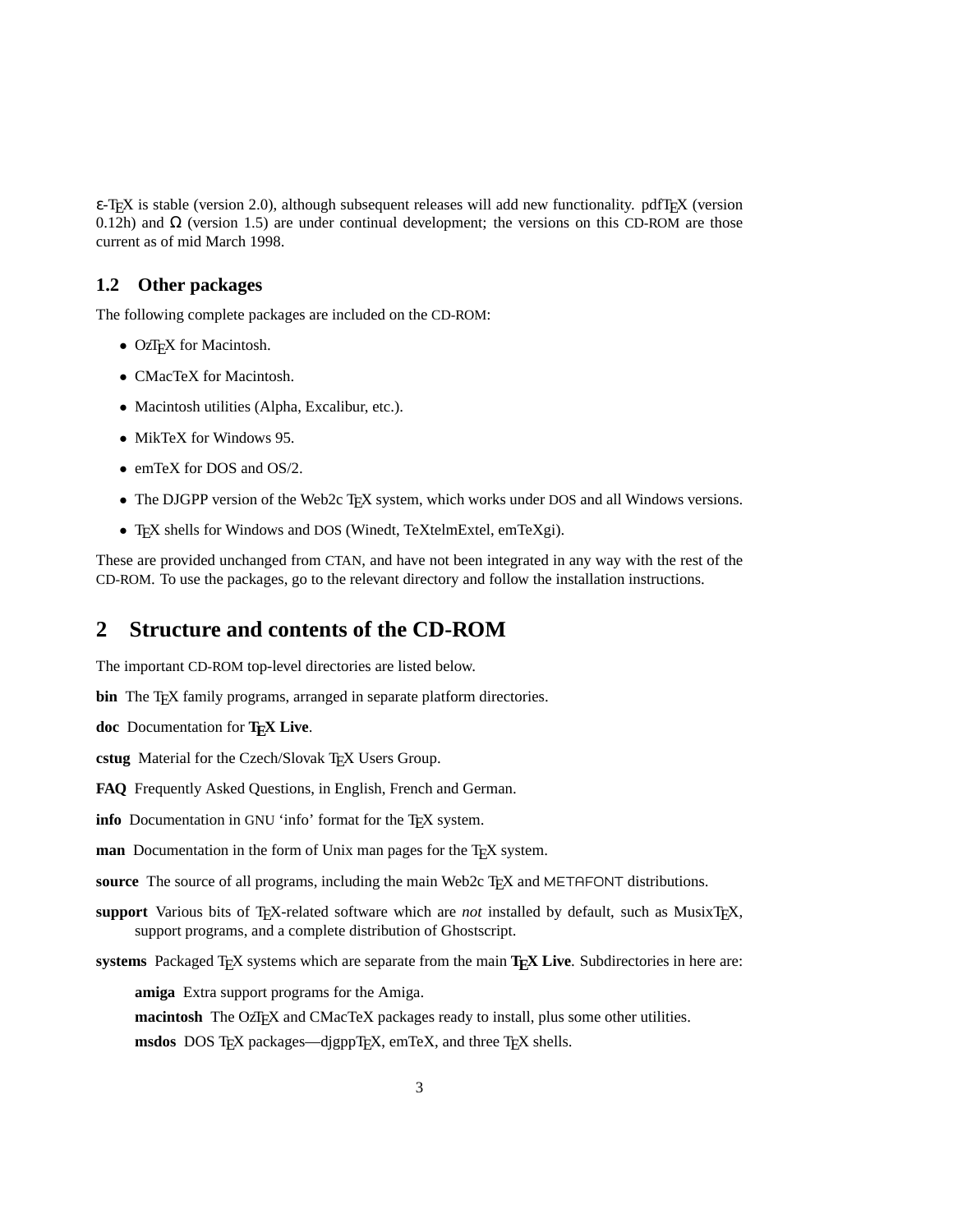<span id="page-3-0"></span>win32 T<sub>E</sub>X packages for Windows 95 and NT users —MikTeX, and the editor/shell WinEdt. wingut The GUTenberg T<sub>E</sub>X distribution for Windows

**texmf** The main support tree of macros, fonts and documentation;

TUG Material about the TEX Users Group.

**winedt** A ready to run installation of WinEdt for Windows 95/NT.

There are also two installation scripts for Unix systems, install-cd.sh and install-pkg.sh; we discuss them on in section refsec:install on p. [5.](#page-4-0)

#### **2.1 The TDS tree**

The **TEX Live** texmf tree consists of various 'collections', each of which has a set of 'packages', of which there are over 400 on the CD-ROM. Normal installation allows the user to copy all of a collection to a local hard disk from the CD-ROM, but it is also possible to install just one package of a collection. The collections are:

**ams** The American Mathematical Society macro packages and fonts.

**bibtex** BIBT<sub>E</sub>X styles and databases.

**doc** General guides and documentation in various formats, including HTML and PDF.

**dvips** Support for Rokicki's DVI-to-PostScript driver.

**etex** Support for ε-TEX.

**fonts** Font sources, metrics, PostScript and bitmap forms.

formats Eplain, RevT<sub>E</sub>X, physxx, texsis, alatex, text1, lollipop, etc.

**generic** Extra macros for use with any format.

**graphics** Macro packages for graphics.

**lang** Support for non-English languages.

**latex** LAT<sub>E</sub>X, including official tools and all LAT<sub>E</sub>X 2 $_{\epsilon}$  contributed packages.

**metapost** Support for MetaPost.

**omega** Support for Ω.

**plain** Macros for plain T<sub>E</sub>X.

**systems** Binaries for Unix, Amiga and Win32 platforms.

**texlive** Basic material for the distribution.

Each of the collections is divided into *basic* (1), *recommended* (2) and *other* (3). The appendix starting on page [40](#page-39-0) lists all the packages in alphabetical order with the collection they are found in, and a brief description. Thus all packages in collection latex1 are what one must have to get started with LATEX, packages in latex2 are recommended for most users, and latex3 contains optional packages. The directory texmf/lists contains lists of all files in each package (used by the installation programs).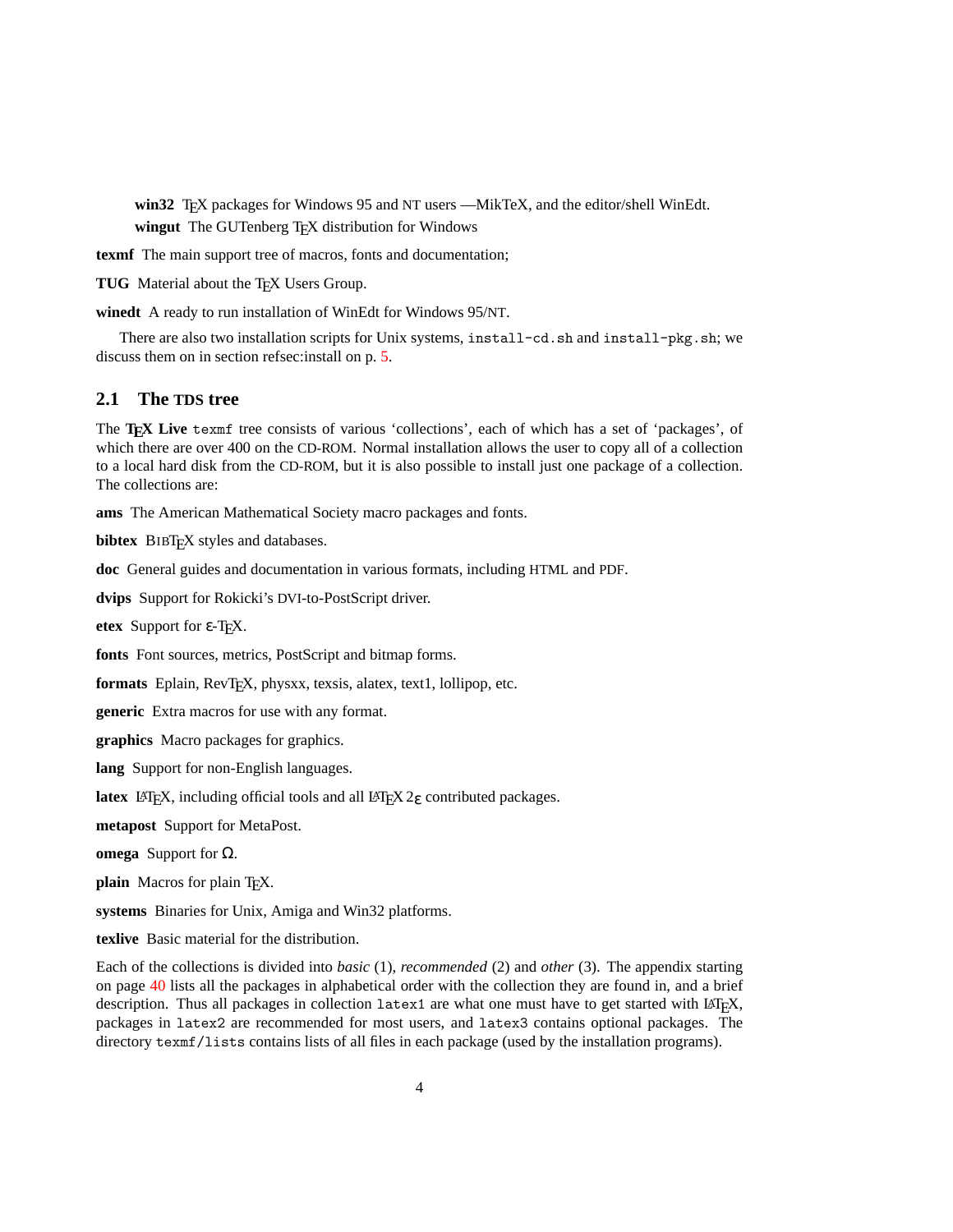## <span id="page-4-0"></span>**3 Installation and use under Unix**

You can use the TEX Live CD-ROM in three ways:

- 1. You can mount the CD-ROM on your file system, adjust your PATH, and run everything off the CD-ROM; this takes very little disk space, and gives you immediate access to everything on the CD-ROM; although the performance will not be optimal, it is perfectly acceptable on, for instance, PCs running Linux.
- 2. You can install all or part of the system to your local hard disk; this is the best method for many people, if they have enough disk space to spare (a minimum of about 10 megabytes, or 100 megabytes for a recommended good-sized system).
- 3. You can install selected packages to work either with your existing TEX system or a **TEX Live** system you installed earlier.

Each of these methods is described in more detail in the following sections.

**Warning:** This CD-ROM is in ISO 9660 (High Sierra) format, with Rock Ridge and Joliet extensions. In order to take full advantage of the CD-ROM on a Unix system, your system needs to be able to use the Rock Ridge extensions. Please consult the documentation for your mount command to see if it is possible. If you have several different machines on a local network, see if you can mount the CD-ROM on one which *does* support Rock Ridge, and use this with the others.

Linux, FreeBSD, Sun, SGI and DEC Alpha systems should be able to use the CD-ROM with no problems. We would appreciate receiving detailed advice from other system users who also succeed, for future versions of this documentation.

The discussion below about installation assumes you have been able to mount the CD-ROM with full Rock Ridge compatibility.

## **3.1 Running T<sub>E</sub>X Live from the CD-ROM**

The organisation of Web2c means that you can run programs simply by adding the appropriate directory under bin on the CD-ROM to your PATH, and the support files will all be found with no further ado. The following shows the list of available systems and the corresponding directories.

| DEC Alpha $(3.2 \text{ and } 4.0)$ | alpha-osf3.2            | alpha-osf4.0     |
|------------------------------------|-------------------------|------------------|
| Amiga                              | $m68000$ -amigaos $2.1$ |                  |
| <b>HP9000 HPUX 10.10</b>           | $hppa11-hpux10.10$      |                  |
| Linux (on Intel Pentium)           | i386-linux              |                  |
| SGI IRIX (5.3 and 6.2)             | mips-irix5.3            | mips-irix6.2     |
| IBM RS 6000 AIX (3.2.5 and 4.1.1)  | rs6000-aix3.2.5         | rs6000-aix4.1.1  |
| Sun Sparc Sunos 4.1.3              | $sprc$ -sunos $4.1.3$   |                  |
| Sun Sparc Solaris (2.5.1 and 2.6)  | sparc-solaris2.5.1      | sparc-solaris2.6 |
| Windows 95 or NT (Intel machines)  | win32                   |                  |

You may worry that when you subsequently make fonts or change configuration, things will go wrong because you cannot change files on the CD-ROM. However, you can maintain a parallel, writeable, T<sub>EX</sub>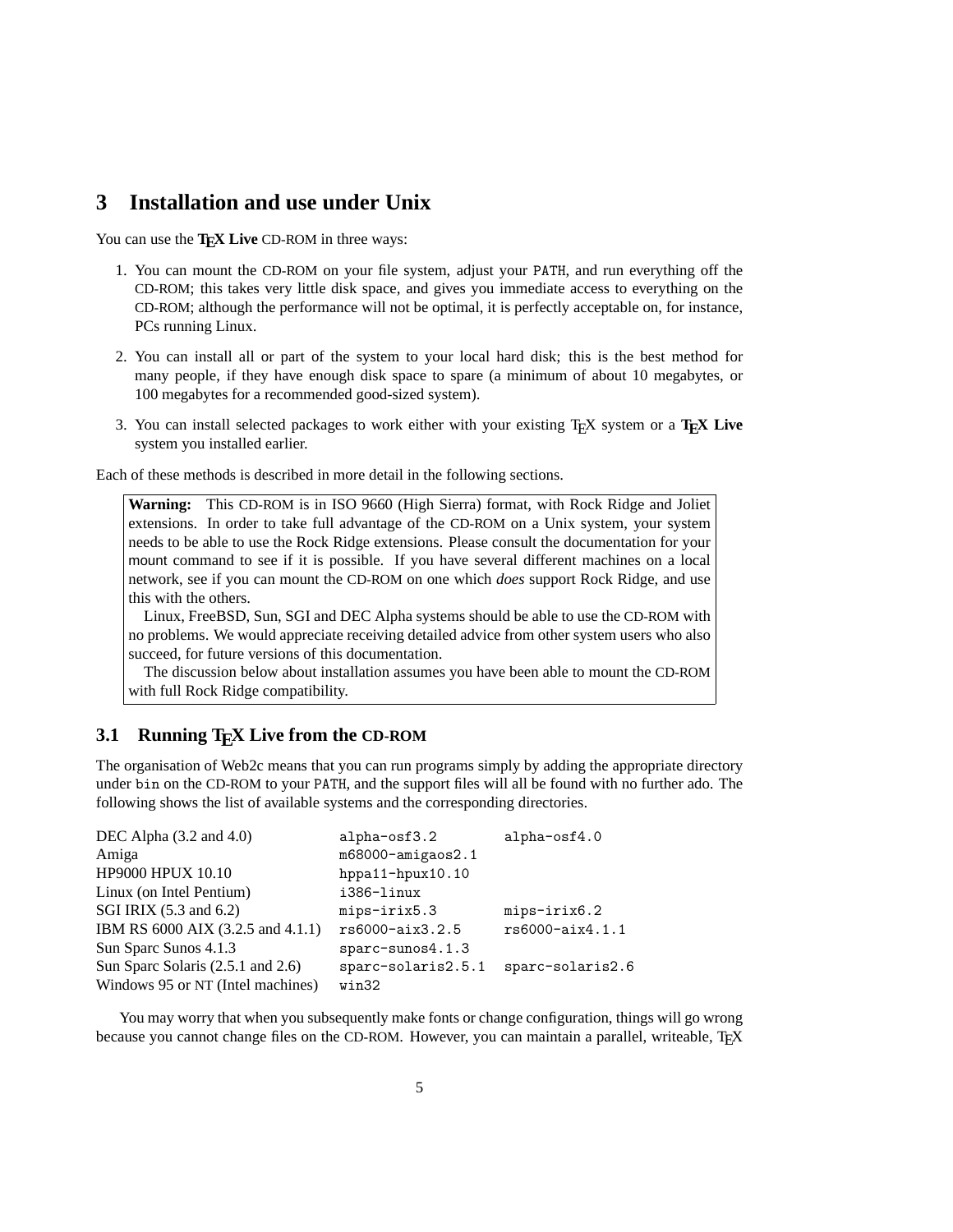<span id="page-5-0"></span>tree on your hard disk; this is searched before the main tree on the CD-ROM. The default location is /usr/TeX.local, but you can override this by setting the TEXMFLOCAL environment variable.

Thus *sh* or *bash* users on an Intel PC running Linux can mount the **TEX Live** CD-ROM on /cdrom by issuing the command:

#### >> mount -t iso9660 /dev/cdrom /cdrom

Then they should include the directory containing the binaries for the given architecture into the search path by updating the PATH variable.

```
PATH=/cdrom/bin/i386-linux:$PATH
export PATH
```
For convenience, these statements can also be entered into the .profile script.

If in doubt, ask your local system support guru to help you work out how to mount your CD-ROM or which directory to use for your system.

Appropriate support files will be installed on your hard disk the first time you need them. It is a good idea to immediately run the texconfig script to initialize things, and check it all works.

#### **3.2 Installing TEX Live to a hard disk**

All of the necessary steps to install all or part of the distribution on your hard disk are achieved by mounting the CD-ROM, changing to the top-level directory, and typing:

>> sh install-cd.sh

(On some Unix systems, you may need to use sh5 or bsh.) This script works by accessing lists of collections and packages from the CD-ROM, and trying to guess what sort of computer system you are on. It should start by displaying the following:

Initializing collections... Done. Counting selected collections... Done. Calculating disk space requirements for collections...Done. Initializing system packages... Done.

It will then show the main control screen (Figure  $1(a)$ ), which lets you change four things:

- 1. the type of system you are on, or want to install for;
- 2. the collections you want to install, at the *basic*, *recommended* or *other* level;
- 3. the location on your hard disk to put the files;
- 4. some runtime behaviour features.

You choose options by typing a letter or number and pressing 'return'. In the example, a Linux ELF system has been detected, the default of all collections to *recommended* level has been chosen, and the default installation directory is /usr/local; note that the disk space required for the current installation configuration is also displayed. If you make a suggested setup, you need about 100 megabytes of disk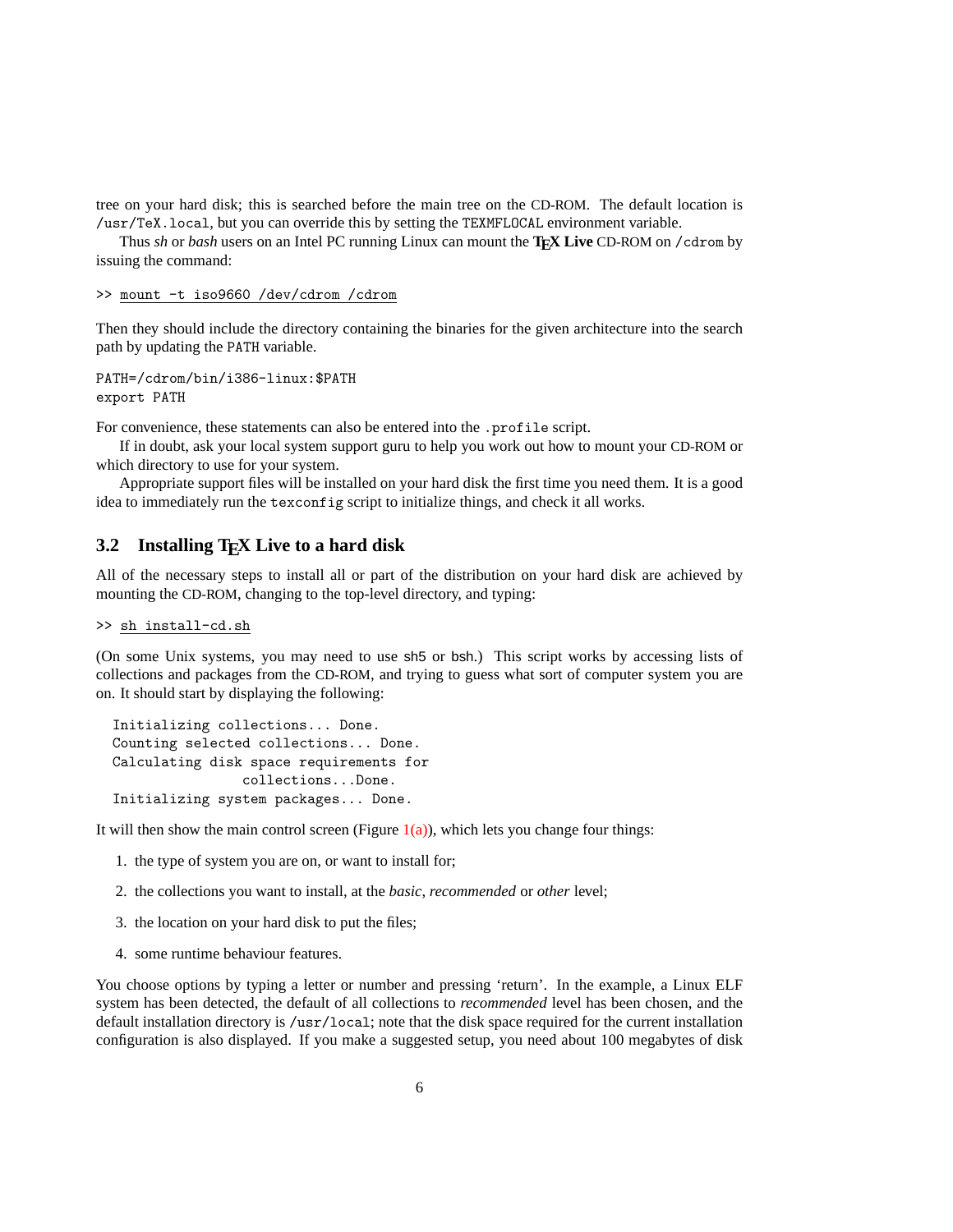```
===================> TeX Live installation procedure <==================
===> Note: Letters/digits in <angle brackets> indicate menu items <==
===> for commands or configurable options <===
   Proposed platform: Intel x86 with Linux (ELF)
   <P> over-ride system detection and choose platform
   <C> collections: 23 out of 33, disk space required: 176108 kB
   <S> systems: 1 out of 13, disk space required: 6359 kB
                              total disk space required: 182467 kB
   <D> directories:
         TEXMFMAIN = /usr/TeX
           (where the main TeX system will live)
         TEXMFLOCAL = /var/TeX
           (where you will install your own styles and site changes)
   <O> options:
         [ ] alternate directory for automatically generated fonts
                         ()
         [ ] create symlinks in standard directories
   Other commands:
         <I> start installation, <H> help, <Q> quit
```
(a) Main control screen

| Current collections setup:                                                                            |                                 |                                 | total size : 171901 kB |  |  |
|-------------------------------------------------------------------------------------------------------|---------------------------------|---------------------------------|------------------------|--|--|
|                                                                                                       | selection<br>name               |                                 | size                   |  |  |
| $\langle 1 \rangle$                                                                                   | ams                             | [recommended]                   | 6359 kB                |  |  |
|                                                                                                       | <2> bibtex                      | [recommended]                   | 6584 kB                |  |  |
| $\langle 3 \rangle$ doc                                                                               |                                 | [recommended]                   | 26531 kB               |  |  |
| 4                                                                                                     | dvips                           | [reconnected]                   | 563 kB                 |  |  |
| 5                                                                                                     | fonts                           | [recommended]                   | 21862 kB               |  |  |
| <6>                                                                                                   |                                 | formats [recommended]           | 1003 kB                |  |  |
| < 7                                                                                                   | generic                         | [recommended]                   | 501 kB                 |  |  |
| <8>                                                                                                   | graphics                        | [recommended]                   | 10373 kB               |  |  |
| $9$                                                                                                   | lang                            | $\lbrack$ recommended $\rbrack$ | 3287 kB                |  |  |
| <w></w>                                                                                               |                                 | metapost [recommended]          | 1280 kB                |  |  |
|                                                                                                       | $<\chi>$ latex                  | [recommended]                   | 28333 kB               |  |  |
|                                                                                                       | <y> plain [recommended]</y>     |                                 | 756 kB                 |  |  |
|                                                                                                       | $<$ Z><br>texlive [recommended] |                                 | 56523 kB               |  |  |
| SUM:                                                                                                  |                                 |                                 | 163955 kB              |  |  |
|                                                                                                       |                                 |                                 |                        |  |  |
| global commands: select <n>one / <br/> <br/>b&gt;asic / r<e>&gt;r<e>commended / <a>ll</a></e></e></n> |                                 |                                 |                        |  |  |
| for all collections                                                                                   |                                 |                                 |                        |  |  |
| $<\mathbb{R}>$                                                                                        | return to platform menu         |                                 |                        |  |  |
| <q></q>                                                                                               | quit                            |                                 |                        |  |  |
| Enter command to modify current selection:                                                            |                                 |                                 |                        |  |  |
|                                                                                                       |                                 |                                 |                        |  |  |

(b) Selecting collections

Figure 1: Examples of screens used by the installation script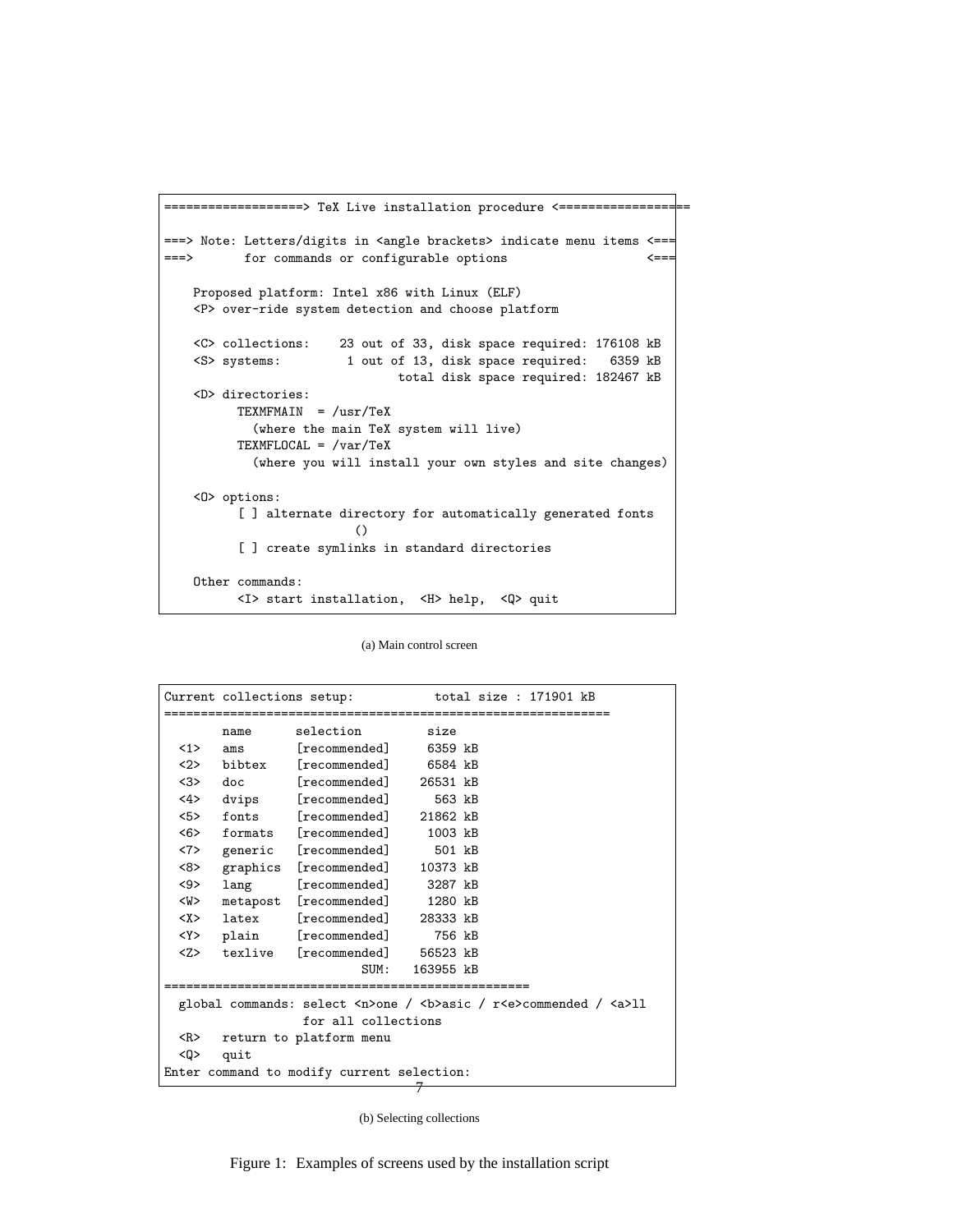```
Collection: Fonts
====================================================
Fonts, including metrics, virtual fonts and sources
====================================================
 <N> no packages
 <B> basic packages [ 2007 kB]
 <E> basic + recommended packages [ 21862 kB]
 <A> all packages [ 34303 kB]
====================================================
  <R> return to collection menu
  <Q> quit
Enter command:
```
(c) Customizing a collection

Figure 1: Examples of screens used by the installation script (contd.)

free; however, the basic setup will only take about 10 megabytes, and you can enhance it with selected packages as you need them.

Under the directory you choose for installation, the installation script will put the binaries in a subdirectory of bin, and the support tree in texmf.

The options item lets you decide whether to make new fonts be created in another location (if you want the main package mounted read-only for most users), and whether to make symbolic links for the man and GNU info pages in the 'standard' locations.

When you choose <C> for 'collections', you will see the display of available collections, the level of installation selected, and the disk space required (Figure  $1(b)$ ). You can set alternative levels of installation for each collection, ranging from *none* to *all*. You can either set this for all collections at once, or choose a particular collection and set its level (Figure  $1(c)$ ).

When you are finished, return to the main screen, and ask the installation to start. It will take each of the collections and systems that you requested, consult the list of files on the CD-ROM, and build a master list of files to transfer. These will then be copied to your hard disk. If you installed a system, an initialization sequence is now run (creating format files, etc.). When this has finished, all you need do is add the correct subdirectory of bin in the T<sub>E</sub>X installation to your path, and start using T<sub>E</sub>X. If you want, you can move the binaries up one level, e.g. from /usr/local/bin/alpha-osf3.2 to /usr/local/bin; if you do this, however, you must edit texmf/web2c/texmf.cnf (see Appendix [A](#page-30-0)) and change line 50:

TEXMFMAIN = \$SELFAUTOPARENT

to

TEXMFMAIN = \$SELFAUTODIR

If you move the binaries to another directory tree entirely, you need to edit TEXMFMAIN to specify the support tree explicitly, and set TEXMFCNF in your environment to \$TEXMFMAIN/texmf/web2c.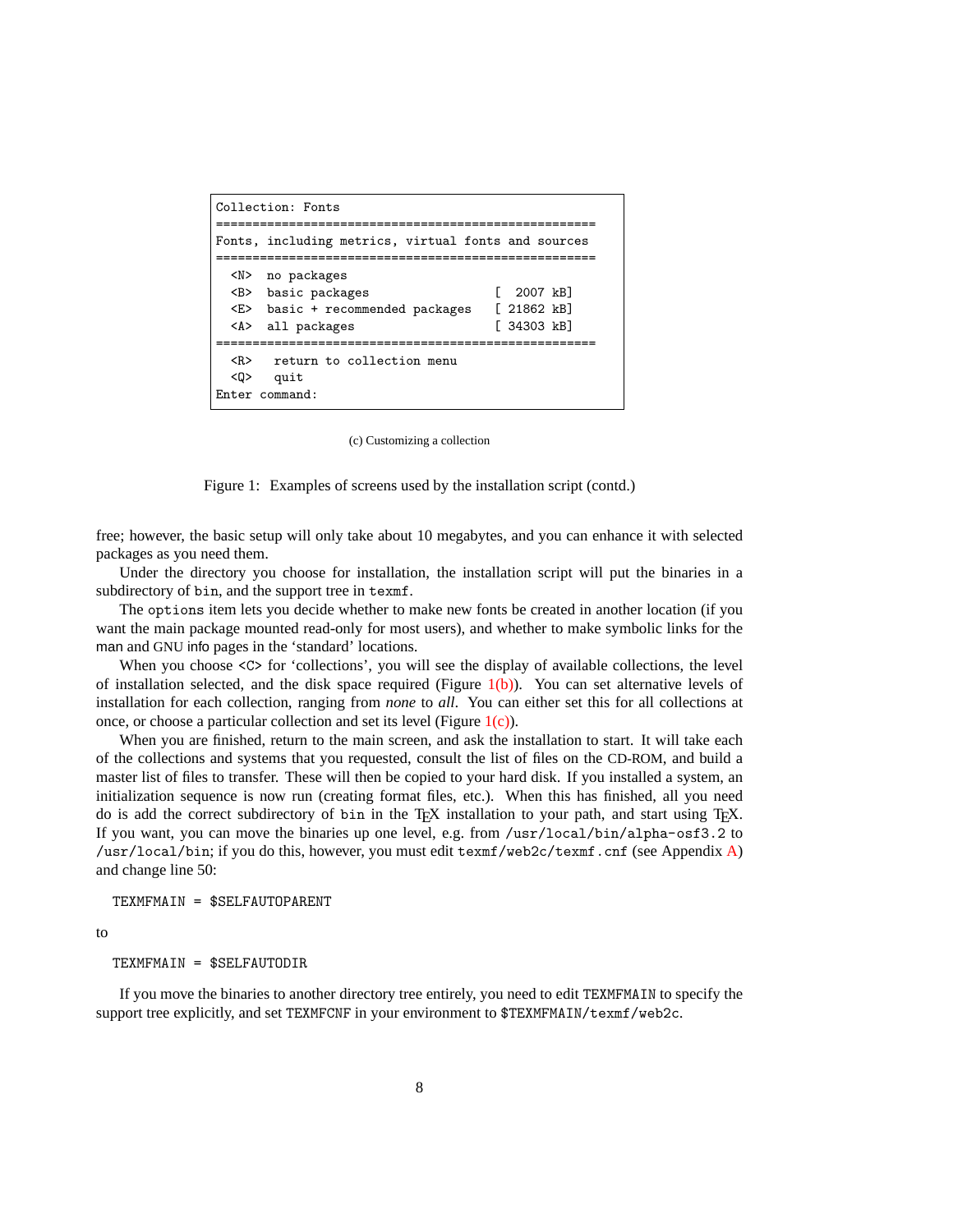### <span id="page-8-0"></span>**3.3 Installing individual packages from TEX Live to a hard disk**

You may want to use the **TEX Live** CD-ROM to either update an existing setup, or add features to an earlier installation from the CD-ROM. The main installation program is intended for the first time only, and subsequently you should use the install-pkg.sh script on the CD-ROM. Run this by mounting the CD-ROM, changing to the mounted directory, and typing

#### >> sh install-pkg.sh options

The script supports nine options; the first four let you set the individual package you want to install, the whole collection (i.e., ams2), the name of the mounted CD-ROM directory, and the name of the directory containing the list files (normally these latter two will be set automatically):

```
--package=name
--collection=name
--cddir=name
--listdir=name
```
What actually happens is controlled by four more switches; the first two allow you to exclude documentation or source files from the installation, the third stops the default action of running mktexlsr on completion to rebuild the file database, and the last does nothing but list the files that would be installed:

--nodoc

--nosrc

--nohash --listonly

Finally, you can specify that, instead of installing the files, the script should make a tar archive in a specified location:

--archive=*name*

Thus, if we simply wanted to see the files that make up the package fancyhdr before we installed it, our command and output would be as follows:

```
>> sh install-pkg.sh --package=fancyhdr --listonly
texmf/doc/latex/fancyhdr/fancyhdr.dvi
texmf/doc/latex/fancyhdr/fancyhdr.tex
texmf/lists/latex3/fancyhdr
texmf/source/latex/fancyhdr/README
texmf/source/latex/fancyhdr/fancyheadings.new
texmf/tex/latex/fancyhdr/extramarks.sty
texmf/tex/latex/fancyhdr/fancyhdr.sty
texmf/tex/latex/fancyhdr/fixmarks.sty
```
Other examples of usage are:

- Install the LAT<sub>E</sub>X package natbib:
	- >> sh install-pkg.sh --package=natbib
- Install the LAT<sub>E</sub>X package alg with no source files and no documentation: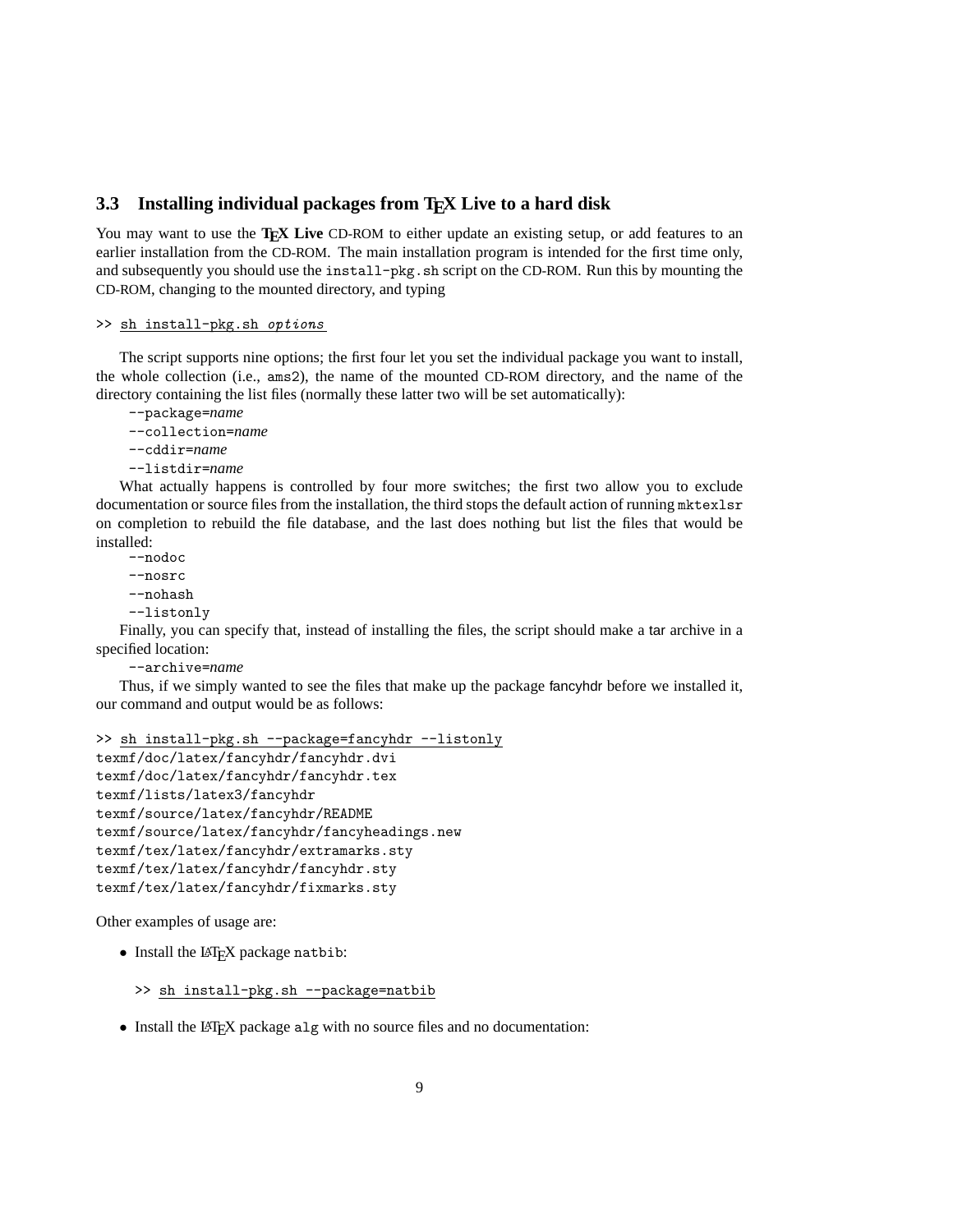- <span id="page-9-0"></span>>> sh install-pkg.sh --package=alg --nosrc --nodoc
- Install all the packages available in the *other* Plain T<sub>E</sub>X collection:

```
>> sh install-pkg.sh --collection=plain3
```
• Place all files which are needed for PSTricks in a tar file in /tmp:

```
>> sh install-pkg.sh --package=pstricks --archive=/tmp/pstricks.tar
```
#### **3.4 The texconfig program**

After the installation program has copied all files to their final locations, you can use a program called texconfig that allows you to configure the system to fit your local needs. This can be called at any other time to change your setup, with a full-screen (which requires the dialog program) or command-line interface. It should be used for all maintenance, such as changes of installed printers, or rebuilding the file database. Both modes have help text to guide you through the facilities.

## **4 Installation and use under Windows**

This section only applies to systems running Windows 9x or NT. If you run Windows 3.1, you will have to install emTeX, DJGPP TEX, or wingut (in the top level systems directory) by hand.

It is also necessary to have your Windows set up so that it uses the Microsoft Joliet extensions for reading CD-ROMs; simply look at the CD-ROM in Explorer and see whether it shows long, mixed-case, file names. If it does not, you cannot use the ready-to-run system on the CD-ROM.

This Win32 TEX systems includes a new dvi previewer, Windvi, which is similar in usage to the established Unix xdvi. The documentation can be found in  $t$ exmf/doc/windvi/windvi.html.

#### **4.1 Running from the CD-ROM**

You can run all the TEX programs directly off the CD-ROM, and have access to all the macros and fonts immediately, at the price of a slower performance than if you install on the hard disk. To do this, you must add the bin/win32 directory of the CD-ROM to your PATH, using the Windows configuration software. Now you can run the programs at a command prompt, or use the shareware WinEdt editor, which runs the programs from convenient menus. Copy the entire winedt directory from the CD-ROM to your hard disk, and run winedt.exe from that copy.

**Please respect the shareware status of WinEdt and register your copy if you intend to carry on using it.**

#### **4.2 Installing to your hard disk**

Installation is started by running the program install.exe in the CD-ROM top level, which works by accessing lists of collections and packages from the CD-ROM. It will allow you to select the level at which each collection is installed (see section [2.1](#page-3-0) for a description of 'collections' and 'packages', and permits you to omit the documentation and/or source segments of the packages if your disk space is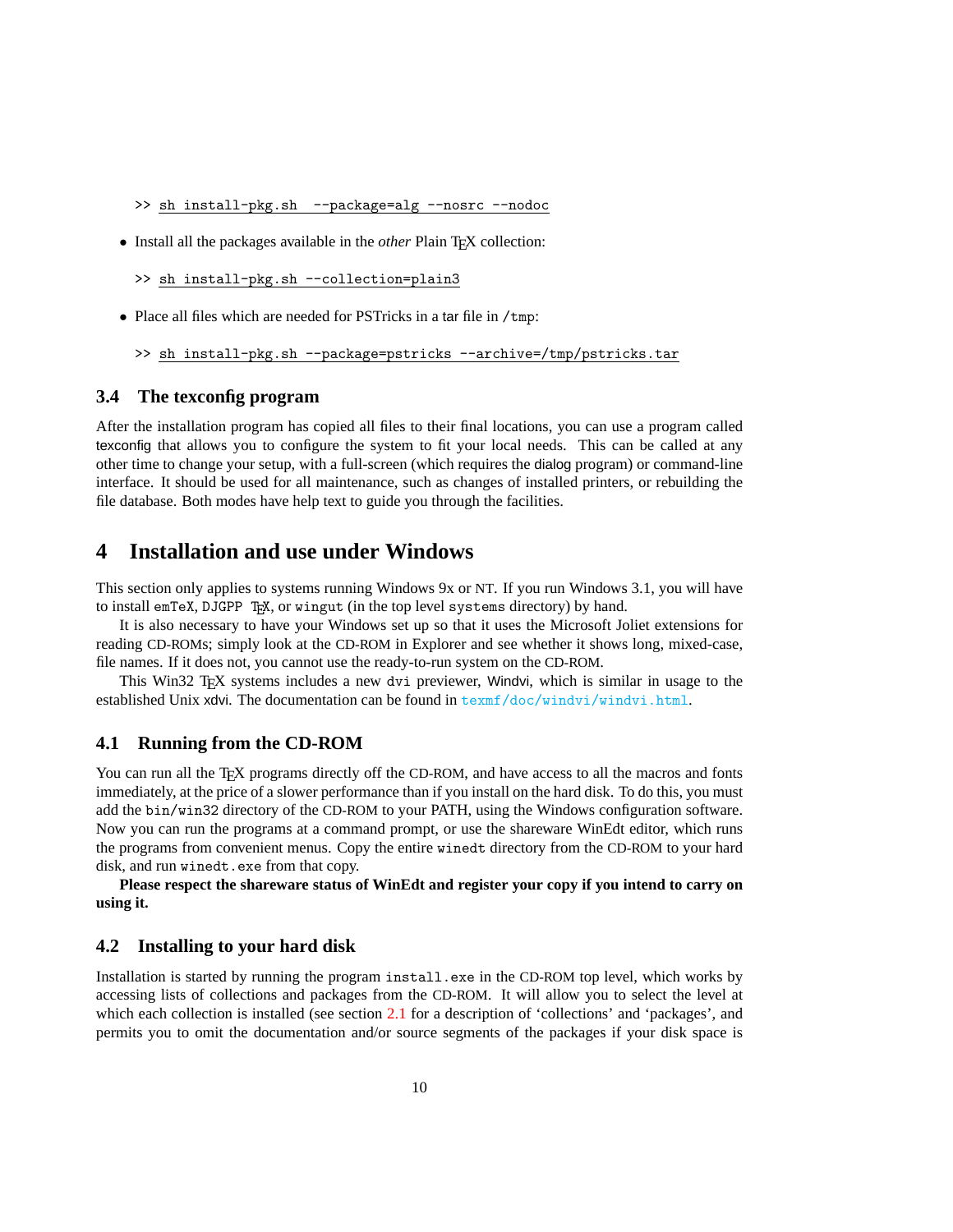<span id="page-10-0"></span>limited. You will be prompted for directories in which to install the main distribution, and your local configuration. In addition, you will be able to install a shareware TEX editor, WinEdt, and the PostScript viewer Ghostscript.

#### **Please respect the shareware status of WinEdt and register your copy if you intend to carry on using it.**

Please be aware that the choice of cluster size on DOS disk partitions can radically affect the size of your T<sub>E</sub>X installation. The support tree has hundreds of small files, and it is not unusual for a complete installation to take up to 4 times the amount of space used on the CD-ROM.

When installation is complete, you will have to restart Windows, and then you can either run the T<sub>EX</sub> programs from a command prompt, or via WinEdt's menus (if you opted to install it).

## **5 Building on a new Unix platform**

If you have a platform for which we have not provided binary sources, you will need to compile T<sub>E</sub>X and friends from scratch. This is not as hard as it sounds. What you need is all in the directory source on the CD-ROM.

You should first install the support tree from the **TEX Live** CD-ROM (do a basic install, with no system binaries chosen).

#### **5.0.1 Prerequisites**

You will need about 100 megabytes of disk space to compile all of TEX and its support programs. You'll also need an ANSI C compiler, a make utility, a lexical scanner, and a parser generator. The GNU utilities (gcc, GNU make, flex, bison) are the most widely tested on different platforms. gcc-2.7.\* flex-2.4.7 and GNU make-3.72.1 or newer should work well. You may be able to work with other C compilers and make programs, but you will need a good understanding of building Unix programs to sort out problems.

#### **5.0.2 Configuration**

First, copy the directory source to your disk and change directory to where you placed it. Decide where the 'root' of the installation will be, e.g. /usr/local or /usr/local/TeX. Obviously you should use the same location that you specified when you installed the support tree.

Now, start the build process by running configure with a command-line like

#### >> ./configure -prefix=/usr/local/TeX

The 'prefix' directory is the one where you installed the support tree; the directory layout that will be used is as follows (where \$TEXDIR stands for the directory you chose):

| \$TEXDIR/man            | UNIX manual pages                  |
|-------------------------|------------------------------------|
| \$TEXDIR/share/texmf    | main tree with fonts, macros, etc. |
| \$TEXDIR/info           | GNU style info manuals             |
| \$TEXDIR/bin/\$PLATFORM | binaries                           |

You can omit the use of 'share/' part for the texmf directory if you want, as  $TEXDIR/share/$ texmf and \$TEXDIR/texmf are auto-detected by configure. If you choose something different, you have to specify that directory with the  $-$ -datadir option of configure.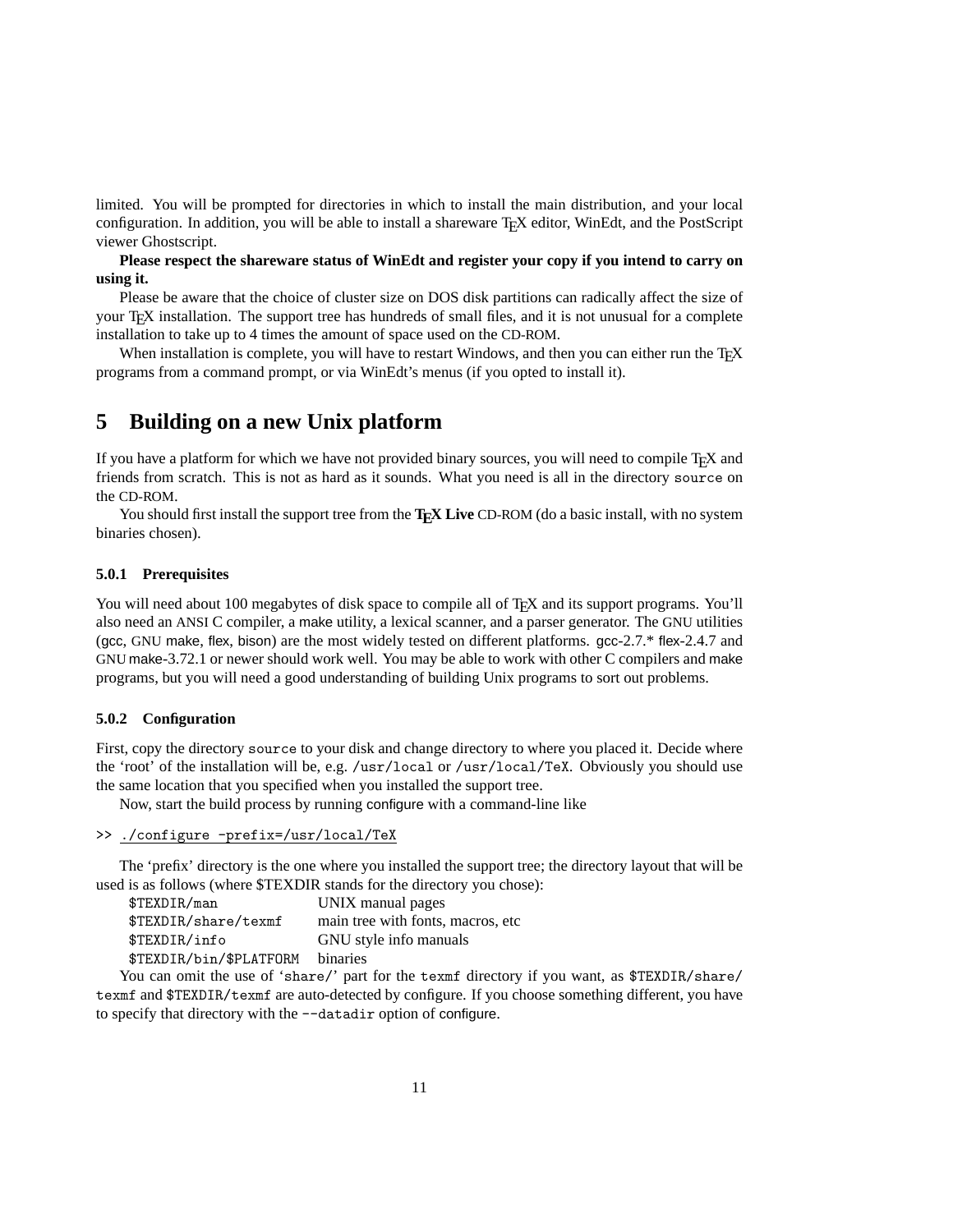If you want to leave out the \$PLATFORM directory level (i.e. put the binaries directly into \$TEXDIR/ bin), specify the --without-multiplatform option for configure.

Have a look at the output of ./configure -help for more options you can use (such as omitting optional packages such as  $Ω$  or  $ε$ -T<sub>E</sub>X).

#### **5.0.3 Running make**

Make sure the shell variable noclobber is not set, and then type

```
>> make world
```
and relax. . . .

It could also be useful to log all the output, e.g. by typing

>> sh -c "make world >world.log 2>&1" &

Before you think that everything is ok, please check the log file for errors (GNU make always uses the string "Error:" whenever a command returns an error code) and check if all binaries are built:

>> cd /usr/local/TeX/bin/i586-pc-linux-gnu >> ls | wc

The result should be 179. make world is equivalent to make all install strip

If you need special privileges for make install, you can run two make jobs in separate runs:

>> make all >> su >> make install strip

#### **5.0.4 Final configuration steps**

Set up your PATH to include the directory containing the just-installed binaries (e.g. /usr/local/TeX/ bin/mips-sgi-irix6.3); similarly, MANPATH and INFOPATH to include the relevant newly installed subdirectories, i.e. \$TEXDIR/man and \$TEXDIR/info.

The program texconfig allows you to set the defaults for hyphenation, paper size, print command, METAFONT mode, etc. You can run this command interactively and see what options it offers, or type

>> texconfig help

For example, if you are not using A4 format paper, you can make 'lettersize' the default using:

- >> texconfig dvips paper letter
- >> texconfig xdvi paper us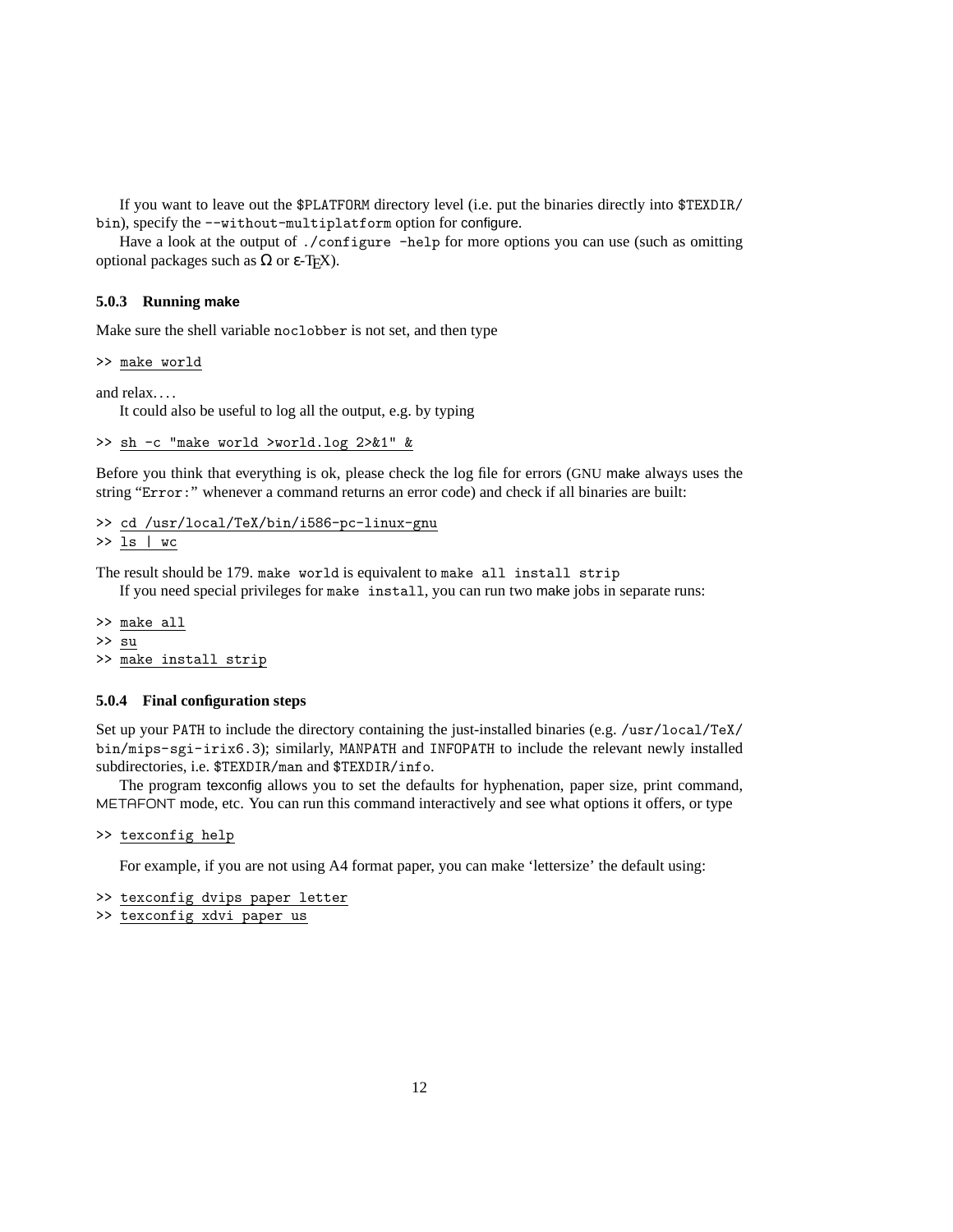## <span id="page-12-0"></span>**6 A user's guide to the Web2c system**

Web2c contains a set of TEX-related programs, i.e., TEX itself, METAFONT, MetaPost, BIBTEX, etc. The original implementation was by Tomas Rokicki who, in 1987, developed a first TEX-to-C system adapting change files under Unix, which were primarily the work of Howard Trickey and Pavel Curtis. Tim Morgan became the maintainer of the system, and during this period the name changed to Web-to-C. In 1990, Karl Berry took over the work, assisted by dozens of additional contributors, and in 1997 he handed the baton to Olaf Weber. The latest result is Web2c Version 7.2, which was released in March 1998, and forms the basis of the present T<sub>E</sub>X Live CD-ROM.

The Web2c 7.2 system runs on Unix, Windows 3.1, 9x/NT, DOS, Amiga and other operating systems. It uses Knuth's original sources for TEX and other basic programs written in web and translates them into C source code. Moreover, the system offers a large set of macros and functions developed to augment the original T<sub>E</sub>X software. The core T<sub>E</sub>X family components are:

bibtex Maintaining bibliographies.

dmp troff to MPX (MetaPost pictures).

dvicopy Virtual font expansion.

dvitomp DVI to MPX (MetaPost pictures).

dvitype DVI to human-readable text.

gftodvi Generic font proofsheets.

gftopk Generic to packed fonts.

gftype GF to human-readable text.

makempx MetaPost label typesetting.

mf Creating typeface families.

mft Prettyprinting METAFONT source.

mpost Creating technical diagrams.

mpto MetaPost label extraction.

newer Compare modification times.

patgen Creating hyphenation patterns.

pktogf Packed to generic fonts.

pktype PK to human-readable text.

pltotf Property list to TFM.

pooltype Display web pool files.

tangle web to Pascal.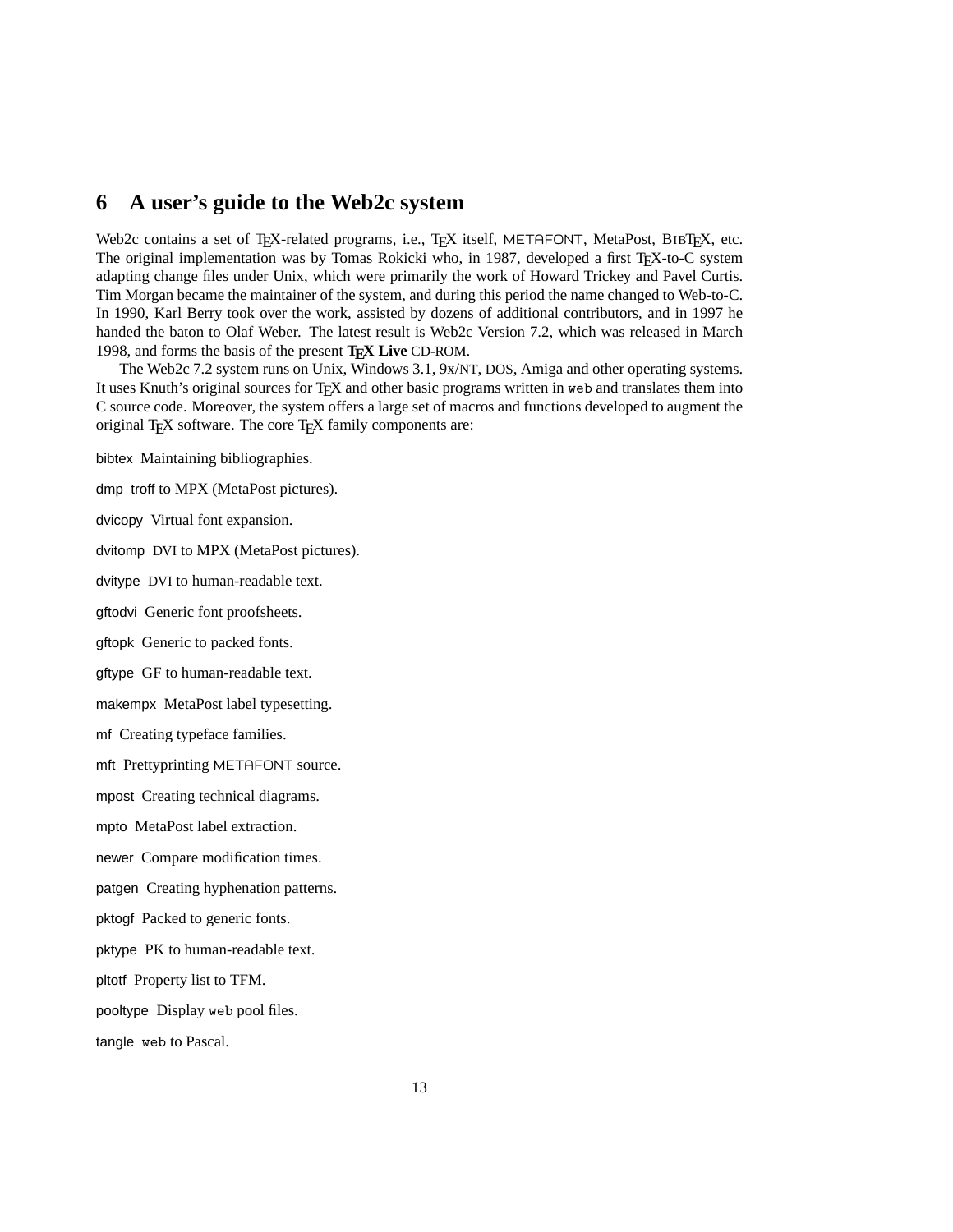<span id="page-13-0"></span>tex Typesetting.

tftopl TFM to property list.

vftovp Virtual font to virtual property list

vptovf Virtual property list to virtual font.

weave web to TEX.

The precise functions and syntax of these programs are described in the documentation of the individual packages or of Web2c itself. However, knowing a few principles governing the whole family of programs will help you to benefit optimally from your Web2c installation.

All programs honor the standard GNU options:

- -help print basic usage summary.
- -verbose print detailed progress report.

-version print version information, then exit.

For locating files the Web2c programs use the path searching library Kpathsea. This library uses a combination of environment variables and a few configuration files to optimize searching the TEX directory tree. Web2c 7.2 can handle more than one directory tree simultaneously, which is useful if one wants to maintain TEX's standard distribution and local extensions in two distinct trees. To speed up file searches the root of each tree has a file ls-R, containing an entry showing the name and relative pathname for all files "hanging" under that root.

#### **6.1 Kpathsea path searching**

Let us first describe the generic path searching mechanism of the Kpathsea library.

We call a *search path* a colon- or semicolon-separated list of *path elements*, which are basically directory names. A search path can come from (a combination of) many sources. To look up a file "myfile" along a path ".:/dir", Kpathsea checks each element of the path in turn: first ./my-file, then /dir/my-file, returning the first match (or possibly all matches).

In order to adapt optimally to all operating systems' conventions, on non-Unix systems Kpathsea can use filename separators different from "colon" (":") and "slash" ("/").

To check a particular path element *p*, Kpathsea first checks if a prebuilt database (see "Filename database" on page [18](#page-17-0)) applies to *p*, i.e., if the database is in a directory that is a prefix of *p*. If so, the path specification is matched against the contents of the database.

If the database does not exist, or does not apply to this path element, or contains no matches, the filesystem is searched (if this was not forbidden by a specification starting with "!!" and if the file being searched for must exist). Kpathsea constructs the list of directories that correspond to this path element, and then checks in each for the file being sought.

The "file must exist" condition comes into play with ". vf" files and input files read by T<sub>E</sub>X's \openin command. Such files may not exist (e.g.,  $cm10. vf$ ), and so it would be wrong to search the disk for them. Therefore, if you fail to update ls-R when you install a new ".vf" file, it will never be found. Each path element is checked in turn: first the database, then the disk. If a match is found, the search stops and the result is returned.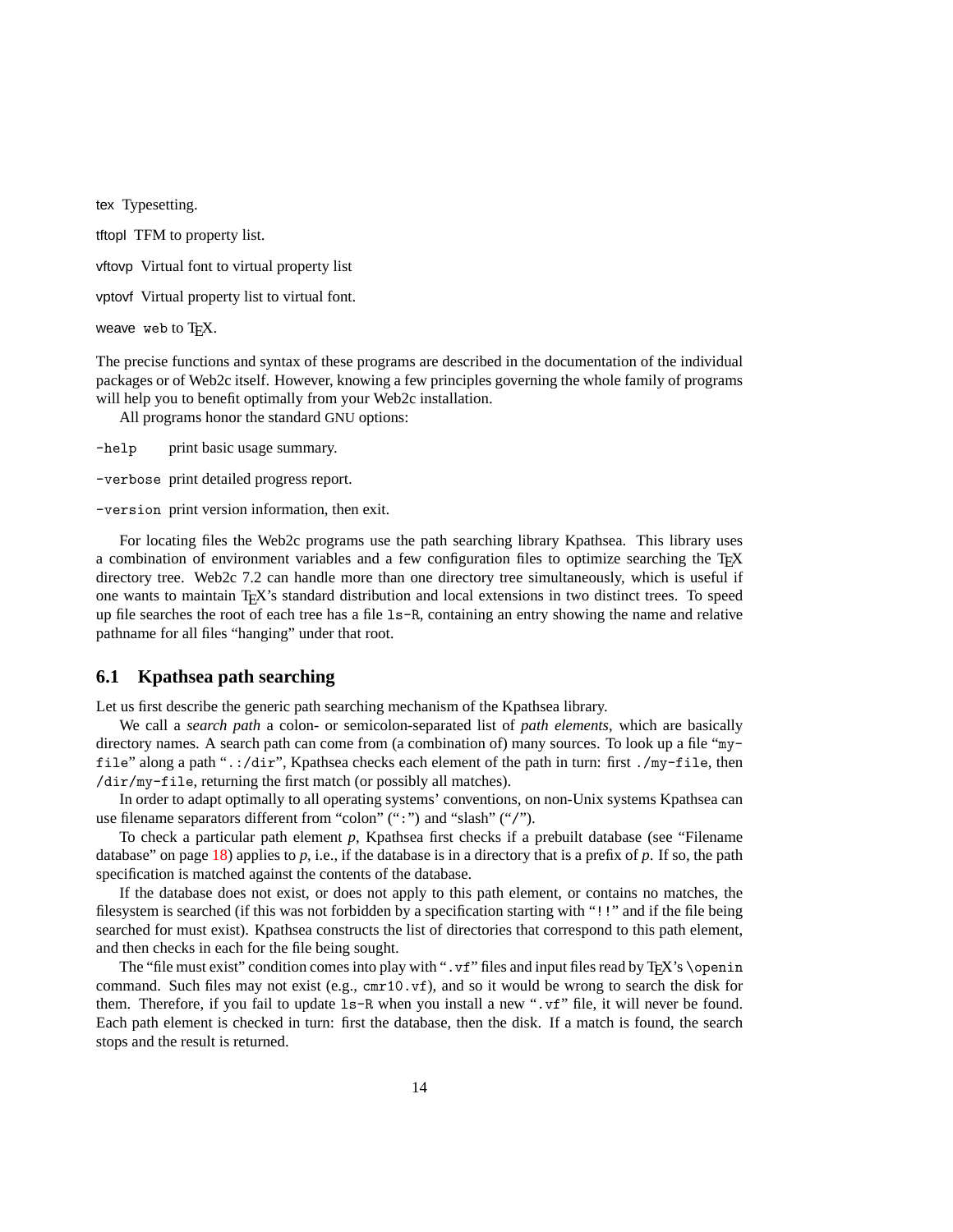<span id="page-14-0"></span>Although the simplest and most common path element is a directory name, Kpathsea supports additional features in search paths: layered default values, environment variable names, config file values, users' home directories, and recursive subdirectory searching. Thus, we say that Kpathsea *expands* a path element, meaning it transforms all the specifications into basic directory name or names. This is described in the following sections in the same order as it takes place.

Note that if the filename being searched for is absolute or explicitly relative, i.e., starts with "/" or "./" or "../", Kpathsea simply checks if that file exists.

#### **6.1.1 Path sources**

A search path can come from many sources. In the order in which Kpathsea uses them:

- 1. A user-set environment variable, for instance, TEXINPUTS. Environment variables with a period and a program name appended override; e.g., if "latex" is the name of the program being run, then TEXINPUTS.latex will override TEXINPUTS.
- 2. A program-specific configuration file, for example, a line "S  $/a$ :/b" in dvips's config.ps.
- 3. A Kpathsea configuration file texmf.cnf, containing a line like "TEXINPUTS=/c:/d" (see below).
- 4. The compile-time default.

You can see each of these values for a given search path by using the debugging options (see "Debugging actions" on page [23\)](#page-22-0).

#### **6.1.2 Config files**

Kpathsea reads *runtime configuration files* named texmf.cnf for search path and other definitions. The search path used to look for these files is named TEXMFCNF (by default such a file lives in the texmf/web2c subdirectory). All texmf.cnf files in the search path will be read and definitions in earlier files override those in later files. Thus, with a search path of .: \$TEXMF, values from ./texmf.cnf override those from \$TEXMF/texmf.cnf.

While reading the description of the format of the file texmf.cnf below, please also refer to appendix [A,](#page-30-0) starting on page [31](#page-30-0), which lists the texmf.cnf file on the CD-ROM.

- Comments start with "%" and continue to the end of the line.
- Blank lines are ignored.
- $\bullet$  A \ at the end of a line acts as a continuation character, i.e., the next line is appended. Whitespace at the beginning of continuation lines is not ignored.
- Each remaining line has the form:

variable [.progname ] [=] value

where the "=" and surrounding whitespace are optional.

• The "variable" name may contain any character other than whitespace, "=", or ".", but sticking to "A-Za-z\_" is safest.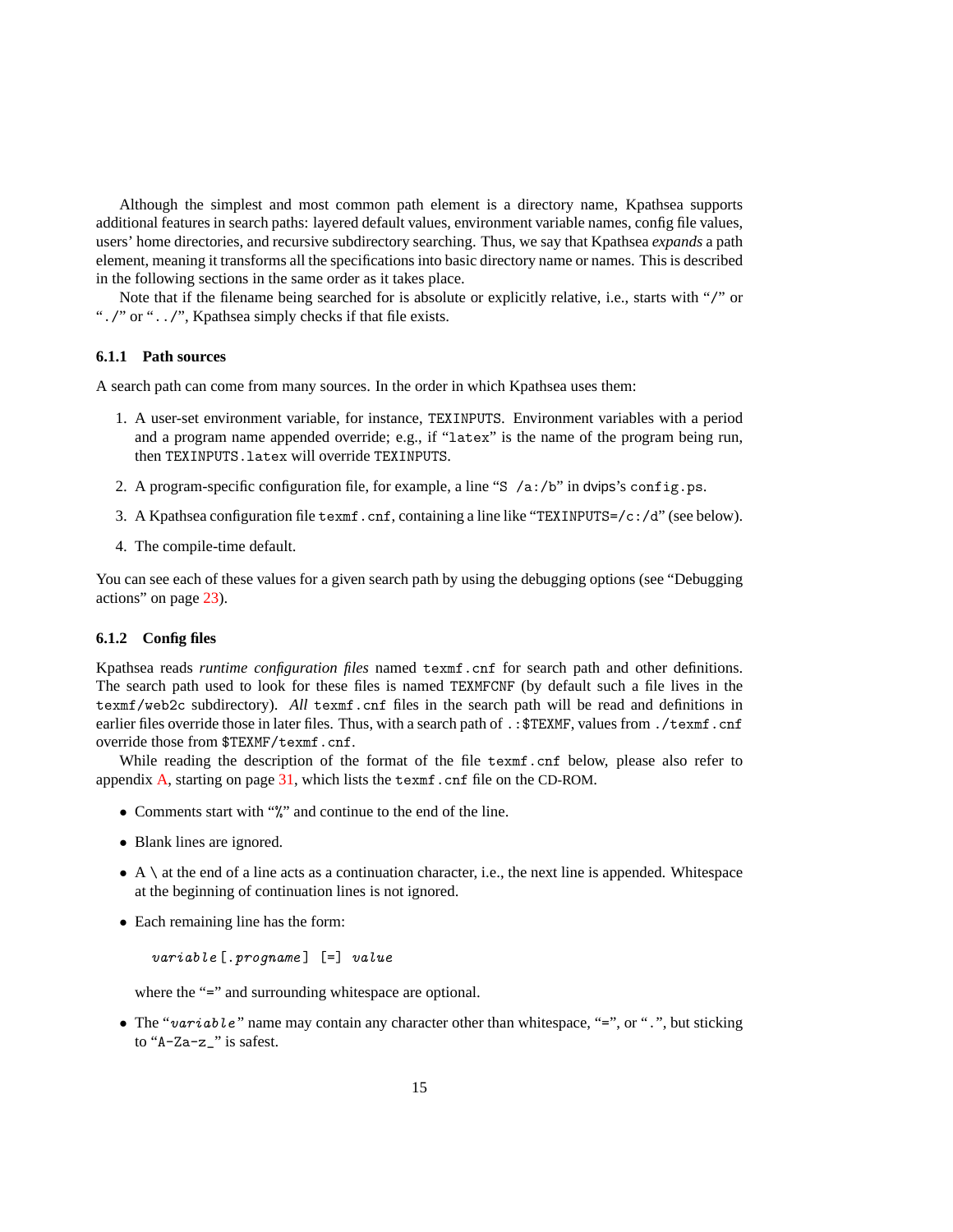- If ". progname" is present, the definition only applies if the program that is running is named progname or progname.exe. This allows different flavors of TEX to have different search paths, for example.
- "value" may contain any characters except "%" and "@". The "\$var.prog" feature is not available on the right-hand side; instead, you must use an additional variable. A ";" in "value" is translated to ":" if running under Unix; this is useful to be able to have a single texmf.cnf for Unix, MSDOS and Windows systems.
- All definitions are read before anything is expanded, so variables can be referenced before they are defined.

A configuration file fragment illustrating most of these points is shown below:

```
TEXMF = {$TEXMFLOCAL;!!$TEXMFMAIN}
TEXINPUTS.latex = .;$TEXMF/tex/{latex;generic;}//
TEXINPUTS.fontinst = .;$TEXMF/tex//;$TEXMF/fonts/afm//
% e-TeX related files
TEXINPUTS.elatex = .;$TEXMF/{etex;tex}/{latex;generic;}//
TEXINPUTS.etex = .;$TEXMF/{etex;tex}/{eplain;plain;generic;}//
```
#### **6.1.3 Path expansion**

Kpathsea recognizes certain special characters and constructions in search paths, similar to those available in Unix shells. As a general example, the complex path, ~\$USER/{foo,bar}//baz, expands to all subdirectories under directories foo and bar in \$USER's home directory that contain a directory or file baz. These expansions are explained in the sections below.

#### **6.1.4 Default expansion**

If the highest-priority search path (see "Path sources" on page [15](#page-14-0)) contains an *extra colon* (i.e., leading, trailing, or doubled), Kpathsea inserts at that point the next-highest-priority search path that is defined. If that inserted path has an extra colon, the same happens with the next highest. For example, given an environment variable setting

>> setenv TEXINPUTS /home/karl:

and a TEXINPUTS value from texmf.cnf of

.:\$TEXMF//tex

then the final value used for searching will be:

/home/karl:.:\$TEXMF//tex

Since it would be useless to insert the default value in more than one place, Kpathsea changes only one extra ":" and leaves any others in place: it checks first for a leading ":", then a trailing ":", then a doubled ":".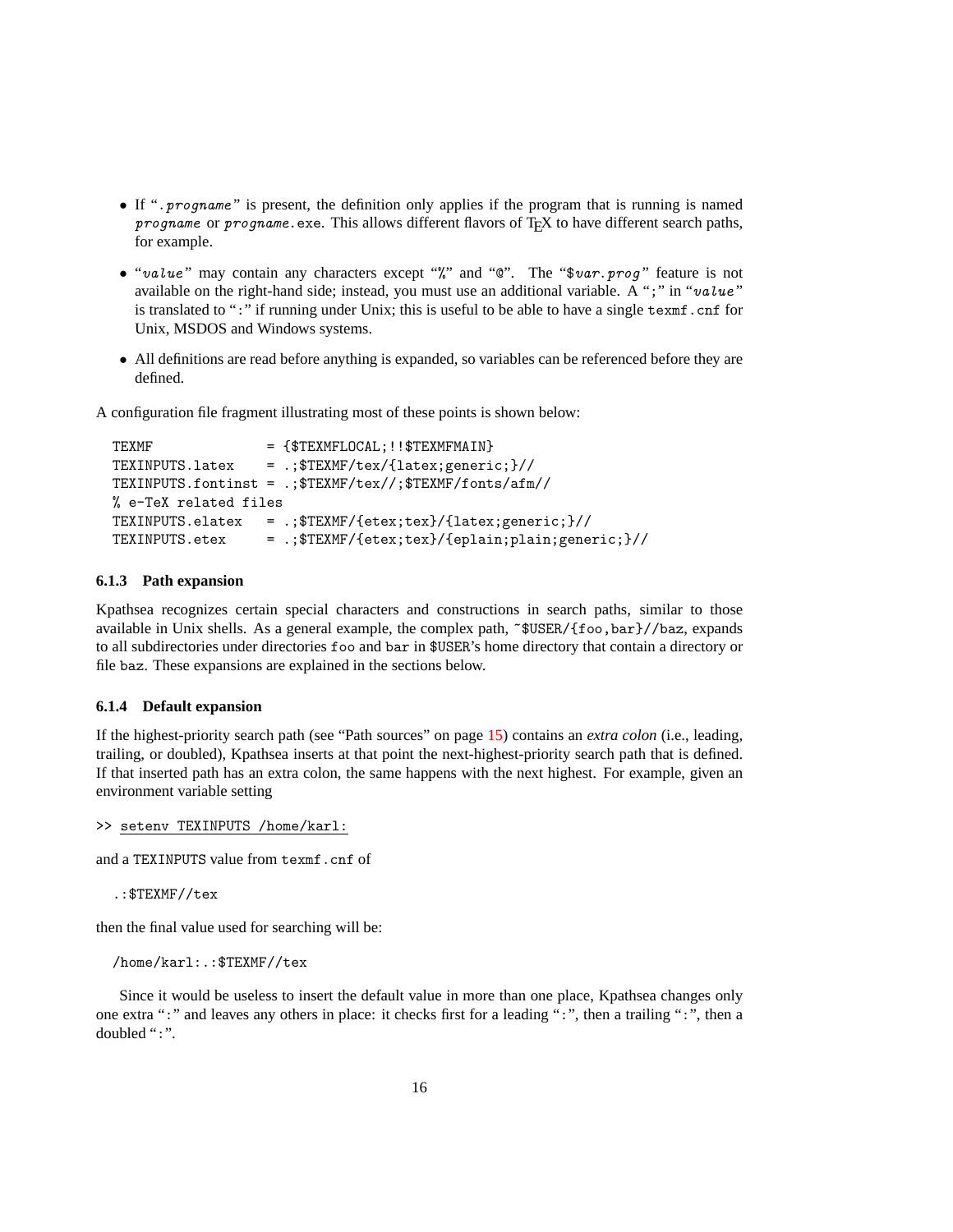#### **6.1.5 Brace expansion**

A useful feature is brace expansion, which means that, for instance, v{a,b}w expands to vaw:vbw. Nesting is allowed. This can be used to implement multiple T<sub>EX</sub> hierarchies, by assigning a brace list to \$TEXMF. For example, in texmf.cnf, you find (line 52) the following definition:

TEXMF = {\$TEXMFLOCAL, !! \$TEXMFMAIN}

Using this you can then write something like

TEXINPUTS = .;\$TEXMF/tex//

which means that, after looking in the current directory, first the full \$TEXMFLOCAL/tex directory tree (on disk) and then the !!\$TEXMFMAIN/tex tree (using the data base file ls-R *only*) will be searched. It is a convenient way for running two parallel TEX structures, one "frozen" (on a CD-ROM, for instance) and the other being continuously updated with new versions as they become available. By using the \$TEXMF variable in all definitions, one is sure to always search the up-to-date tree first.

#### **6.1.6 Subdirectory expansion**

Two or more consecutive slashes in a path element following a directory *d* is replaced by all subdirectories of *d*: first those subdirectories directly under *d*, then the subsubdirectories under those, and so on. At each level, the order in which the directories are searched is *unspecified*.

If you specify any filename components after the "//", only subdirectories with matching components are included. For example, "/a//b" expands into directories /a/1/b, /a/2/b, /a/1/1/b, and so on, but not  $\frac{a}{b}$  c or  $\frac{a}{1}$ .

Multiple "//" constructs in a path are possible, but "//" at the beginning of a path is ignored.

#### **6.1.7 List of special characters and their meaning: a summary**

The following list summarises the meaning of special characters in Kpathsea configuration files.

- : Separator in path specification; at the beginning or the end of a path it substitutes the default path expansion.
- ; Separator on non-Unix systems (acts like :).
- \$ Variable expansion.
- Represents the user's home directory.
- {...}Brace expansion, e.g., a{1,2}b will become a1b:a2b.
- // Subdirectory expansion (can occur anywhere in a path, except at its begining).
- % Start of comment.
- \ Continuation character (allows multi-line entries).
- !! Search *only* database to locate file, *do not* search the disk.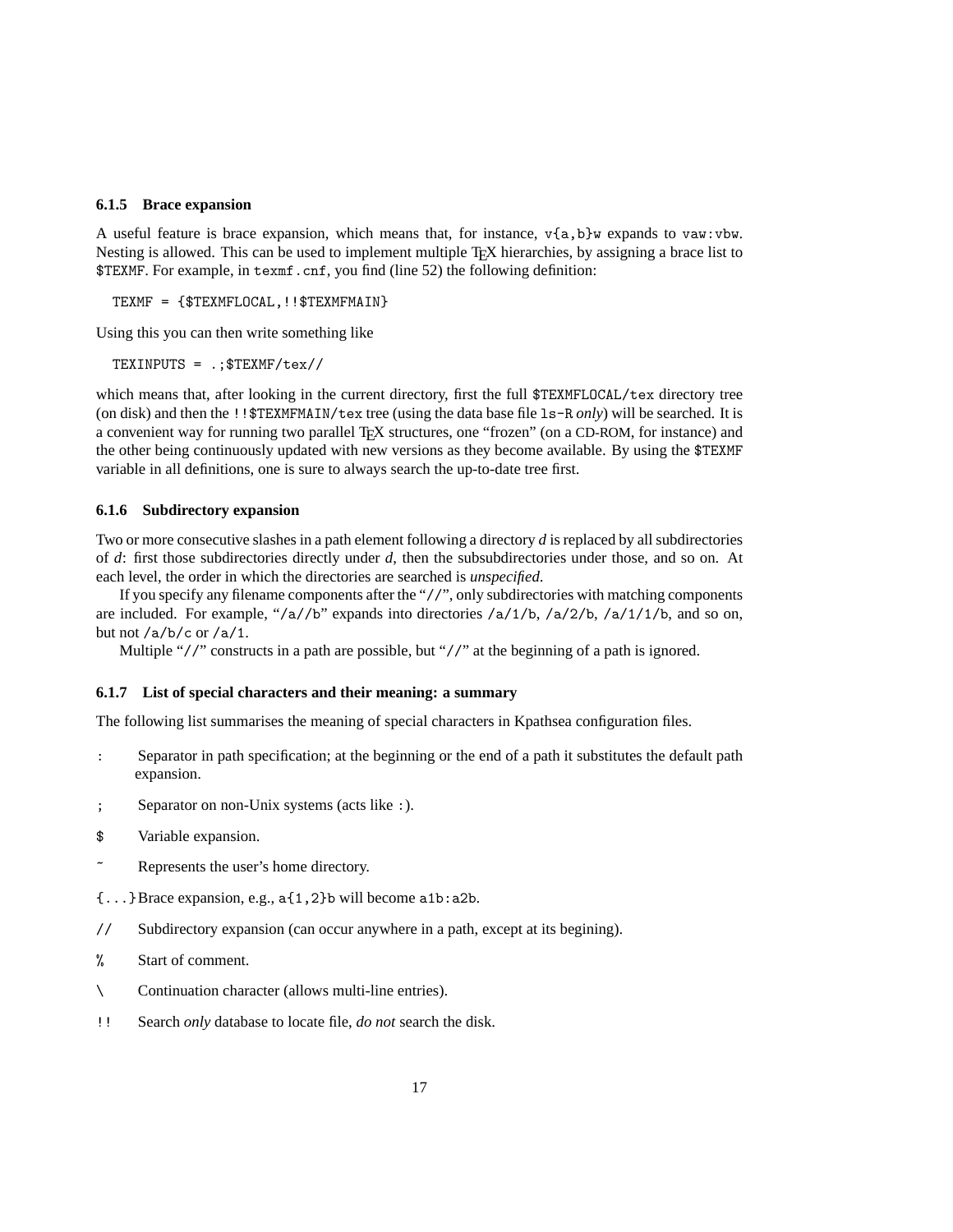#### <span id="page-17-0"></span>**6.2 Filename databases**

Kpathsea goes to some lengths to minimize disk accesses for searches. Nevertheless, at installations with enough directories, searching each possible directory for a given file can take an excessively long time (this is especially true if many hundreds of font directories have to be traversed.) Therefore, Kpathsea can use an externally-built "database" file named ls-R that maps files to directories, thus avoiding the need to exhaustively search the disk.

A second database file aliases allows you to give additional names to the files listed in ls-R. This can be helpful to adapt to DOS-like "8.3" filename conventions in source files.

#### **6.2.1 The filename database**

As explained above, the name of the main filename database must be ls-R. You can put one at the root of each TEX hierarchy in your installation that you wish to be searched (\$TEXMF by default); most sites have only one hierarchy. Kpathsea looks for  $ls-R$  files along the TEXMFDBS path.

The recommended way to create and maintain "ls-R" is to run the mktexlsr script included with the distribution. It is invoked by the various "mktex". . . scripts. In principle, this script just runs the command

```
cd /your/texmf/root && ls -LAR ./ >ls-R
```
presuming your system's ls produces the right output format (GNU's ls is all right). To ensure that the database is always up to date, it is easiest to rebuild it regularly via cron, so that for changes in the installed files—perhaps after installing or updating a LATEX package—the file 1s-R is automatically updated.

If a file is not found in the database, by default Kpathsea goes ahead and searches the disk. If a particular path element begins with "!!", however, *only* the database will be searched for that element, never the disk.

#### **6.2.2 kpsewhich: Standalone path searching**

The kpsewhich program exercises path searching independent of any particular application. This can be useful as a sort of find program to locate files in TEX hierarchies (this is used heavily in the distributed "mktex"... scripts).

#### >> kpsewhich option ... filename ...

The options specified in "*option*" can start with either "-" or "-", and any unambiguous abbreviation is accepted.

Kpathsea looks up each non-option argument on the command line as a filename, and returns the first file found. There is no option to return all the files with a particular name (you can run the Unix "find" utility for that).

The more important options are described next.

 $-dpi=num$  Set the resolution to "num"; this only affects "gf" and "pk" lookups. " $-D$ " is a synonym, for compatibility with dvips. Default is 600.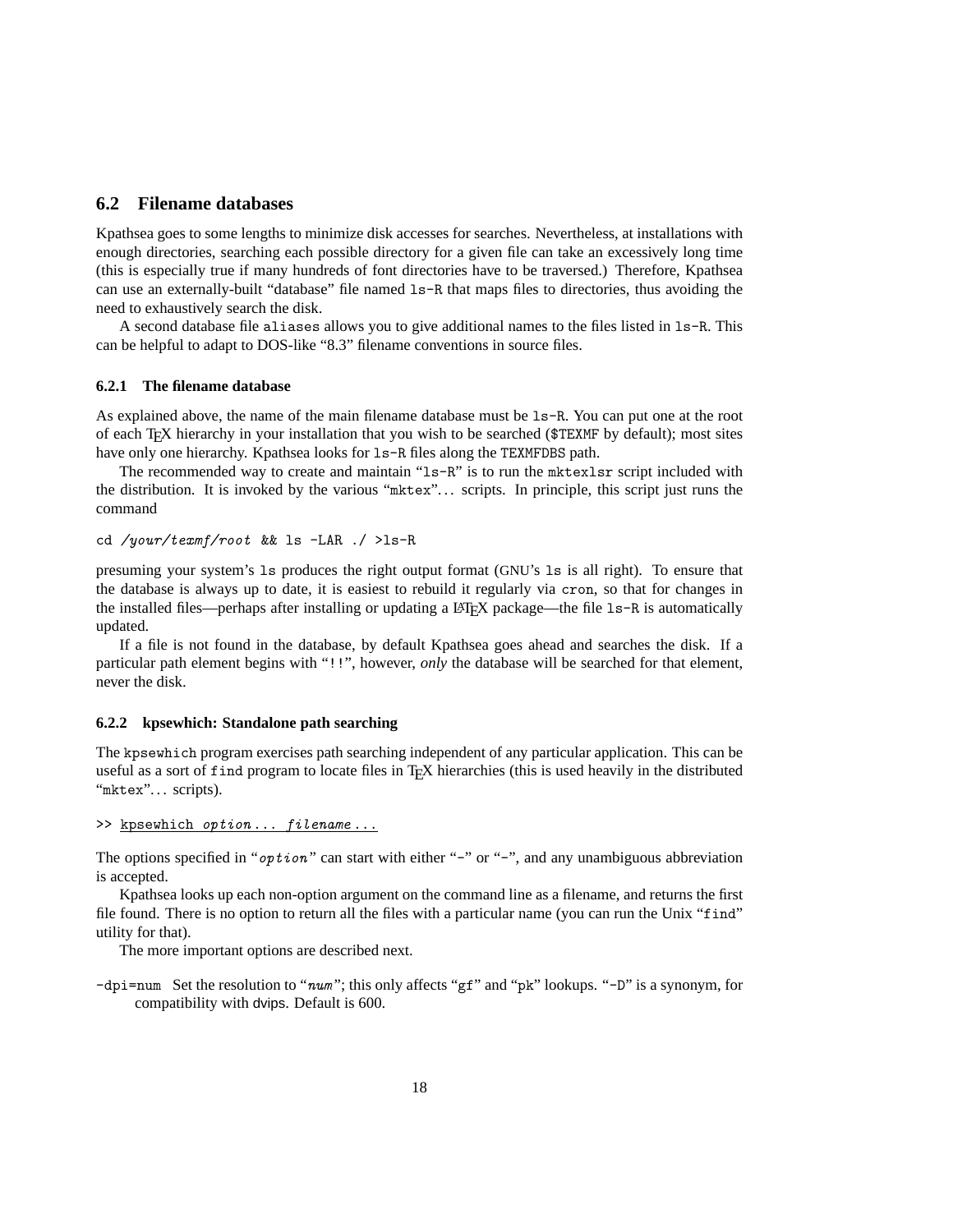#### <span id="page-18-0"></span>-format=name

Set the format for lookup to "name". By default, the format is guessed from the filename. For formats which do not have an associated unambiguous suffix, such as MetaPost support files and dvips configuration files, you have to specify the name as found in the first column of Table 1, which lists currently recognized names, a description, associated environment variables<sup>1</sup>, and possible file extensions.

#### Table 1: Kpathsea file types

| Name                               | Description                                                   | Variables                                                                            | Suffixes                           |
|------------------------------------|---------------------------------------------------------------|--------------------------------------------------------------------------------------|------------------------------------|
| afm                                | Adobe font metrics                                            | <b>AFMFONTS</b>                                                                      | $.$ afm                            |
| base                               | Metafont memory dump                                          | MFBASES, TEXMFINI                                                                    | .base                              |
| bib                                | <b>BIBTEX</b> bibliography source                             | BIBINPUTS, TEXBIB                                                                    | .bib                               |
| bst                                | <b>BIBTFX</b> style files                                     | <b>BSTINPUTS</b>                                                                     | .bst                               |
| cnf                                | Runtime configuration files                                   | TEXMFCNF                                                                             | .cnf                               |
| dvips config                       | dvips configuration files, e.g.,<br>config.ps and psfonts.map | TEXCONFIG                                                                            | .map                               |
| fmt                                | TFX memory dump                                               | TEXFORMATS, TEXMFINI                                                                 | .fmt, .efmt,<br>.efm               |
| gf                                 | generic font bitmap                                           | FONTS, GFFONTS, GLYPHFONTS,<br>TEXFONTS                                              | .gf                                |
| graphic/figure                     | <b>Encapsulated PostScript figures</b>                        | TEXPICTS, TEXINPUTS                                                                  | .eps, .epsi                        |
| ist                                | makeindex style files                                         | TEXINDEXSTYLE, INDEXSTYLE                                                            | .ist                               |
| $ls-R$                             | Filename databases                                            | <b>TEXMFDBS</b>                                                                      |                                    |
| map                                | Fontmaps                                                      | TEXFONTMAPS                                                                          | .map                               |
| mem                                | MetaPost memory dump                                          | MPMEMS, TEXMFINI                                                                     | .mem                               |
| $m$ f                              | Metafont source                                               | MFINPUTS                                                                             | .mf                                |
| mfpool                             | Metafont program strings                                      | MFPOOL, TEXMFINI                                                                     | .pool                              |
| MFT style file<br>mft<br>MFTINPUTS |                                                               | .mft                                                                                 |                                    |
| mp                                 | MetaPost source                                               | MPINPUTS                                                                             | .mp                                |
| mppool                             | MetaPost program strings<br>MPPOOL, TEXMFINI                  |                                                                                      | .pool                              |
| MetaPost<br>support                | MetaPost support files, used by<br><b>DMP</b>                 | MPSUPPORT                                                                            |                                    |
| оср                                | $\Omega$ compiled process files                               | <b>OCPINPUTS</b>                                                                     | .ocp                               |
| ofm                                | $\Omega$ font metrics                                         | OFMFONTS, TEXFONTS                                                                   | .ofm, .tfm                         |
| opl                                | $\Omega$ property lists                                       | OPLFONTS, TEXFONTS                                                                   | .opl                               |
| otp                                | $\Omega$ translation process files                            | <b>OTPINPUTS</b>                                                                     | .otp                               |
| ovf                                | $\Omega$ virtual fonts                                        | OVFFONTS, TEXFONTS                                                                   | .ovf                               |
| ovp                                | $\Omega$ virtual property lists                               | OVPFONTS, TEXFONTS                                                                   | .ovp                               |
| pk                                 | packed bitmap fonts                                           | programFONTS (program being<br>XDVI, etc.), PKFONTS, TEXPKS,<br>GLYPHFONTS, TEXFONTS | .pk                                |
| PostScript<br>header               | downloadable PostScript                                       | TEXPSHEADERS, PSHEADERS                                                              | .pro, .enc                         |
| tex                                | TFX source                                                    | TEXINPUTS                                                                            | .tex, .cls,<br>.sty, .clo,<br>.def |

<sup>1</sup> You can find definitions for these environment variables in the file texmf.cnf (page  $31$ )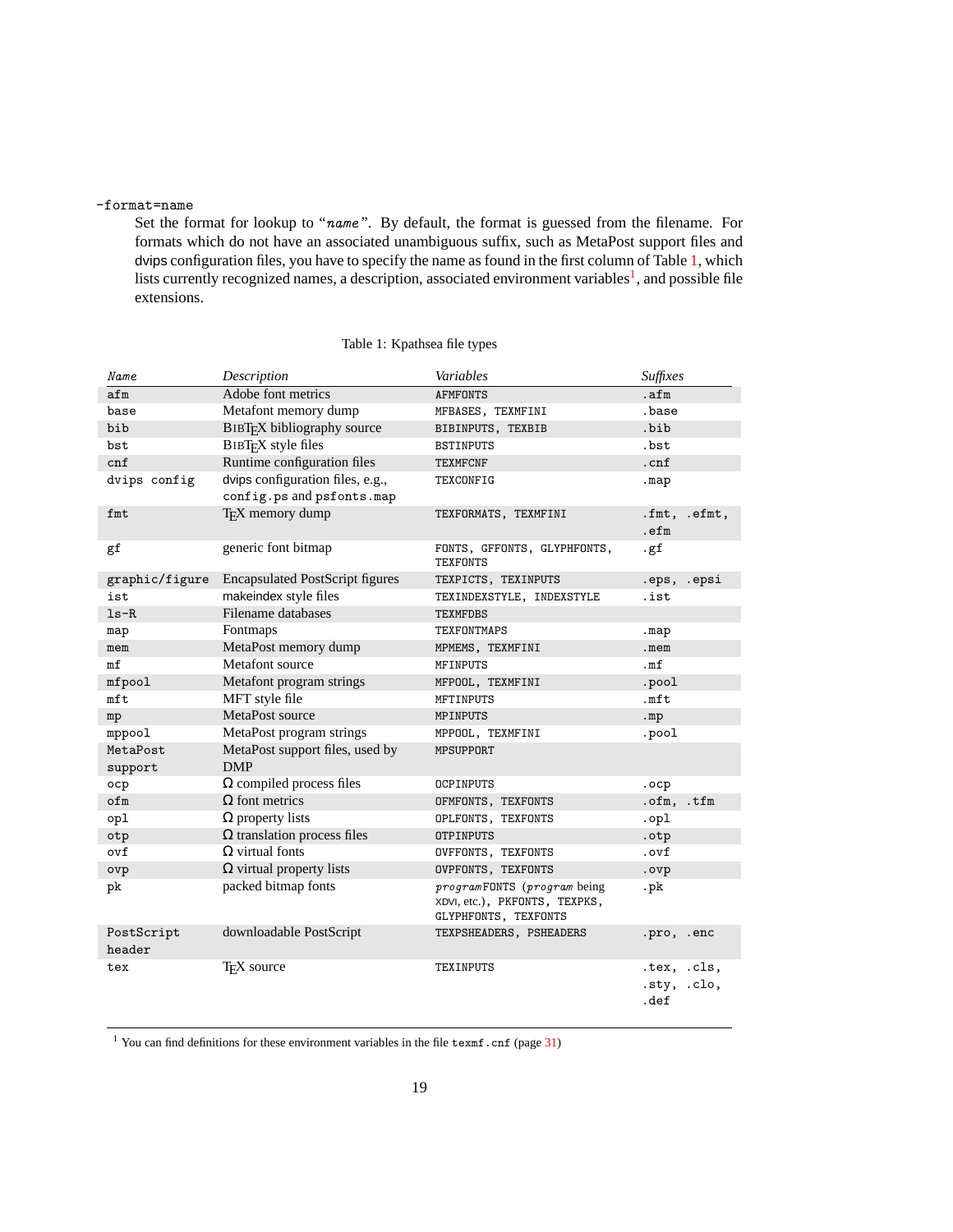| Kpathsea file types <i>continued</i> |                                              |                                                  |                 |  |
|--------------------------------------|----------------------------------------------|--------------------------------------------------|-----------------|--|
| Name                                 | Description                                  | Variables                                        | <i>Suffixes</i> |  |
| TeX system                           | Documentation files for the T <sub>F</sub> X | TEXDOCS                                          |                 |  |
| documentation                        | system                                       |                                                  |                 |  |
| TeX system                           | Source files for the T <sub>F</sub> X system | TEXSOURCES                                       |                 |  |
| sources                              |                                              |                                                  |                 |  |
| texpool                              | T <sub>F</sub> X program strings             | TEXPOOL, TEXMFINI                                | .pool           |  |
| tfm                                  | T <sub>F</sub> X font metrics                | TFMFONTS, TEXFONTS                               | .tfm            |  |
| Troff fonts                          | Troff fonts, used by DMP                     | TRFONTS                                          |                 |  |
| truetype                             | TrueType outline fonts                       | TTFONTS                                          | .ttf, .ttc      |  |
| fonts                                |                                              |                                                  |                 |  |
| type1 fonts                          | Type 1 PostScript outline fonts              | T1FONTS, T1INPUTS,<br>TEXPSHEADERS, DVIPSHEADERS | .pfa, .pfb      |  |
| type42 fonts                         | Type 42 PostScript outline fonts             | T42FONTS                                         |                 |  |
| v <sub>f</sub>                       | virtual fonts                                | VFFONTS, TEXFONTS                                | .vf             |  |
| web2c files                          | Web2c support files                          | WEB <sub>2</sub> C                               |                 |  |
| other text                           | text files used by 'foo'                     | FOOINPUTS                                        |                 |  |
| files                                |                                              |                                                  |                 |  |
| other binary<br>files                | binary files used by 'foo'                   | FOOINPUTS                                        |                 |  |

The last two entries in Table [1](#page-18-0) are special cases, where the paths and environment variables depend on the name of the program: the variable name is constructed by converting the program name to upper case, and then appending INPUTS.

The environment variables are set by default in the configuration file texmf. Cnf. It is only when you want to override one or more of the values specified in that file that you might want to set them explicitly in your execution environment.

Note that the "-format" and "-path" options are mutually exclusive.

#### -mode=string

Set the mode name to "string"; this only affects "gf" and "pk" lookups. No default: any mode will be found.

#### -must-exist

Do everything possible to find the files, notably including searching the disk. By default, only the ls-R database is checked, in the interest of efficiency.

#### -path=string

Search along the path "string" (colon-separated as usual), instead of guessing the search path from the filename. "//" and all the usual expansions are supported. The options "-path" and "-format" are mutually exclusive.

#### -progname=name

Set the program name to "name". This can affect the search paths via the ". prognam" feature in configuration files. The default is "kpsewhich".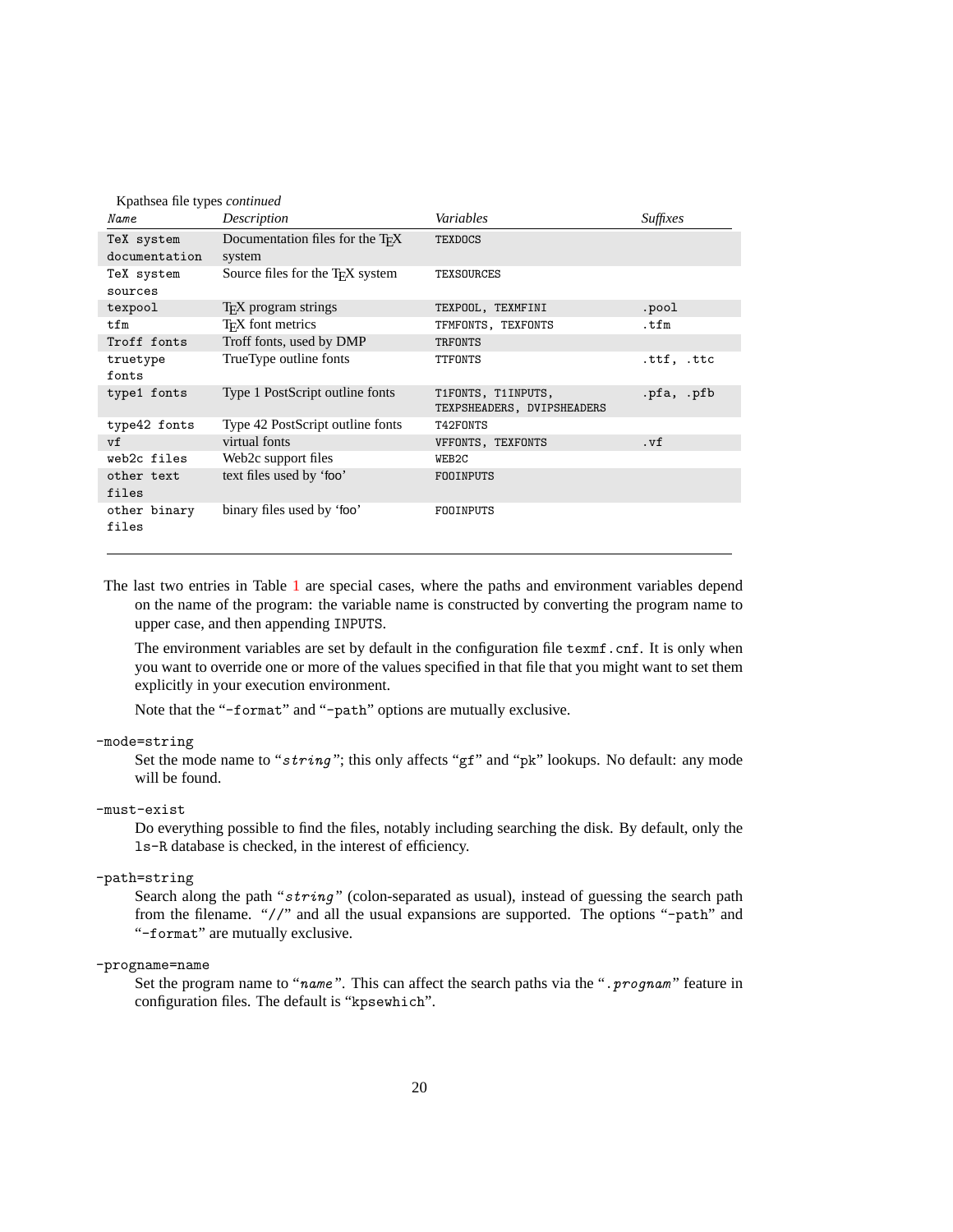<span id="page-20-0"></span>-show-path=name

shows the path used for file lookups of file type "name". Either a filename extension (".pk", ".vf", etc.) or a name can be used, just as with "-format" option.

-debug=num

sets the debugging options to "num".

#### **6.2.3 Examples of use**

Let us now have a look at Kpathsea in action.

>> kpsewhich article.cls /usr/local/texmf/tex/latex/base/article.cls

We are looking for the file article.cls. Since the ".cls" suffix is unambiguous we do not need to specify that we want to look for a file of type "tex" (T<sub>EX</sub> source file directories). We find it in the subdirectory tex/latex/base below the "TEXMF" root directory. Similarly, all of the following are found without problems thanks to their unambiguous suffix.

- >> kpsewhich array.sty /usr/local/texmf/tex/latex/tools/array.sty >> kpsewhich latin1.def /usr/local/texmf/tex/latex/base/latin1.def >> kpsewhich size10.clo
- /usr/local/texmf/tex/latex/base/size10.clo
- >> kpsewhich small2e.tex /usr/local/texmf/tex/latex/base/small2e.tex >> kpsewhich tugboat.bib
	- /usr/local/texmf/bibtex/bib/beebe/tugboat.bib

The latter is a BIBTEX bibliography database for *TUGBoat* articles.

```
>> kpsewhich cmr10.pk
```
Font bitmap glyph files of type .pk are used by display programs like dvips and xdvi. Nothing is returned in this case since there are no pre-generated Computer Modern ".pk" files on our system (since we use the Type1 versions on the CD-ROM).

>> kpsewhich ecrm1000.pk /usr/local/texmf/fonts/pk/ljfour/jknappen/ec/ecrm1000.600pk

For the extended Computer Modern files we had to generate ".pk" files, and since the default META-FONT mode on our installation is 1 j four with a base resolution of 600 dpi (dots per inch), this instantiation is returned.

>> kpsewhich -dpi=300 ecrm1000.pk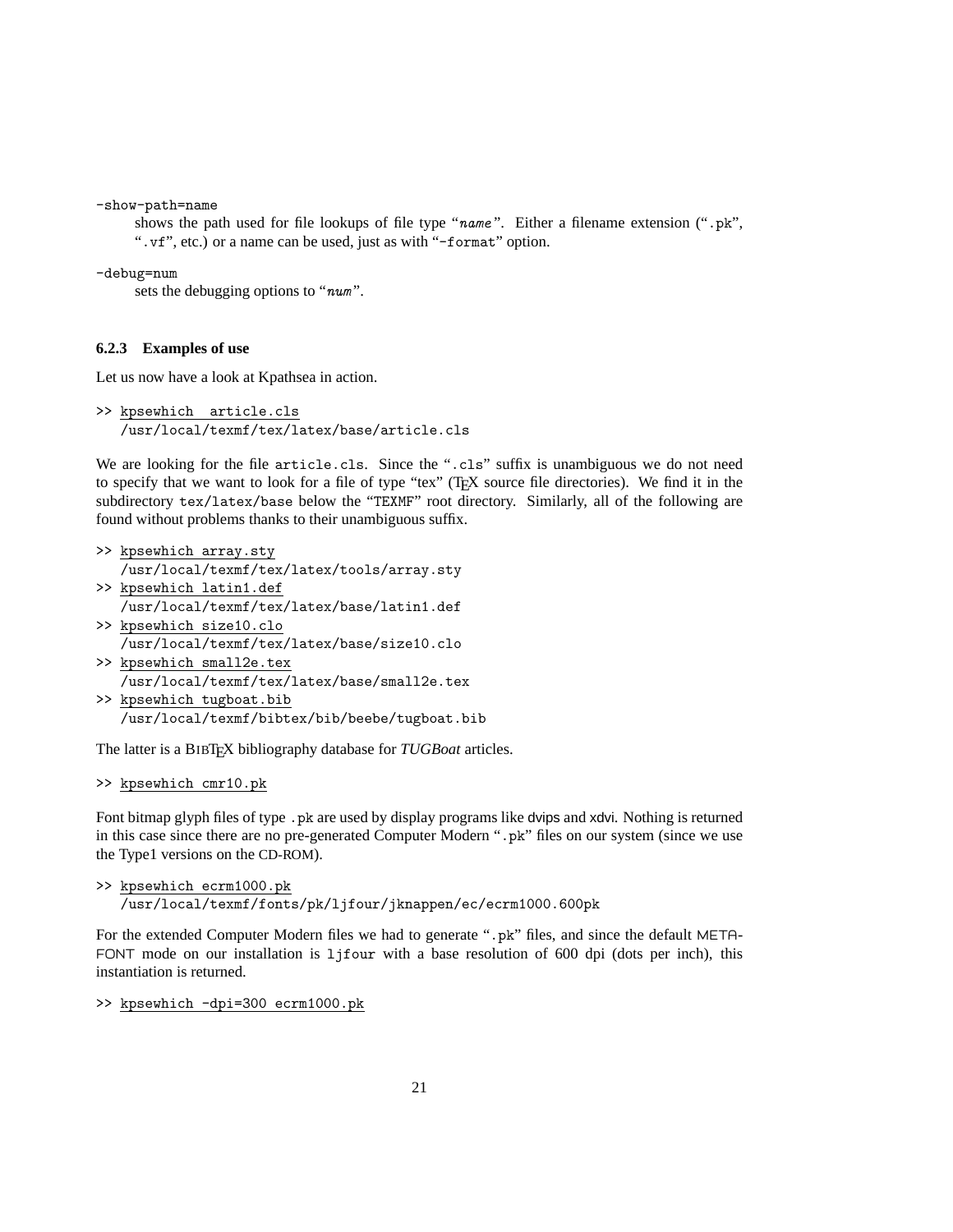In this case, when specifying that we are interested in a resolution of 300dpi (-dpi=300) we see that no such font is available on the system. In fact, a program like dvips or xdvi would go off and actually build the .pk files at the required resolution using the script mktexpk.

Next we turn our attention to dvips's header and configuration files. We first look at one of the commonly used files, the general prolog tex.pro for T<sub>E</sub>X support, before turning our attention to the generic configuration file (config.ps) and the PostScript font map psfonts.map. As the ".ps" suffix is ambiguous we have to specify explicitly which type we are considering ("dvips config") for the file config.ps.

```
>> kpsewhich tex.pro
   /usr/local/texmf/dvips/base/tex.pro
>> kpsewhich --format="dvips config" config.ps
   /usr/local/texmf/config/config.ps
```
>> kpsewhich psfonts.map /usr/local/texmf/dvips/base/psfonts.map

We now take a closer look at the URW Times PostScript support files. The name for these in Berry's font naming scheme is "utm". The first file we look at is the configuration file, which contains the name of the map file:

```
>> kpsewhich --format="dvips config" config.utm
   /usr/local/texmf/dvips/psnfss/config.utm
```
The contents of that file is

p +utm.map

which points to the file utm.map, which we want to locate next.

```
>> kpsewhich --format="dvips config" utm.map
   /usr/local/texmf/dvips/psnfss/utm.map
```
This map file defines the file names of the Type1 PostScript fonts in the URW collection. its contents looks like (we only show part of the lines):

| utmb8r NimbusRomNo9L-Medi                                                   | $\ldots$ <utmb8a.pfb< th=""></utmb8a.pfb<> |
|-----------------------------------------------------------------------------|--------------------------------------------|
| utmbi8r NimbusRomNo9L-MediItal <utmbi8a.pfb< td=""><td></td></utmbi8a.pfb<> |                                            |
| utmr8r NimbusRomNo9L-Regu <utmr8a.pfb< td=""><td></td></utmr8a.pfb<>        |                                            |
| utmri8r NimbusRomNo9L-ReguItal <utmri8a.pfb< td=""><td></td></utmri8a.pfb<> |                                            |
| utmbo8r NimbusRomNo9L-Medi "                                                | $\ldots$ <utmb8a.pfb< td=""></utmb8a.pfb<> |
| utmro8r NimbusRomNo9L-Regu "                                                | <utmr8a.pfb< td=""></utmr8a.pfb<>          |

Let us, for instance, take the Times Regular instance utmr8a.pfb and find its position in the texmf directory tree by using a search for Type1 font files:

```
>> kpsewhich utmr8a.pfb
   /usr/local/texmf/fonts/type1/urw/utm/utmr8a.pfb
```
It should be evident from these few examples how you can easily locate the whereabouts of a given file. This is especially important if you suspect that the wrong version of a file is picked up somehow, since kpsewhich will show you the first file encountered.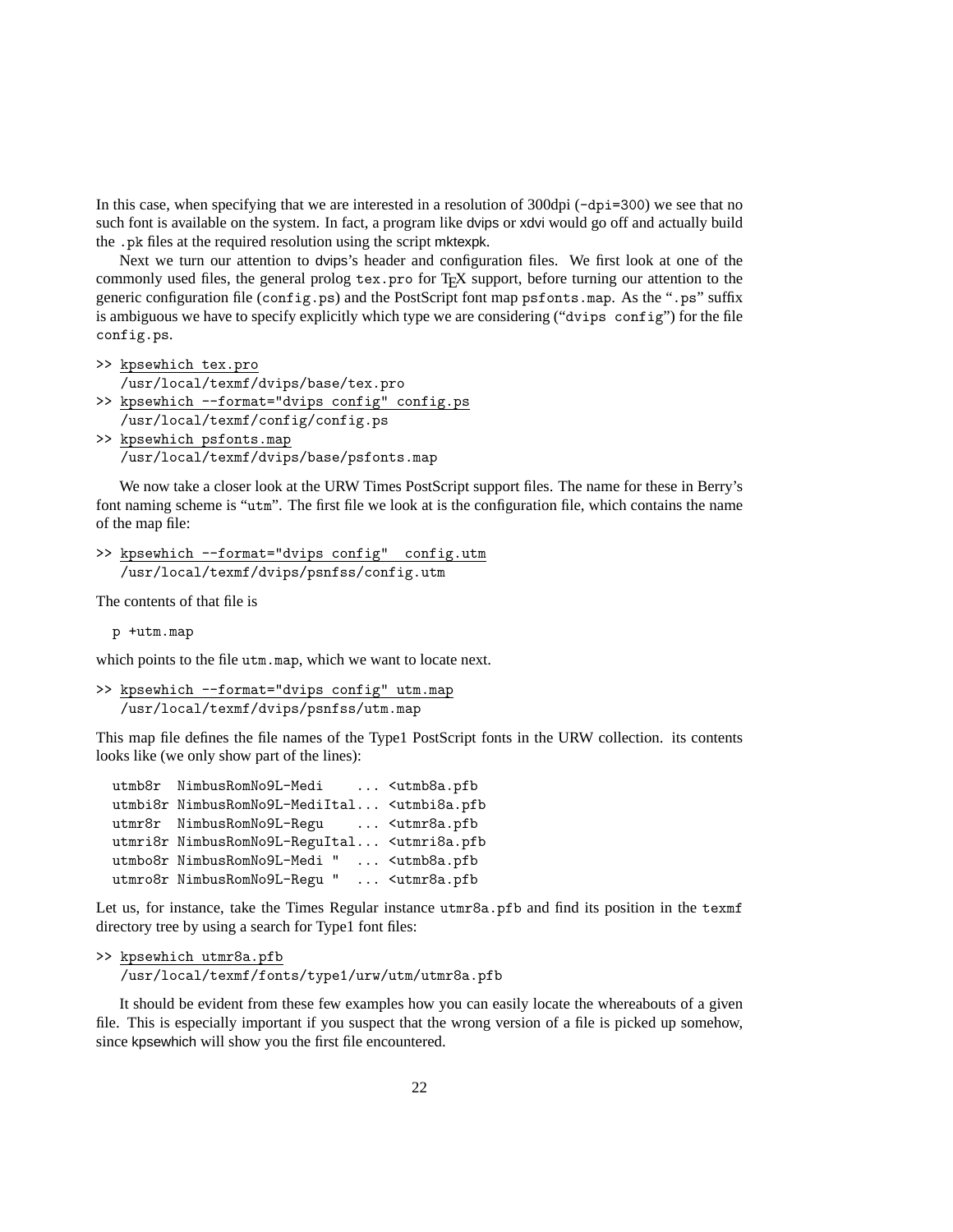#### <span id="page-22-0"></span>**6.2.4 Debugging actions**

Sometimes it is necessary to investigate how a program resolves file references. To make this feasible in a convenient way Kpathsea offers various debug levels:

- 1 stat calls (file tests). When running with an up-to-date ls-R database this should almost give no output.
- 2 References to hash tables (like ls-R database, map files, configuration files).
- 4 File open and close operations.
- 8 General path information for file types searched by Kpathsea. This is useful to find out where a particular path for the file was defined.
- 16 Directory list for each path element (only relevant for searches on disk).
- 32 File searches.

A value of -1 will set all the above options; in practice you will probably always use these levels if you need any debugging.

Similarly, with the dvips program, by setting a combination of debug switches, one can follow in detail where files are being picked up from. Alternatively, when a file is not found, the debug trace shows in which directories the program looks for the given file, so that one can get an indication what the problem is.

Generally speaking, as most programs call the Kpathsea library internally, one can select a debug option by using the KPATHSEA\_DEBUG environment variable, and setting it to (a combination of) values as described in the above list.

Let us consider, as an example, a small LATEX source file, hello-world.tex, which contains the following input.

```
\documentclass{article}
\begin{document}
Hello World!
\end{document}
```
This little file only uses the font cmr10, so let us look how dvips prepares the PostScript file (we want to use the Type1 version of the Computer Modern fonts, hence the option -Pcms).

>> dvips -d4100 hello-world -Pcms -o

In this case we have combined dvips's debug class 4 (font paths) with Kpathsea's path element expansion (see dvips Reference Manual, texmf/doc/html/dvips/dvips\_toc.html). We get something like the following (we have rearranged the output for easier display):

```
debug:start search(file=texmf.cnf, must_exist=1, find_all=1,
 path=.:/usr/local/bin/texlive:/usr/local/bin:
       /usr/local/bin/texmf/web2c:/usr/local:
       /usr/local/texmf/web2c:/.:/./teTeX/TeX/texmf/web2c:).
kdebug:start search(file=ls-R, must_exist=1, find_all=1,
 path="/tex:/usr/local/texmf).
```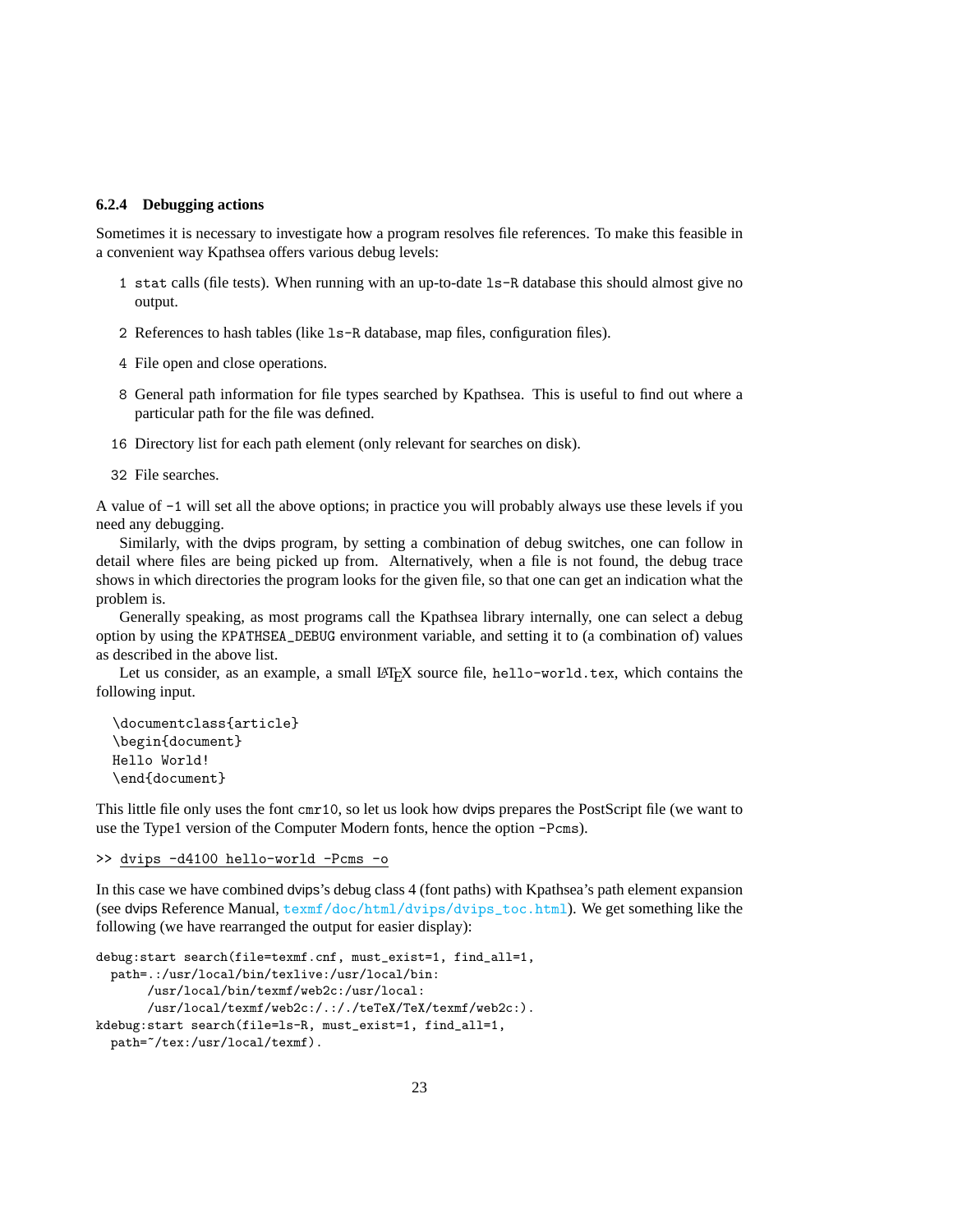```
kdebug:search(ls-R) =>/usr/local/texmf/ls-R
kdebug:start search(file=aliases, must_exist=1, find_all=1,
  path="/tex:/usr/local/texmf).
kdebug:search(aliases) => /usr/local/texmf/aliases
kdebug:start search(file=config.ps, must_exist=0, find_all=0,
  path=.:~/tex:!!/usr/local/texmf/dvips//).
kdebug:search(config.ps) => /usr/local/texmf/dvips/config/config.ps
kdebug:start search(file=/root/.dvipsrc, must_exist=0, find_all=0,
 path=.:~/tex:!!/usr/local/texmf/dvips//).
search(file=/home/goossens/.dvipsrc, must_exist=1, find_all=0,
 path=.:~/tex/dvips//:!!/usr/local/texmf/dvips//).
kdebug:search($HOME/.dvipsrc) =>
kdebug:start search(file=config.cms, must_exist=0, find_all=0,
  path=.:~/tex/dvips//:!!/usr/local/texmf/dvips//).
kdebug:search(config.cms)
=>/usr/local/texmf/dvips/cms/config.cms
```
dvips starts by locating its working files. First, texmf.cnf is found, which gives the definitions of the search paths for the other files, then the file database ls-R (to optimize file searching) and the file aliases, which makes it possible to declare several names (e.g., a short DOS-like "8.3" and a more natural longer version) for the same file. Then dvips goes on to find the generic configuration file config.ps before looking for the customization file .dvipsrc (which, in this case is *not found*). Finally, dvips locates the config file for the Computer Modern PostScript fonts config.cms (this was initiated with the -Pcms option on the dvips command). This file contains the list of the "map" files which define the relation between the T<sub>EX</sub>, PostScript and file system names of the fonts.

>> more /usr/local/texmf/dvips/cms/config.cms

```
p +ams.map
```
- p +cms.map
- p +cmbkm.map
- p +amsbkm.map

dvips thus goes on to find all these files, plus the generic map file psfonts.map, which is always loaded (it contains declarations for commonly used PostScript fonts; see the last part of Section [6.2.3](#page-20-0) for more details about PostScript map file handling).

At this point dvips identifies itself to the user:

This is dvips 5.76a Copyright 1997 Radical Eye Software (www.radicaleye.com)

then goes on to look for the prolog file texc.pro,

kdebug:start search(file=texc.pro, must\_exist=0, find\_all=0,

path=.:~/tex/dvips//:!!/usr/local/texmf/dvips//: ~/tex/fonts/type1//:!!/usr/local/texmf/fonts/type1//). kdebug:search(texc.pro) => /usr/local/texmf/dvips/base/texc.pro

After having found the file in question, dvips outputs date and time, and informs us that it will generate the file hello-world.ps, then that it needs the font file cmr10, and that the latter is declared as "resident":

```
TeX output 1998.02.26:1204' -> hello-world.ps
Defining font () cmr10 at 10.0pt
Font cmr10 <CMR10> is resident.
```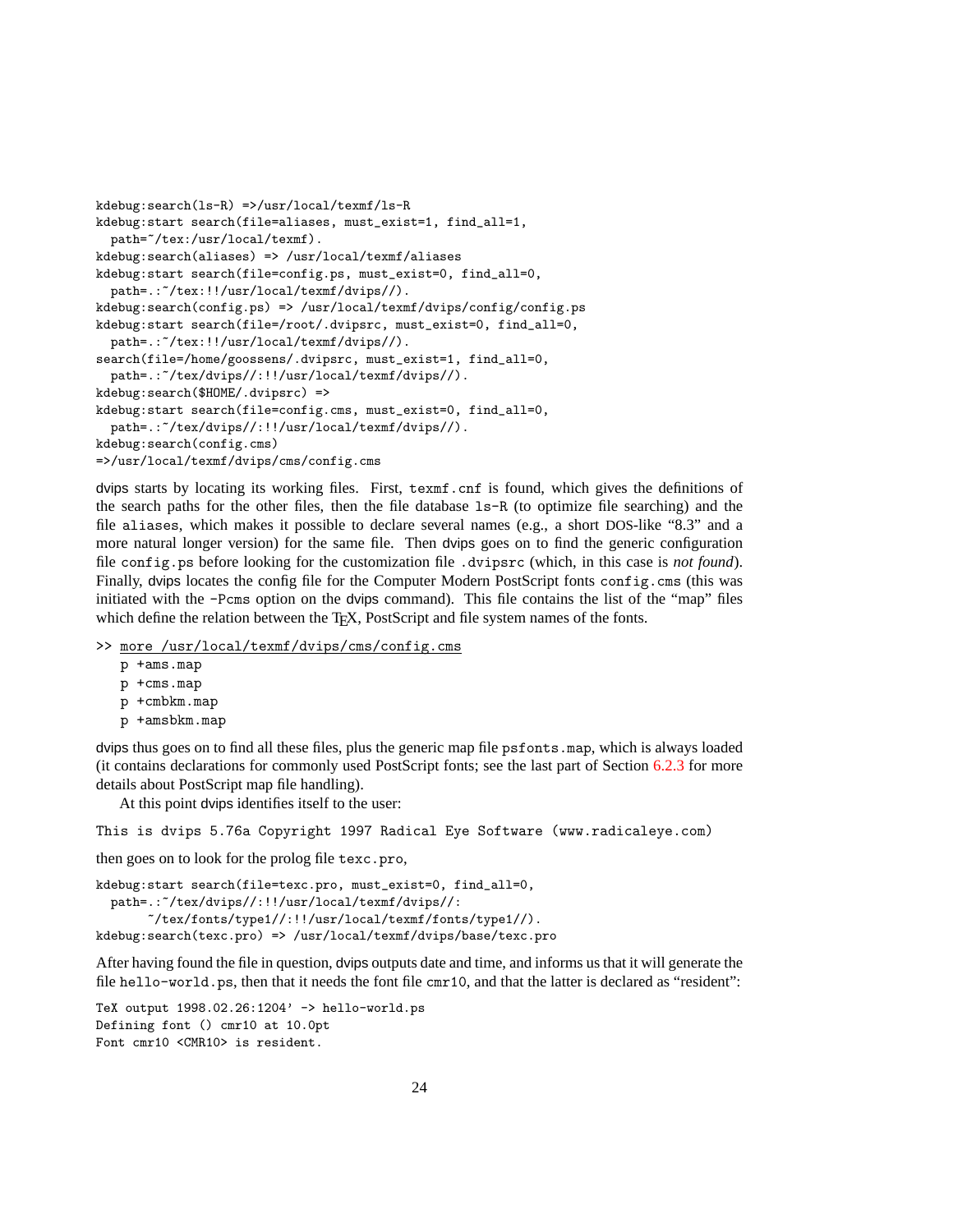<span id="page-24-0"></span>Now the search is on for the file cmr10.tfm, which is found, then a few more prolog files (not shown) are referenced, and finally the Type1 instance cmr10.pfb of the font is located and included in the output file (see last line).

```
kdebug:start search(file=cmr10.tfm, must_exist=1, find_all=0,
 path=.:~/tex/fonts/tfm//:!!/usr/local/texmf/fonts/tfm//:
       /var/tex/fonts/tfm//).
kdebug:search(cmr10.tfm) => /usr/local/texmf/fonts/tfm/public/cm/cmr10.tfm
kdebug:start search(file=texps.pro, must_exist=0, find_all=0,
   ...
<texps.pro>
kdebug:start search(file=cmr10.pfb, must_exist=0, find_all=0,
 path=.:~/tex/dvips//:!!/usr/local/texmf/dvips//:
       ~/tex/fonts/type1//:!!/usr/local/texmf/fonts/type1//).
kdebug:search(cmr10.pfb) => /usr/local/texmf/fonts/type1/public/cm/cmr10.pfb
<cmr10.pfb>[1]
```
### **6.3 Runtime options**

Another of the nice features of Web2c 7.2 is its possibility to control a number of memory parameters (in particular, array sizes) via the runtime file texmf.cnf read by Kpathsea. The listing of texmf.cnf is shown in Appendix [A](#page-30-0), starting on page [31](#page-30-0); the settings of all parameters can be found in Part 3 of that file. The more important control variables are (line numbers refer to the file texmf.cnf):

- main\_memory Total words of memory available, for TEX, METAFONT and MetaPost. You must make a new format file for each different setting. For instance, you could generate a "huge" version of TEX, and call the format file hugetex.fmt. Using the standard way of specifying the program name used by Kpathsea, the particular value of the main\_memory variable will then be read from texmf.cnf (see line 327 for the generic value and line 329 for the "huge" one instantiated by hugetex, etc.).
- extra\_mem\_bot Extra space for "large" TEX data structures: boxes, glue, breakpoints, etc. Especially useful if you use P<sub>I</sub>CT<sub>E</sub>X (line 300).
- font\_mem\_size Number of words for font information available for TEX. This is more or less the total size of all TFM files read (lines 310–314).
- hash\_extra Additional space for the hash table of control sequence names. Approximately 10,000 control sequences can be stored in the main hash table; if you have a large book with numerous cross-references, this might not be enough. On lines 319 to 321 you see that both the hugetex and pdftex program invocations ask for an extra 10,000 control sequences (the default value of hash\_extra is zero, as seen on line 296).

Of course, this facility is no substitute for truly dynamic arrays and memory allocation, but since this is extremely difficult to implement in present T<sub>E</sub>X, these runtime parameters provide a practical compromise allowing some flexibility.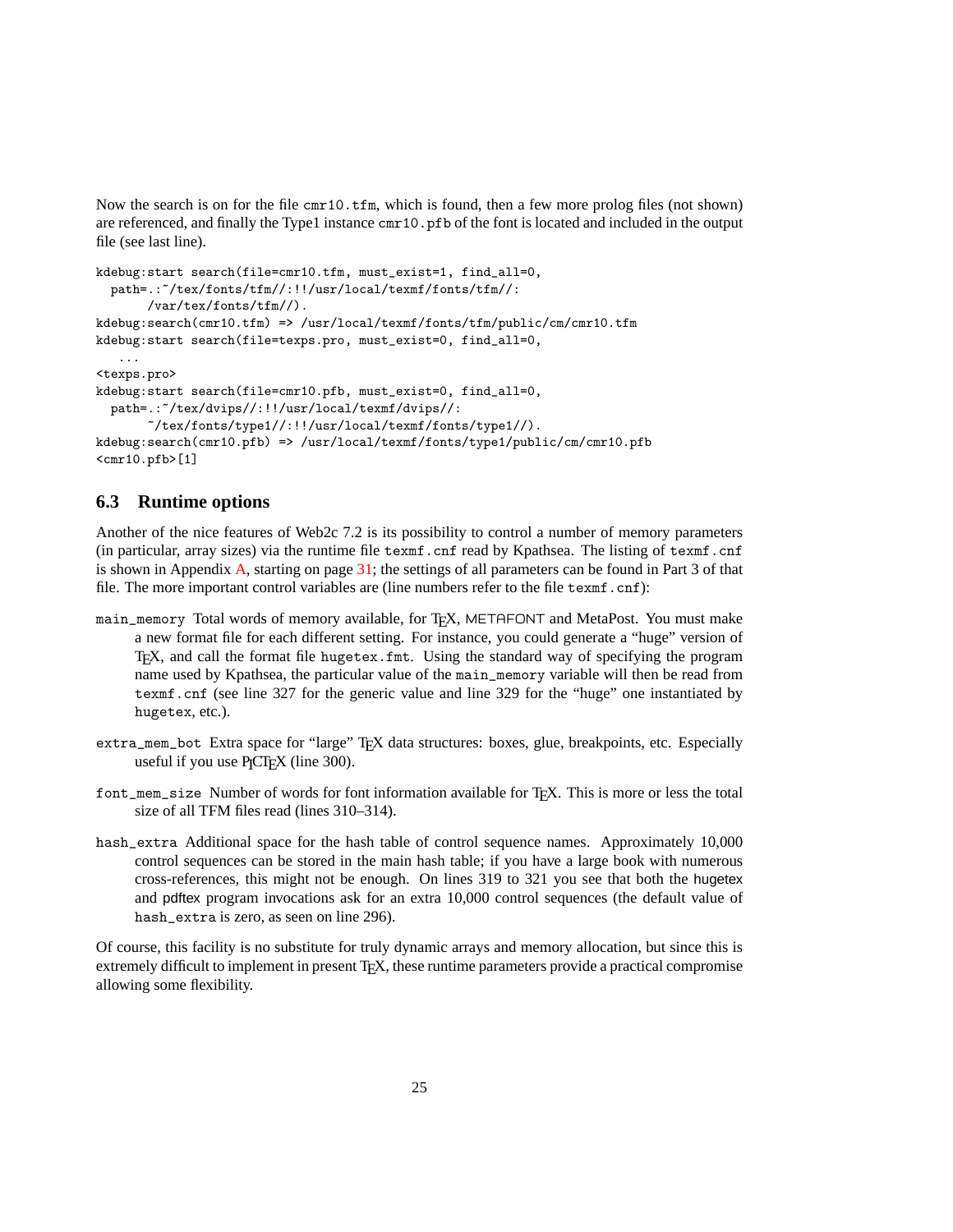## <span id="page-25-0"></span>**7** Other T<sub>F</sub>X systems on the CD-ROM

While the main portion of **TEX Live** (the fonts, macros and documentation) can be used on any TEX system, the set of runnable binaries is not suitable for everyone. To make the disk as widely useful as possible, we have included the original distributions of six complete TEX systems: two for Macintosh ( $OzT$ <sub>EX</sub> and CMacT<sub>EX</sub>), one for Windows 95 (MikT<sub>EX</sub>), one for DOS and  $OS/2$  (emT<sub>EX</sub>), and two for DOS or Windows (djgpp or wingut),

## **7.1 DJGPP TEX**

This is a DJGPP port by Eli Zaretskii [\(eliz@is.elta.co.il](mailto:eliz@is.elta.co.il)) of TEX, Web2c 7.2, DVI drivers, and related utilities. The programs are the same versions as, and behave in an identical way to, the other Web2c 7.2-based systems, for Unix, Amiga and Win32, on this CD-ROM. In the next release of T<sub>E</sub>X Live, we hope to have them runnable directly from the CD-ROM.

The package is supplied as a compressed .zip archive, which is intended to be unpacked to one of your disk drives. This should minimize potential problems due to how long file names are stored on the CD-ROM and supported by various CD drivers on different operating systems.

#### **7.1.1 Installation**

Create a directory for the T<sub>EX</sub> packages and change your current working directory to be it. For example:

```
mkdir c:\texlive
cd c:\texlive
c:
```
In the following description, we assume that the root of your T<sub>EX</sub> installation is  $c:\text{textive. However,}$ there's nothing magic in that name; you can use any other name you wish. (In particular, those who have other DJGPP ports installed would probably want to use the root of their DJGPP installation tree as the place to install T<sub>F</sub>X.)

Now insert the **TEX Live** CD-ROM into your drive, wait until the LED on the drive goes off, unzip the package. For your convenience, we provide a free program for that purpose: InfoZip's UnZip; it is in the same directory where the compressed archive is held. We recommend using that unzip.exe since it will automatically support long file names on Windows 9X, where the compressed programs support them as well.

Assuming your CD-ROM drive letter is F:, type the following from the DOS prompt (if you are doing this on Windows, open a DOS box and type from there):

f:\systems\msdos\djgpp\unzip f:\systems\msdos\djgpp\djgpptex.zip

If you want to use any other unzip program, be sure to invoke it with an option that causes it to preserve directory hierarchy as recorded in the zip file (e.g., for PKUNZIP, use the -d switch). Also, be sure to use a program that supports long file names if you intend to use T<sub>EX</sub> programs on Windows 9X.

Finally, add the directory c:\texlive\bin to your PATH, and define variables for reading documentation:

set INFOPATH=c:/texlive/info;%INFOPATH% set MANPATH=c:/texlive/man;%MANPATH%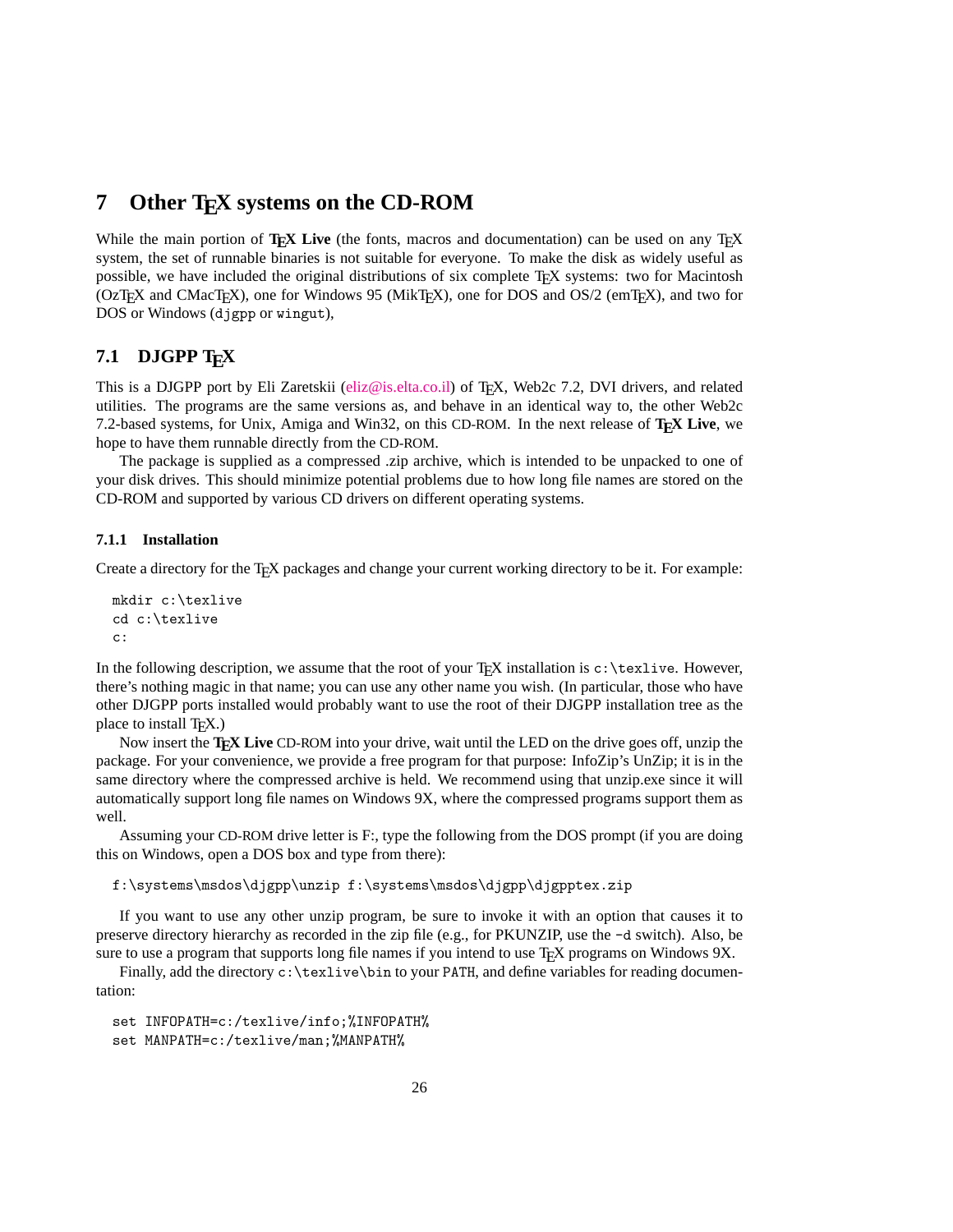<span id="page-26-0"></span>(the forward slashes are important in these variables!)

That's all! You are now ready to run the programs. Some additional details can be found in systems/msdos/djgpp/README.djgpp

## **7.2 OzTEX** 2

OzTEX is a Macintosh TEX system created by Andrew Trevorrow. The OzTEX application includes TEX, INITEX, a DVI previewer, a DVI-to-PostScript translator (Tom Rokicki's dvips) and a driver for QuickDraw printers. OzTEX also includes dvidvi, dvicopy, and Angus Duggan's PostScript utilities: psbook, psnup, psselect and pstops.

The version of dvips included in OzTEX supports HyperTEX and the partial downloading of PostScript fonts. It has also been enhanced for Mac users in a number of ways: Standard Mac PostScript fonts (LWFN files) can be downloaded, fully or partially; all OzTEX-specific \special commands are supported, such as the inclusion of PICT/PNTG/EPSF files; the dvips output can be sent directly to the current printer.

OzTEX's previewer has lots of features to make it easy to proofread DVI files. It can handle PK and PostScript fonts. Anti-aliasing is supported. Virtual fonts are processed on the fly. The previewer supports most of the \special commands generated by LATEX's color, graphics/x and hyperref packages. It recognizes all dvips-specific \specials and those it cannot handle (like rotation) are silently ignored.

OzTEX includes all the most popular formats and macro packages: Plain TEX, LATEX, AMS-TEX, AMS-LATEX and REVTEX are all installed and ready to run.

OzTEX is easy to extend and customize. A default configuration file is read when OzTEX starts up; it contains a host of parameters for setting up search paths, telling TEX how much memory to allocate for various arrays, specifying which TFMs are for PostScript fonts, etc. A Config menu makes it easy to load other config files at any time. And for even more flexibility, OzTEX can automatically load a specified config file just before typesetting, previewing or printing.

#### **7.2.1 Additional programs**

The usual assortment of TEX-related programs are provided with OzTEX, including OzMF, a Mac implementation of METAFONT, and OzMP, a Mac port of John Hobby's MetaPost program for producing PostScript pictures using a METAFONT-like language.

The following programs are also distributed with OzTEX, courtesy of their authors; BibTEX by Vince Darley; MakeIndex by Rick Zaccone; Excalibur, a TEX/LATEX spelling checker, by Rick Zaccone and Robert Gottshall; and AlphaLite, a TEX/LATEX-savvy text editor, by Pete Keleher.

For the latest information about OzT<sub>EX</sub>, keep an eye on the Web page at the URL [http://www.](http://www.kagi.com/authors/akt/oztex.html) [kagi.com/authors/akt/oztex.html](http://www.kagi.com/authors/akt/oztex.html).

An even better way to keep up-to-date is to join the oztex-info mailing list. To subscribe, send some e-mail to [majordomo@maths.adelaide.edu.au](mailto:majordomo@maths.adelaide.edu.au) with the following line in the *body* of the message:

#### subscribe oztex-info

OzTEX is distributed as shareware, so you are welcome to try it out before paying the registration fee. The individual fee is US\$30 and the site fee is US\$300. See the "Shareware Fee" item in OzTEX's Help menu for details on how to pay. E-mail support is provided to registered users. Send all queries and comments to Andrew Trevorrow (akt@kagi.com).

<sup>2</sup> This section was written by Andrew Trevorrow.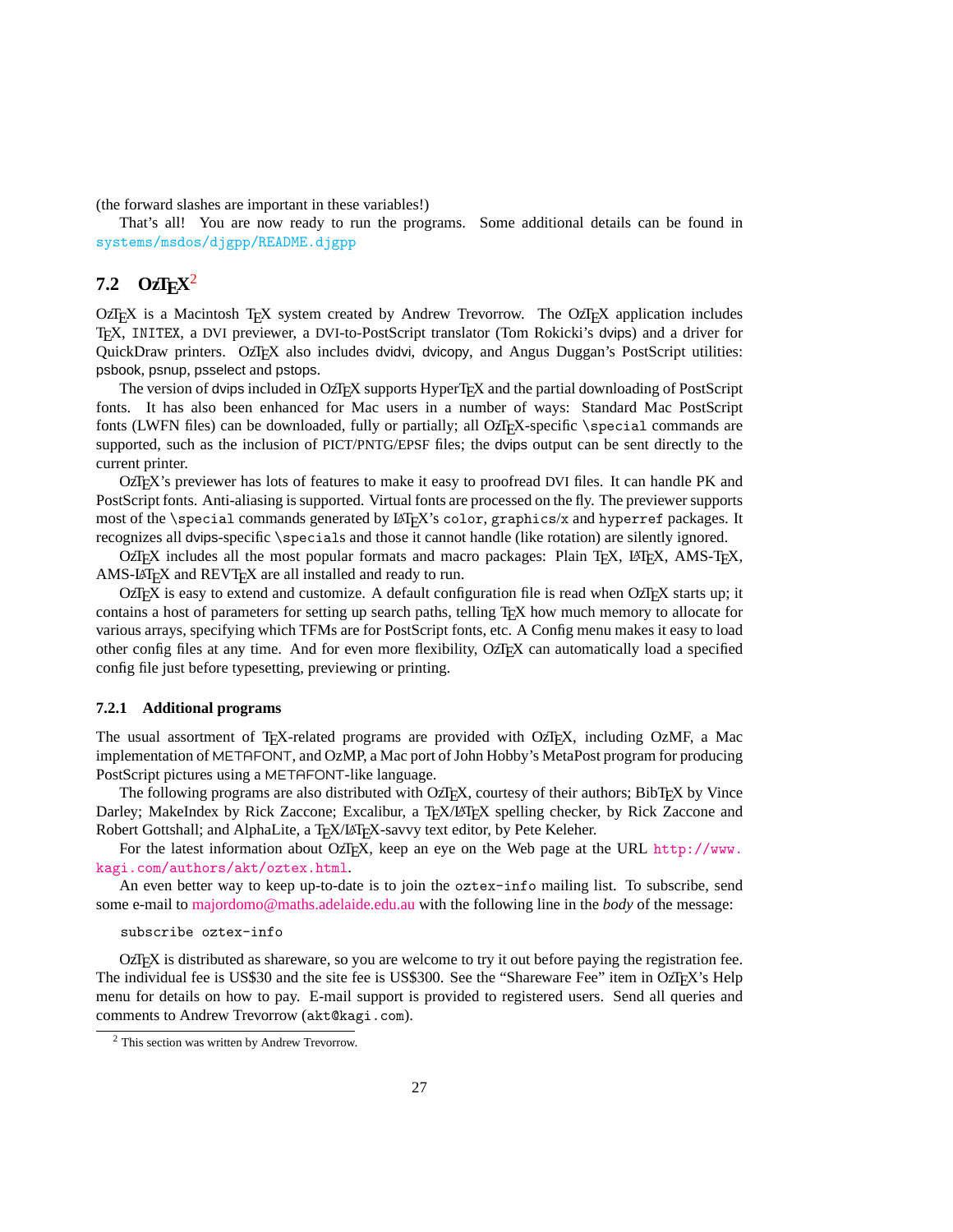## <span id="page-27-0"></span>**7.3 CMacTeX**<sup>3</sup>

CMacTeX is an implementation of TEX for the Macintosh by Thomas Kiffe [\(tom@tkiffe.com\)](mailto:tom@tkiffe.com). It includes the three main parts of any T<sub>EX</sub> installation—T<sub>EX</sub>, METAFONT and dvips. It also includes two DVI previewers, a utility for printing DVI files on a non PostScript printer, a PostScript previewer and numerous utilities for manipulating T<sub>EX</sub> fonts. Full support for the automatic generation of pk font files is an integral part of the distribution. CMacTeX can be configured to work in an integrated fashion with BBEdit, Alpha, and MPW. It will run on any Macintosh with 8 MB of RAM and System 7.

CMacTeX is shareware. The registration fee is US\$35 for a single-user license and US\$150 for a site license.

Installation instructions can be found in the file systems/macintosh/cmactex/ReadMeFirst

## **7.4 MiKTeX**<sup>4</sup>

MiKTeX 1.10 is an implementation by Christian Schenk ([cschenk@berlin.snafu.de](mailto:cschenk@berlin.snafu.de)) of T<sub>E</sub>X- and META-FONT-related utilities for Windows NT and Windows 95. The MiKTeX distribution includes TEX; <sup>L</sup>ATEX 2<sup>ε</sup> (December '97) including standard packages; METAFONT; MetaPost; dvips MakeIndex; <sup>B</sup>IBTEX; YAP (Yet Another Previewer); TeXware (dvitype etc.); METAFONTware (gftopk, etc.); psutils (psselect, pstops etc.); and DVIcopy.

Installation instructions can be found in the file systems/win32/miktex/README.TXT

### **7.5 emTeX**

The emTeX distribution for DOS and  $OS/2$  is written by Eberhard Mattes [\(mattes@azu.informatik.](mailto:mattes@azu.informatik.uni-stuttgart.de) [uni-stuttgart.de\)](mailto:mattes@azu.informatik.uni-stuttgart.de). It includes the TEX typesetter, the METAFONT font generation program, printer drivers, screen previewers, and tools like BIBT<sub>EX</sub> and MakeIndex. It also includes the macro packages LAT<sub>EX</sub> 2.09 and LAT<sub>E</sub>X 2<sub>ε</sub>. Fonts are included as pixel files and METAFONT source files.

Installation instructions can be found in the file systems/msdos/emtex/README.ENG.

## **8 History and acknowledgements**

This CD-ROM distribution is a joint effort by the T<sub>EX</sub> Users Group, the UK T<sub>EX</sub> Users Group, the French T<sub>E</sub>X Users (GUTenberg), and the German T<sub>E</sub>X Users (DANTE e.V.), with the support of the Czech/Slovak, Dutch, Indian and Polish user groups. Discussion began in late 1993 when the Dutch TEX Users Group was starting work on its 4AllTEX CD-ROM for MS-DOS users, and it was hoped at that time to issue a single, rational, CD-ROM for all systems. This was far too ambitious a target, but it did spawn not only the very successful 4AllTEX CD-ROM, but also the TUG Technical Council working group on a *T<sub>E</sub>X Directory Structure*, which specified how to create consistent and manageable collections of T<sub>E</sub>X support files. The final draft of the TDS was published in the December 1995 issue of *TUGboat*, and it was clear from an early stage that one desirable product would be a model structure on CD-ROM. The CD-ROM you now have is a very direct result of the working group's deliberations. It was also clear that the success of the 4AllTEX CD-ROM showed that Unix users would benefit from a similarly easy system, and this is the other main strand of TFX Live.

<sup>3</sup> This section is taken from the CMacTeX documentation.

<sup>4</sup> This section is drawn from the documentation.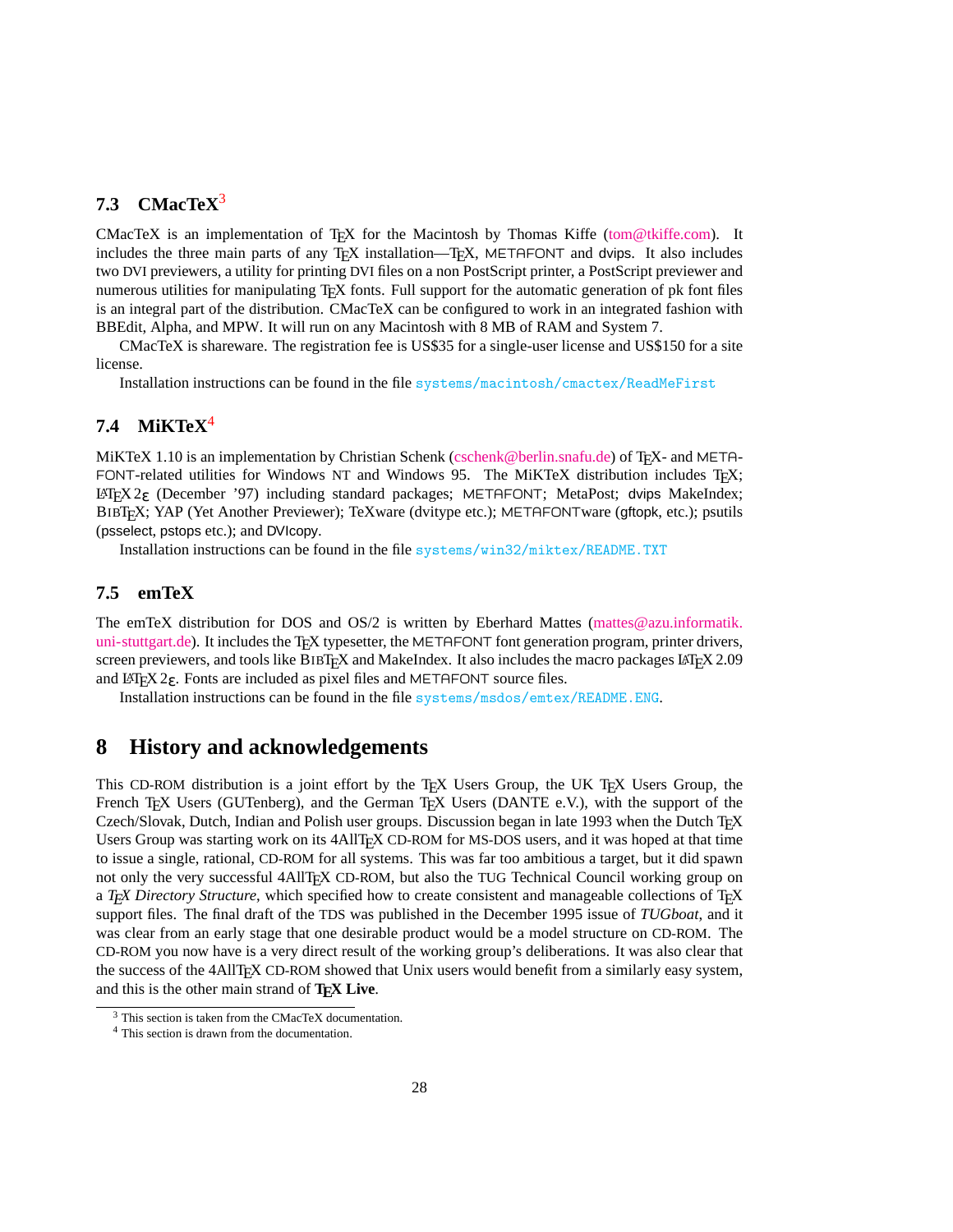<span id="page-28-0"></span>We undertook to make a new Unix-based TDS CD-ROM in the autumn of 1995, and quickly identified Thomas Esser's teTpX as the ideal setup, as it already had multi-platform support and was built with portability across file systems in mind. Thomas agreed to help, and work began seriously at the start of 1996. The first edition was released in May 1996. At the start of 1997, Karl Berry completed a major new release of his Web2c package, which included nearly all the features which Thomas Esser had added in teTEX, and we decided to base the 2nd edition of the CD-ROM on the standard Web2c, with the addition of teTEX's texconfig script. The 3rd edition of the CD-ROM was based on a major revision of Web2c, 7.2, by Olaf Weber; at the same time, a new revision of teT<sub>EX</sub> was being made, and T<sub>EX</sub> Live shares almost all of its features.

We are particularly grateful to:

- Karl Berry, who gave advice, encouragement, and (of course) provided the original Web2c distribution;
- Mimi Burbank, who arranged access at the Florida State University Supercomputer Research Institute to a slew of different computers to compile T<sub>EX</sub> on, and acted as an essential guinea-pig whenever asked;
- Kaja Christiansen, who provided essential feedback and documentation assistance;
- Thomas Esser, without whose marvellous teTpX package this CD-ROM would certainly not exist, and whose continual help makes it a better product;
- Robin Fairbairns, who edited this Guide for *Baskerville* and *TUGboat*;
- Eitan Gurari, whose TeX4ht was used to create the HTML version of this documentation, and who worked tirelessly to improve it at short notice;
- Thorsten Schmidt, for the Windows installation program, at very short notice;
- Olaf Weber, for his patient assembly and maintenance of Web2c 7.2;
- Graham Williams, on whose work the catalogue of packages depends.

Libor Skarvada, Staszek Wawrykiewicz, Erik Frambach, and Ulrik Vieth kindly translated documentation into their respective languages, checked other documentation, and provided very welcome feedback.

And special thanks to Fabrice Popineau (Win32), Eli Zaretskii (DJGPP), and Andreas Scherer (Amiga), who ported and compiled entire Web2c-based TEX systems, and worked their socks off to get versions ready for this CD-ROM.

## **9 Future versions**

*This CD-ROM is not a perfect product!* We plan to re-issue it once a year, and would like to provide more help material, more utilities, more installation programs, and (of course) an ever-improved and checked tree of macros and fonts. This work is all done by hard-pressed volunteers in their limited spare time, and a great deal remains to be done. If you can help, don't hesitate to put your name forward!

Corrections, suggestions and additions for future revisions should be sent to: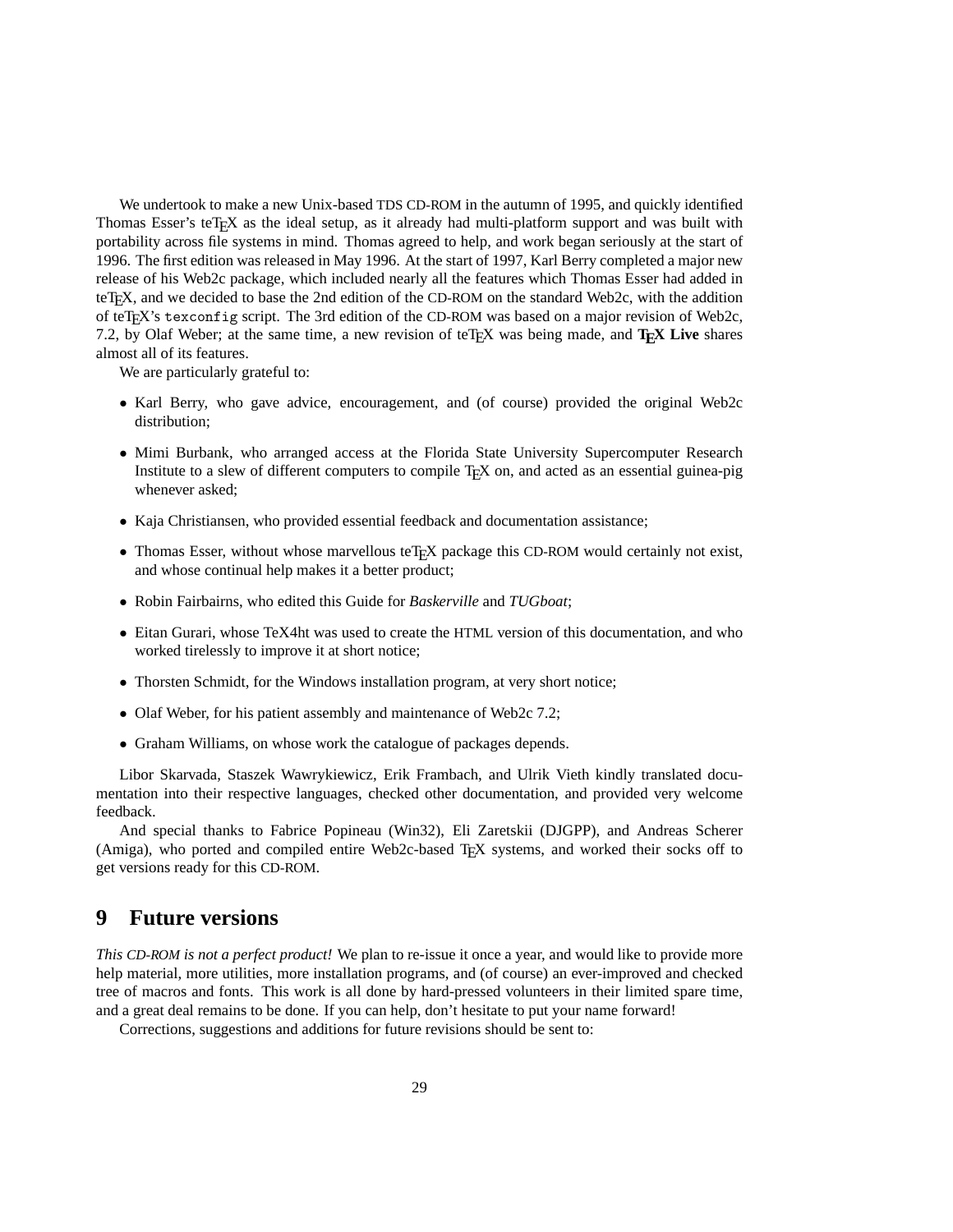Sebastian Rahtz 7 Stratfield Road Oxford OX2 7BG United Kingdom [s.rahtz@elsevier.co.uk](mailto:s.rahtz@elsevier.co.uk)

Updates, notes, and suggestions will be made available on CTAN in info/texlive. A WWW page for information and ordering details is at <http://www.tug.org/tex-live.html>.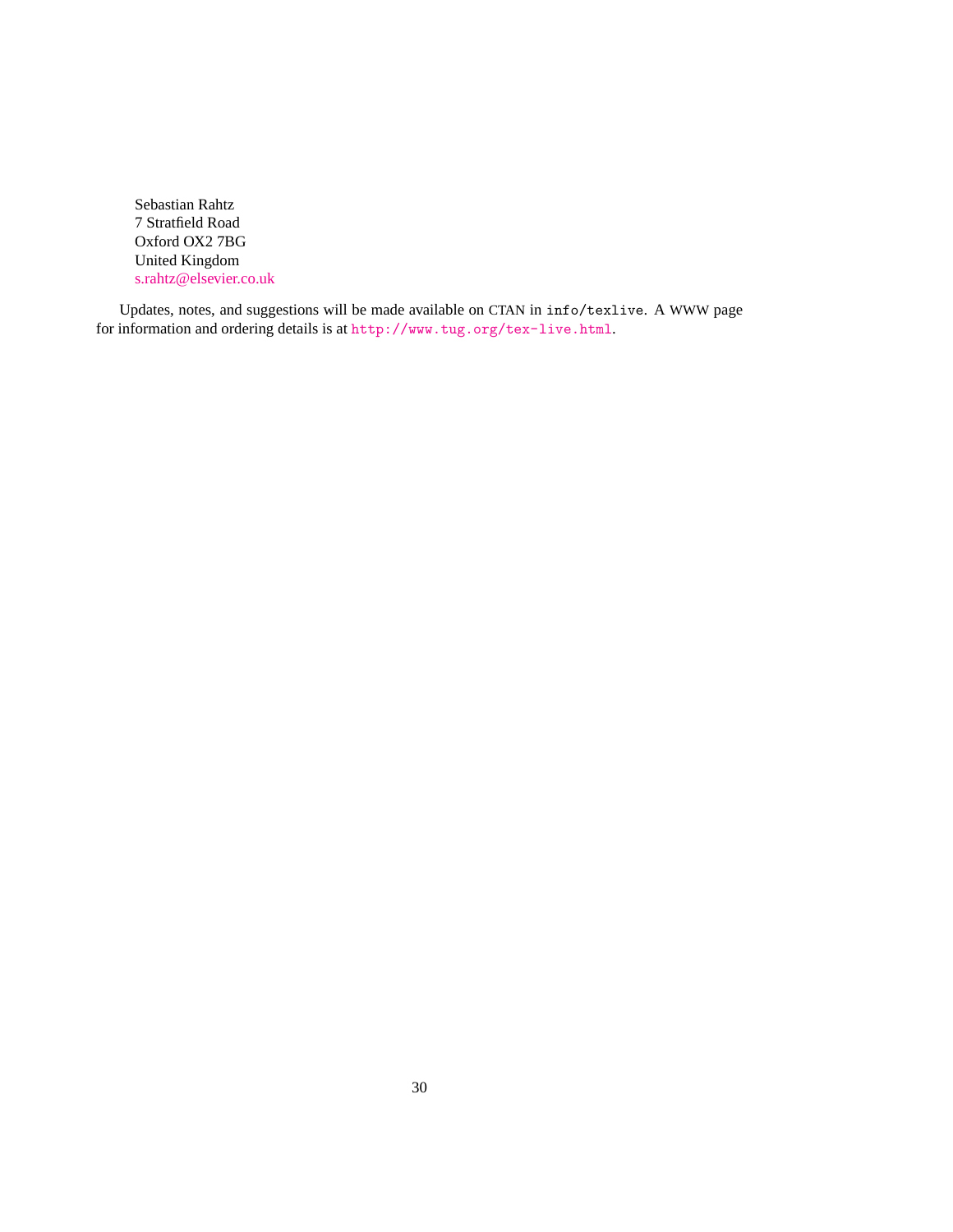## <span id="page-30-0"></span>**A The texmf.cnf file**

```
1 % Public domain.
2 %
3 % What follows is a super-summary of what this .cnf file can
4 % contain. Please read the Kpathsea manual for more information.
   \gamma6 % texmf.cnf is generated from texmf.cnf.in, by replacing @var@ with the
   % value of the Make variable 'var', via a sed file texmf.sed, generated
   8 % (once) by kpathsea/Makefile (itself generated from kpathsea/Makefile.in
   % by configure).
10 %
11 % Any identifier (sticking to A-Za-z_ for names is safest) can be assigned.
12 % The '=' (and surrounding spaces) is optional.
13 % No % or @ in texmf.cnf.in, for the sake of autogeneration.
14 % (However, %'s and @'s can be edited into texmf.cnf or put in envvar values.)
15 % $foo (or ${foo}) in a value expands to the envvar or cnf value of foo.
16 %
17 % Earlier entries (in the same or another file) override later ones, and
18 % an environment variable foo overrides any texmf.cnf definition of foo.
19 %
20 % All definitions are read before anything is expanded, so you can use
21 % variables before they are defined.
22 - y23 % If a variable assignment is qualified with '.PROGRAM', it is ignored
24 % unless the current executable (last filename component of argv[0]) is
25 % named PROGRAM. This foo.PROGRAM construct is not recognized on the
26 % right-hand side. For environment variables, use FOO_PROGRAM.
27 - 228 % Which file formats use which paths for searches is described in the
29 % various programs' and the kpathsea documentation.
30 %
31 % // means to search subdirectories (recursively).
32 % A leading !! means to look only in the ls-R db, never on the disk.
33 % A leading/trailing/doubled ; in the paths will be expanded into the
34 % compile-time default. Probably not what you want.
35
36 % Part 1; Search paths and directories.
37
38 % You may wish to use one of the $SELFAUTO... variables here so TeX will
39 % find where to look dynamically. See the manual and the definition
40 % below of TEXMFCNF.
41 %
42 % User texmf trees can be catered for like this...
43 % HOMETEXMF = $HOME/texmf
44
45 % Now, list all the texmf trees. If you have multiple trees,
46 % use shell brace notation, like this:
47 % TEXMF = {$HOMETEXMF; !! $TEXMFLOCAL; !! $TEXMFMAIN}
48
```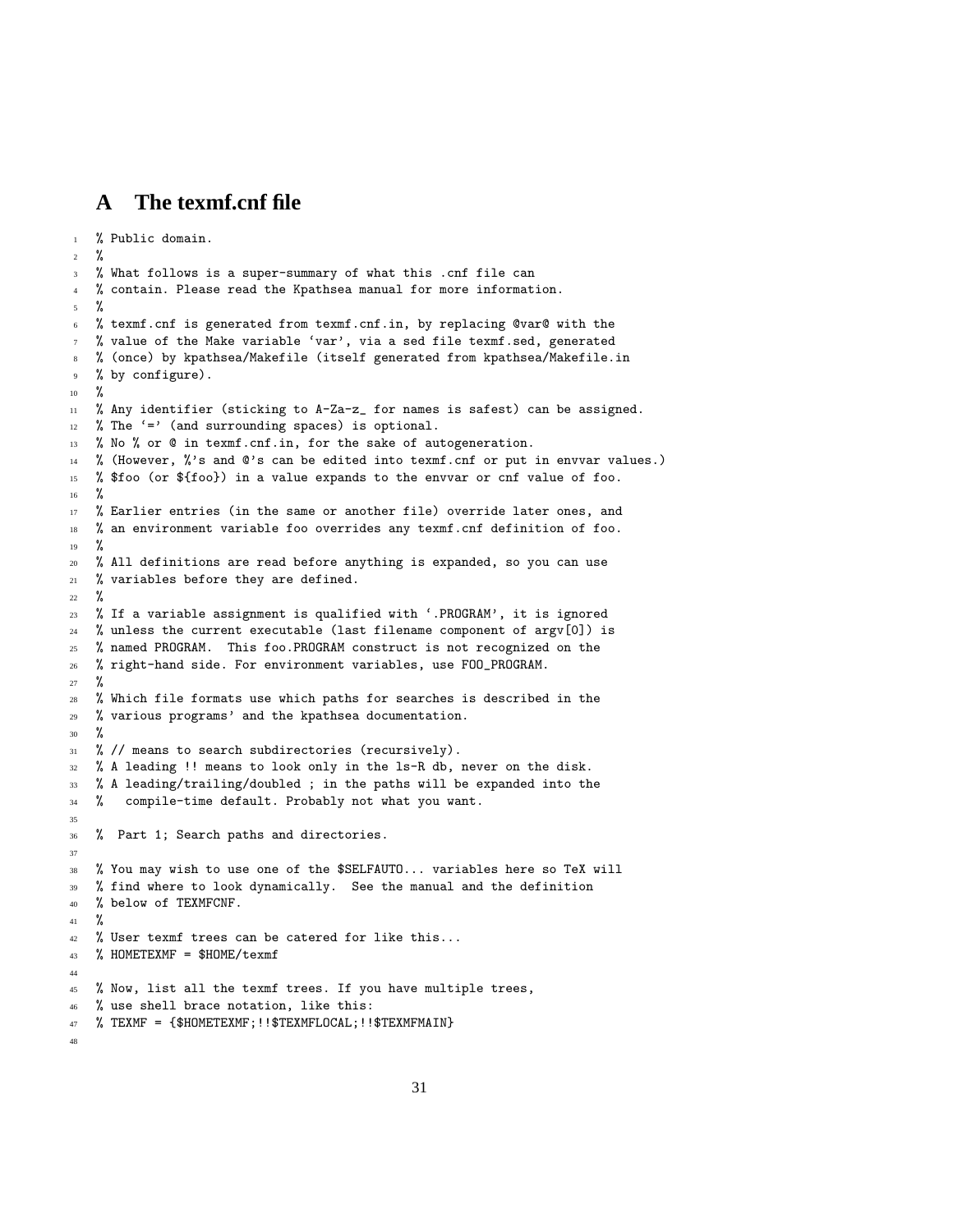```
50 TEXMFLOCAL=/usr/TeX.local
51 TEXMF = {$TEXMFLOCAL; !! $TEXMFMAIN}
52
53 % The system trees. These are the trees that are shared by all the users.
54 SYSTEXMF = $TEXMF
55
56 % Where generated fonts may be written. This tree is used when the sources
57 % were found in a system tree and either that tree wasn't writable, or the
58 % varfonts feature was enabled in MT_FEATURES in mktex.cnf.
59 VARTEXFONTS = /var/tmp/fonts
60
61 % Where to look for ls-R files. There need not be an ls-R in the
62 % directories in this path, but if there is one, Kpathsea will use it.
63 TEXMFDBS = $TEXMF;$VARTEXFONTS
64
65 % It may be convenient to define TEXMF like this:
66 % TEXMF = {$HOMETEXMF:!!$TEXMFLOCAL:!!$TEXMFMAIN:$HOME}
67 % which allows users to set up entire texmf trees, and tells TeX to
68 % look in places like ~/tex and ~/bibtex. If you do this, define TEXMFDBS
69 % like this:
70 % TEXMFDBS = $HOMETEXMF:$TEXMFLOCAL:$TEXMFMAIN:$VARTEXFONTS
71 % or mktexlsr will generate an ls-R file for $HOME when called, which is
72 % rarely desirable. If you do this you'll want to define SYSTEXMF like
73 % this:
74 % SYSTEXMF = $TEXMFLOCAL: $TEXMFMAIN
\frac{9}{75} % so that fonts from a user's tree won't escape into the global trees.
76 %
77 % On some systems, there will be a third system tree which contains all
78 % the font files that may be created as well as the formats. For
79 % example
80 % VARTEXMF = /var/lib/texmf
81 % is used on many Linux systems. In this case, set VARTEXFONTS like this
82 % VARTEXFONTS = $VARTEXMF/fonts
83 % and do not mention it in TEXMFDBS (but _do_ mention VARTEXMF).
84
85 %%%%%%%%%%%%%%%%%%%%%%%%%%%%%%%%%%%%%%%%%%%%%%%%%%%%%%%%%%%%%%%%%%%%%%%%%%%
86 % Usually you will not need to edit any of the other variables in part 1. %
87 %%%%%%%%%%%%%%%%%%%%%%%%%%%%%%%%%%%%%%%%%%%%%%%%%%%%%%%%%%%%%%%%%%%%%%%%%%%
88
89 % WEB2C is for Web2C specific files. The current directory may not be
90 % a good place to look for them.
91 WEB2C = $TEXMF/web2c
9293 % TEXINPUTS is for TeX input files -- i.e., anything to be found by \input
% or \openin, including .sty, .eps, etc.
95
96 % LaTeX 2e specific macros are stored in latex.
97 % latex209 is not supported, at the request of the authors of LaTeX
98 TEXINPUTS.latex = .;$TEXMF/tex/{latex;generic;}//
```
TEXMFMAIN = \$SELFAUTOPARENT/texmf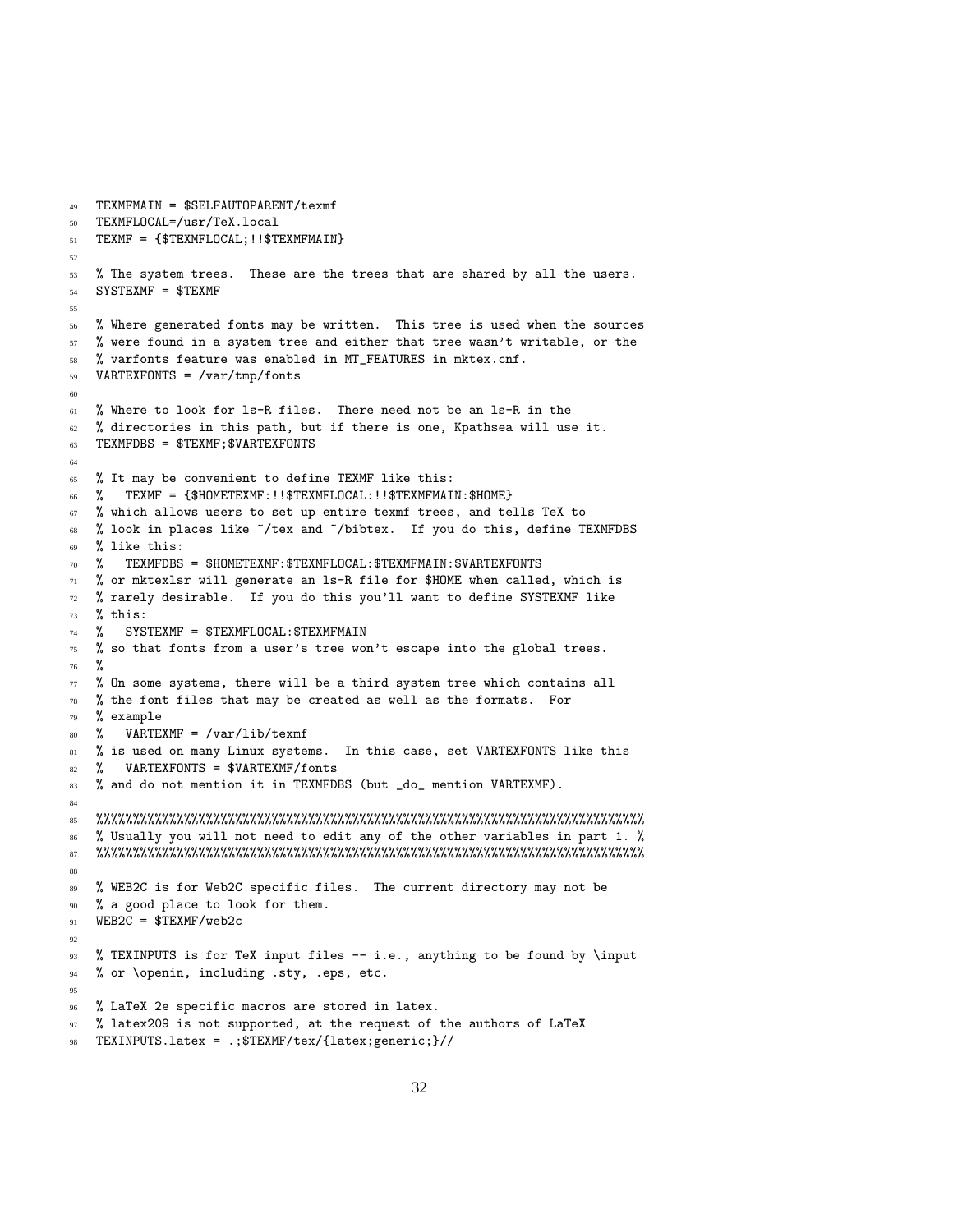```
100 % Fontinst needs to read afm files.
101 TEXINPUTS.fontinst = .;$TEXMF/tex//;$TEXMF/fonts/afm//
102
103 % plain based
104 TEXINPUTS.texinfo = .;$TEXMF/tex/{texinfo;plain;generic;}//
105 TEXINPUTS.amstex = .;$TEXMF/tex/{amstex;plain;generic;}//
106
107 % ConTeXt
108 TEXINPUTS.context = .;$TEXMF/tex/{context;plain;generic;}//
109
110 % Omega
111 TEXINPUTS.omega = .;$TEXMF/{omega;tex}/{plain;generic;}/
112 TEXINPUTS.lambda = .;$TEXMF/{omega;tex}/{lambda;latex;generic;}//
113
114 % MLTeX.
115 TEXINPUTS.mltex = .;$TEXMF/{mltex;tex}/{plain;generic;}//
116 TEXINPUTS.mllatex = .;$TEXMF/{mltex;tex}/{latex;generic;}//
117
118 % e-TeX.
119 TEXINPUTS.elatex = .;$TEXMF/{etex;tex}/{latex;generic;}//
120 TEXINPUTS.etex = .;$TEXMF/{etex;tex}/{eplain;plain;generic;}//
121
122 % pdftex.
123 TEXINPUTS.pdftexinfo = .;$TEXMF/{pdftex;tex}/{texinfo;generic;plain;}//
124 TEXINPUTS.pdftex = .;$TEXMF/{pdftex;tex}/{plain;generic;}//
125 TEXINPUTS.pdflatex = .;$TEXMF/{pdftex;tex}/{latex;generic;}//
126
127 % Fontinst needs to read afm files.
128 TEXINPUTS.fontinst = .;$TEXMF/tex//;$TEXMF/fonts/afm//
129
130 % Plain. Have the command tex check all directories as a last
131 % resort, we may have plain-compatible stuff anywhere.
132 TEXINPUTS.tex = .;$TEXMF/tex/{plain;generic;}//
133
134 % INITEX. May as well make this separate so it can search on disk;
135 % initex is seldom run, and might be used directly after files have been
136 % added, when 1s-R may not up be to date.
137 TEXINPUTS.initex = .;$TEXMFMAIN/tex//;$TEXMFLOCAL/tex//
138
139 % Earlier entries override later ones, so put this last.
140 TEXINPUTS = .; $TEXMF/tex//
141
142 % Dump files (fmt/base/mem) for vir{tex, mf, mp} to read (see
143 % web2c/INSTALL), and string pools (.pool) for ini{tex,mf,mp}. It is
144 % silly that we have six paths and directories here (they all resolve to
145 % a single place by default), but historically ...
146 TEXFORMATS = .;$TEXMF/web2c
147 MFBASES = .;$TEXMF/web2c
148 MPMEMS = .; $TEXMF/web2c
```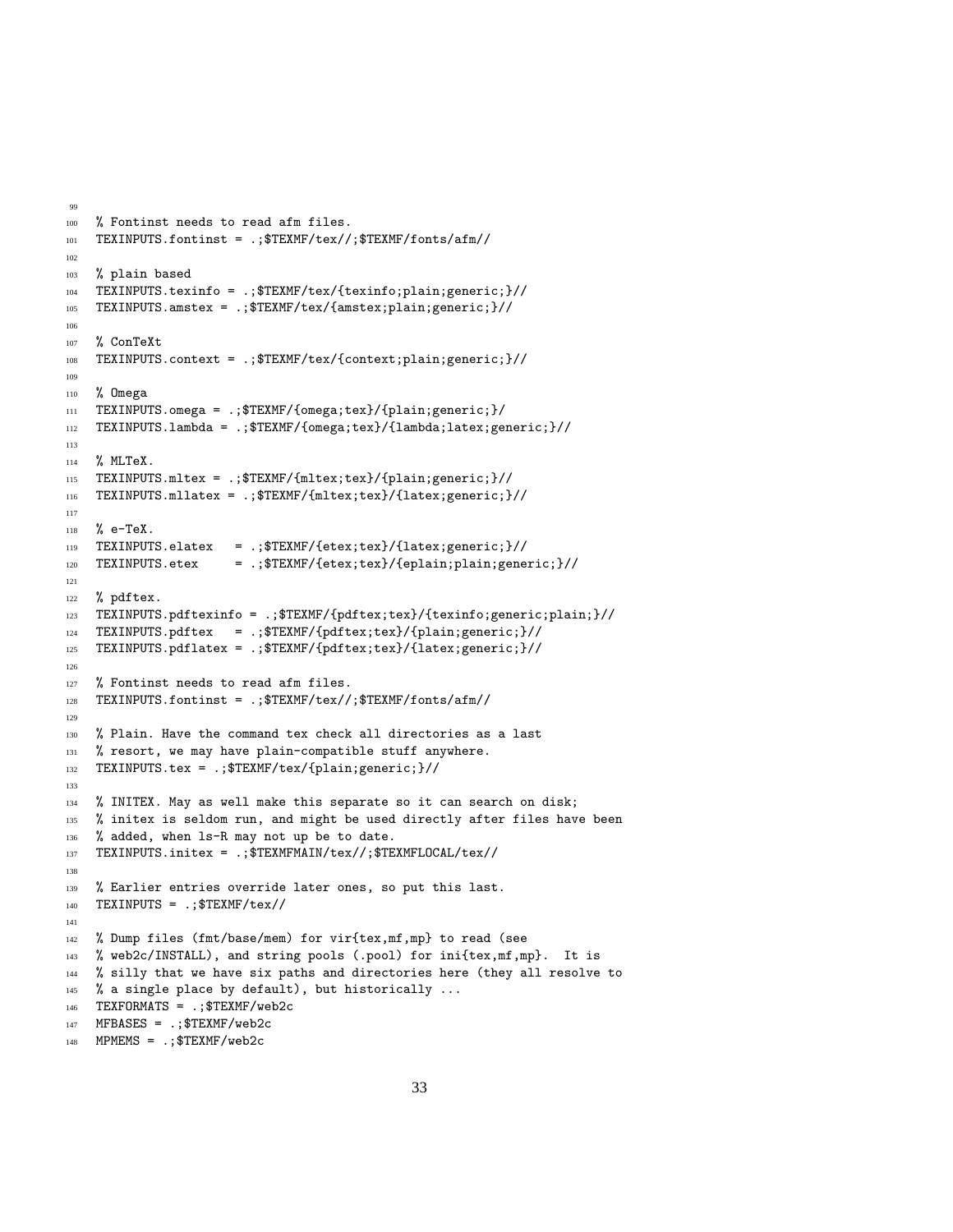```
149 TEXPOOL = .; $TEXMF/web2c
150 MFPOOL = .; TEXMF/web2c151 MPPOOL = .; TEXMF/web2c152
153 % Metafont, MetaPost inputs.
154 MFINPUTS = .;$TEXMF/metafont//;{$TEXMF/fonts;$VARTEXFONTS}/source//
155 MPINPUTS = .;$TEXMF/metapost//
156
157 % Device-independent font metric files.
158 VFFONTS = .;$TEXMF/fonts/vf//
159 TFMFONTS = .;$TEXMF/fonts/tfm//;$VARTEXFONTS/tfm//
160
161 % The $MAKETEX_MODE below means the drivers will not use a cx font when
162 % the mode is ricoh. If no mode is explicitly specified, kpse_prog_init
163 % sets MAKETEX_MODE to /, so all subdirectories are searched. See the manual.
164 PKFONTS = .;{$TEXMF/fonts;$VARTEXFONTS}/pk/{$MAKETEX_MODE;modeless}//
165
166 % Similarly for the GF format, which only remains in existence because
167 % Metafont outputs it (and MF isn't going to change).
168 GFFONTS = .;$TEXMF/fonts/gf/$MAKETEX_MODE//
169
170 % A backup for PKFONTS and GFFONTS. Not used for anything.
171 GLYPHFONTS = .; $TEXMF/fonts
172
173 % For texfonts.map and included map files used by MakeTeXPK.
174 % See ftp://ftp.tug.org/tex/fontname.tar.gz.
175 TEXFONTMAPS = .; $TEXMF/fontname
176
177 % BibTeX bibliographies and style files.
178 BIBINPUTS = .;$TEXMF/bibtex/bib//
179 BSTINPUTS = .;$TEXMF/bibtex/bst//
180
181 % MFT style files.
182 MFTINPUTS = .; $TEXMF/mft//
183
184 % PostScript headers, prologues (.pro), encodings (.enc) and fonts.
185 TEXPSHEADERS = .;$TEXMF/dvips//;$TEXMF/pdftex//;$TEXMF/fonts/type1//
186
187 % PostScript Type 1 outline fonts.
188 T1FONTS = .;$TEXMF/fonts/type1//;$TEXMF/dvips//
189
190 % TrueType fonts
191 TTFONTS = .;$TEXMF/fonts/truetype//
192
193 % Type 42 outline fonts.
194 T42FONTS = .;$TEXMF/fonts/type42//
195
196 % PostScript AFM metric files.
197 AFMFONTS = .;$TEXMF/fonts/afm//
198
```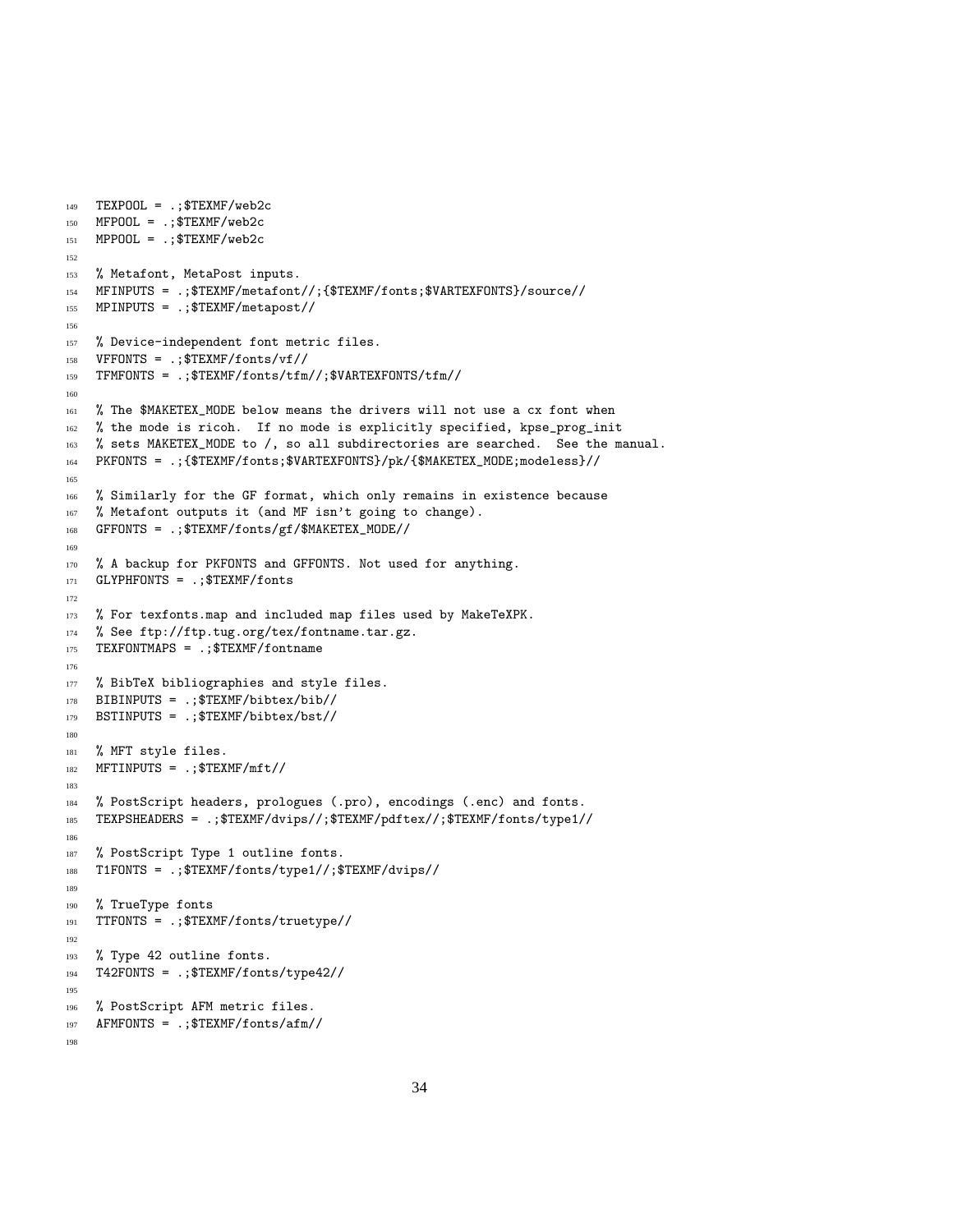```
199 % Dvips' config.* files (this name should not start with 'TEX'!).
200 TEXCONFIG = .;$TEXMF/dvips//
201
202 % Makeindex style (.ist) files.
203 INDEXSTYLE = .;$TEXMF/makeindex//
204
205 % Used by DMP (ditroff-to-mpx), called by makempx -troff.
206 TRFONTS = \sqrt{usr/lib/font/devpost}207 MPSUPPORT = .;$TEXMF/metapost/support
208
209 % For xdvi to find mime.types and .mailcap, if they do not exist in
210 % $HOME. These are single directories, not paths.
211 % (But the default mime.types, at least, may well suffice.)
212 MIMELIBDIR = $TEXMFMAIN/etc
213 MAILCAPLIBDIR = $TEXMFMAIN/etc
214215 XDVIINPUTS=.; $TEXMF/{xdvi, web2c}
216
217 TEX4HTINPUTS=.;$TEXMF/tex4ht//
218
219 % TeX documentation and source files, for use with kpsewhich.
220 TEXDOCS = .; TEXMF/doc221 TEXSOURCES = .;$TEXMF/source//
222
223 % Omega-related fonts and other files.
224 OFMFONTS = .;{$TEXMF/fonts;$VARTEXFONTS}/{ofm;tfm}//;$TFMFONTS
225 OPLFONTS = .;{$TEXMF/fonts;$VARTEXFONTS}/opl//
226 OVFFONTS = .;{$TEXMF/fonts;$VARTEXFONTS}/ovf//
227 OVPFONTS = .;{$TEXMF/fonts;$VARTEXFONTS}/ovp//
228 OTPINPUTS = .;$TEXMF/omega/otp//
229 OCPINPUTS = .;$TEXMF/omega/ocp//
230
231 % Where the support for the mktex scripts is found. A single directory,
232 % not a path.
233 MKTEXSCRIPT = $TEXMFMAIN/web2c
234235 %% The mktex* scripts rely on KPSE_DOT. Do not change it.
236 KPSE_DOT = .
237
238 % This definition isn't used from this .cnf file itself (that would be
239 % paradoxical), but the compile-time default in paths.h is built from it.
240 % The SELFAUTO* variables are set automatically from the location of
241 % argv[0], in kpse_set_progname.
242 - 2243 % About the /. construction;
244 % 1) if the variable is undefined, we'd otherwise have an empty path
245 % element in the compile-time path. This is not meaningful.
\frac{246}{2} % 2) if we used /$VARIABLE, we'd end up with // if VARIABLE is defined,
247 % which would search the entire world.
248 %
```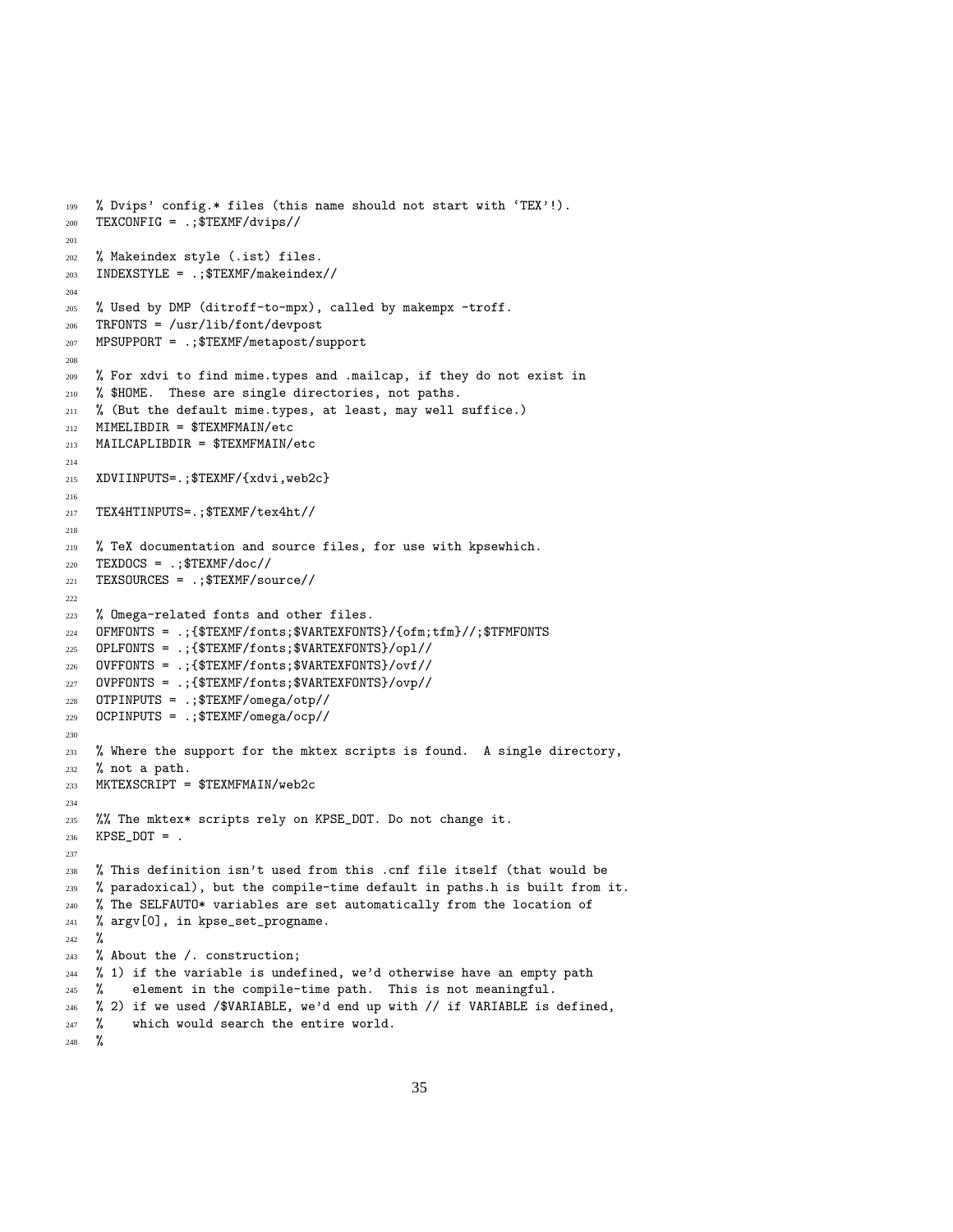```
249 % The TETEXDIR stuff isn't likely to relevant unless you're using teTeX,
250 % but it doesn't hurt.
251 TEXMFCNF = .: {$SELFAUTOLOC: $SELFAUTODIR: $SELFAUTOPARENT}
252 {:{/share:}/texmf/web2c}:/.$TETEXDIR:/.$TEXMF/web2c:$TEXMF/web2c
253
254 % Part 2; Non-path options.
255
256 % Write .log/.dvi/etc. files here, if the current directory is unwritable.
257 % TEXMFOUTPUT = /tmp
258
259 % If a dynamic file creation fails, log the command to this file, in
260 % either the current directory or TEXMFOUTPUT. Set to the
261 % empty string or 0 to avoid logging.
262 MISSFONT_LOG = missfont.log
263
264 % Set to a colon-separated list of words specifying warnings to suppress.
265 % To suppress everything, use TEX_HUSH = all; this is equivalent to
266 % TEX_HUSH = checksum;lostchar;readable;special
267 TEX_HUSH = none
268
269 % Enable system commands via \write18{...}?
270 shell_escape = f
271
272 % Allow TeX \openout on filenames starting with '.' (e.g., .rhosts)?
273 % a (any) : any file can be opened.
274 % r (restricted) : disallow opening "dotfiles".
275 % p (paranoid) : as 'r' and disallow going to parent directories, and
276 % restrict absolute paths to be under $TEXMFOUTPUT.
277 openout_any = p
278279 % Enable the mktex... scripts by default? These must be set to 0 or 1.
280 % Particular programs can and do override these settings, for example
281 % dvips's -M option. Your first chance to specify whether the scripts
282 % are invoked by default is at configure time.
283 %
284 % These values are ignored if the script names are changed; e.g., if you
285 % set DVIPSMAKEPK to 'foo', what counts is the value of the environment
286 % variable/config value 'FOO', not the 'MKTEXPK' value.
287 %
288 % MKTEXTEX = 0
289 % MKTEXPK = 0
290 % MKTEXMF = 0
291 % MKTEXTFM = 0
292293 % What MetaPost runs to make MPX files. This is passed an option -troff
294 % if MP is in troff mode. Set to '0' to disable this feature.
295 MPXCOMMAND = makempx
296
297 % Part 3; Array and other sizes for TeX (and Metafont and MetaPost).
298 %
```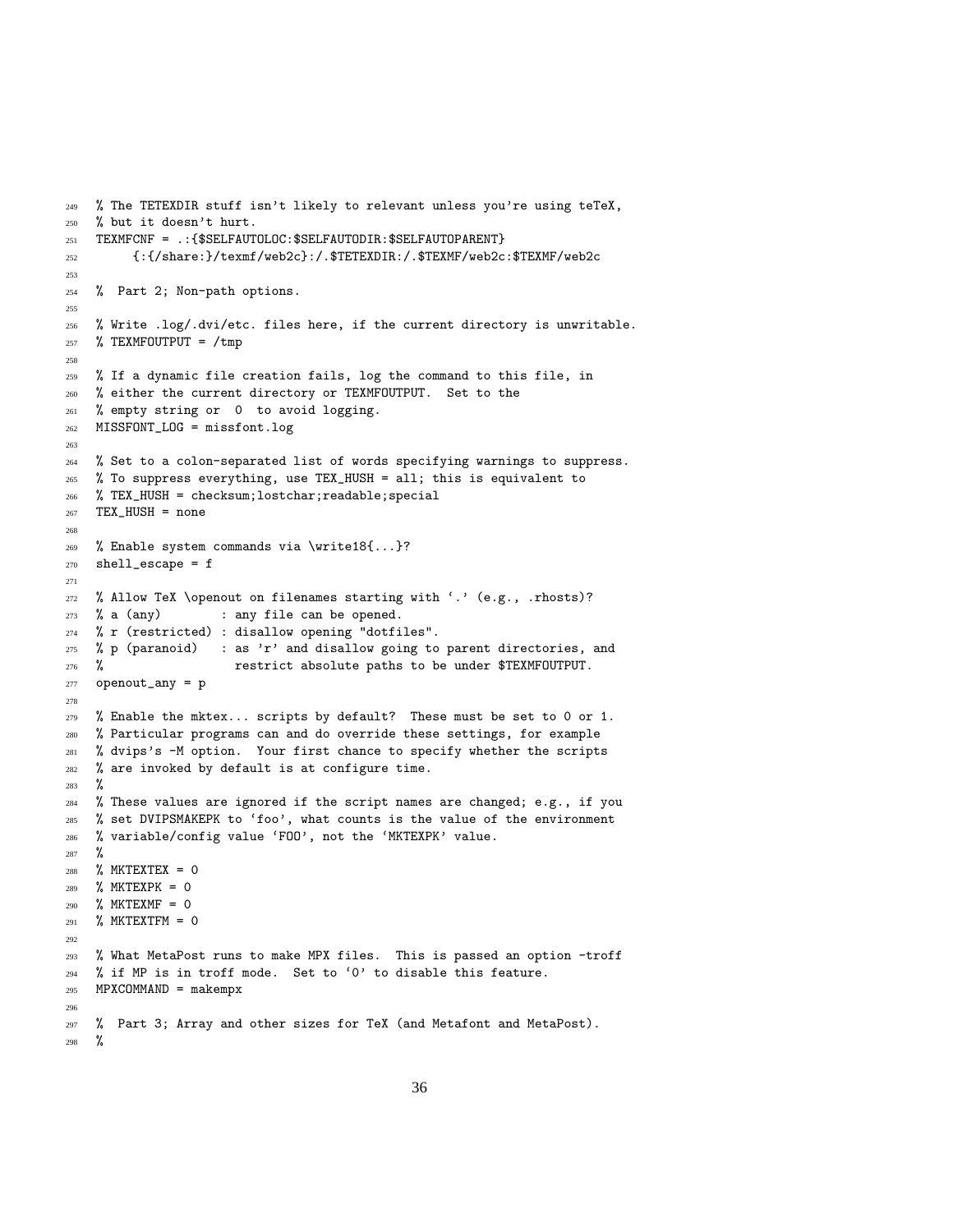```
299 % If you want to change some of these sizes only for a certain TeX
300 % variant, the usual dot notation works, e.g.,
301 % main_memory.hugetex = 20000000
302 \frac{\%}{\%}303 % If a change here appears to be ignored, try redumping the format file.
304
305 % Memory. Must be less than 8,000,000.
306 %
307 % main_memory is relevant only to initex, extra_mem_* only to non-ini.
308 % Thus, have to redump the .fmt file after changing main_memory; to add
309 % to existing fmt files, increase the other. (To get an idea of how
310 % much, try \tracingstats=2 in your TeX source file;
311 % web2c/tests/memtest.tex might also be interesting.)
312 %
313 % To increase space for boxes (as might be needed by, e.g., PiCTeX),
314 % increase extra_mem_bot.
315 %
316 % max length of input lines or control sequence names
317 buf_size = 50000
318 buf_size.context = 50000
319 %
320 % extra low memory for boxes, glue, breakpoints, etc.
321 extra_mem_bot = 0
322 %
323 % extra high memory for chars, tokens, etc.
324 extra_mem_top = 0
325 %
326 % Total number of fonts. Must be >= 50 and <= 2000 (without tex.ch changes).
327 font_max = 1000
328 %
329 % Words of font info for TeX (total size of all TFM files, approximately).
330 font_mem_size = 200000
331 font_mem_size.hugetex = 400000
332 %
333 % Extra space for the hash table of control sequences
334 hash_extra = 0
335 hash_extra.context = 15000
336 hash_extra.hugetex = 10000
337 hash_extra.pdftex = 10000
338 hash_extra.pdflatex = 10000
339 %
340 % number of hyphenation exceptions, >610 and <32767.
341 hyph_size = 1000
342 %
343 % words of memory available; also applies to mf&mp
344 main_memory = 263000
345 main_memory.context = 1100000
346 main_memory.hugetex = 1100000
347 %
348 % simultaneous input files and error insertions
```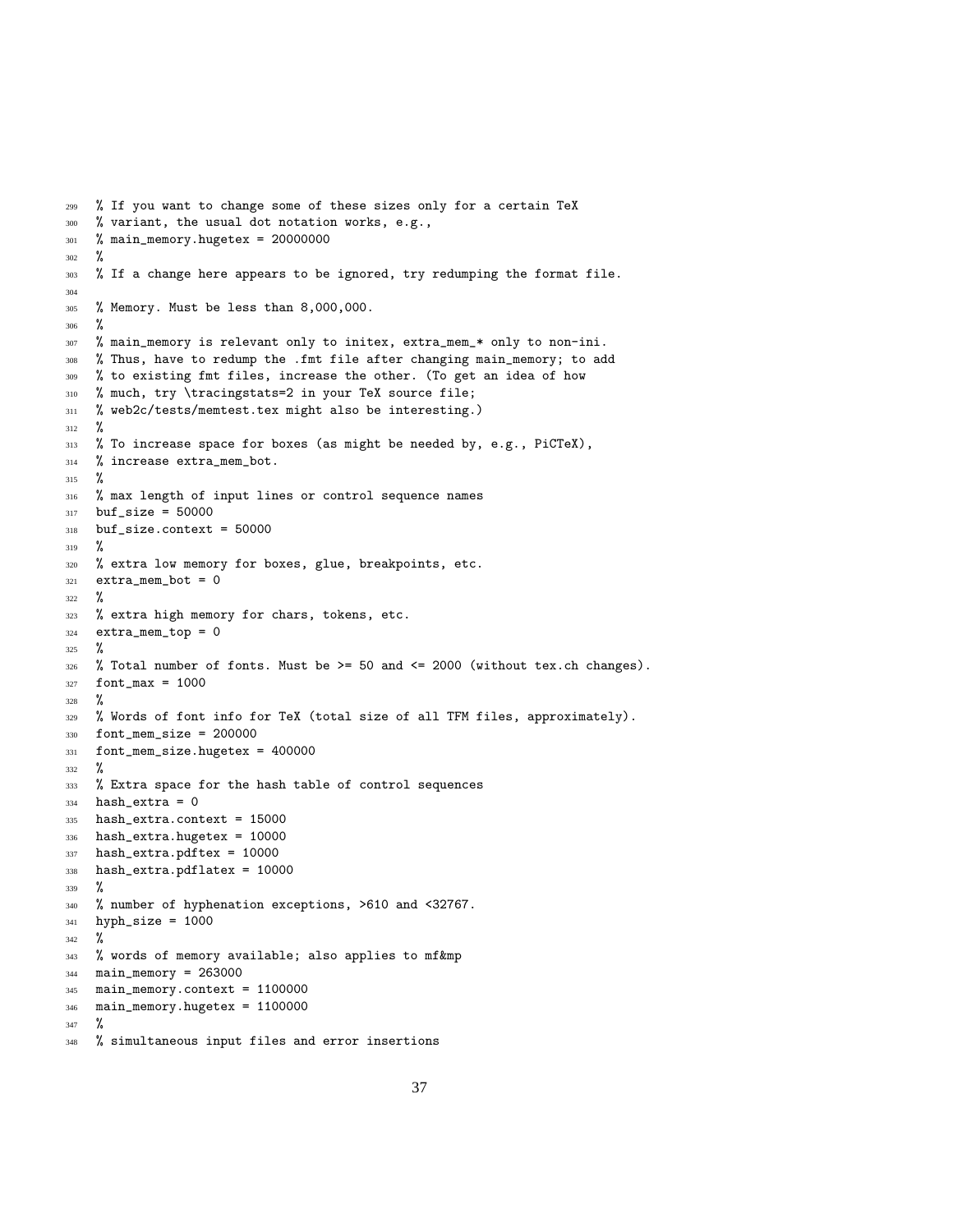```
350 %
351 % max number of strings
352 max_strings = 15000
353 max_strings.context = 55000
354 max_strings.hugetex = 55000
355 max_strings.pdftex = 20000
356 max_strings.pdflatex = 20000
357 %
358 % simultaneous semantic levels (e.g., groups)
359 nest_size = 100
360 nest_size.context = 500
361 %
362 % simultaneous macro parameters
363 param_size = 500364 param_size.context = 1500
365 %
366 % min pool space left after loading .fmt
367 pool_free = 5000
368 pool_free.context = 47500
369 %
370 % Max number of characters in all strings
371 pool_size = 125000
372 pool_size.context = 500000
373 pool_size.hugetex = 500000
374 pool_size.pdftex = 200000
375 pool_size.pdflatex = 200000
376 %
377 % for saving values outside current group
378 save_size = 4000
379 save_size.context = 5000
380 save_size.hugetex = 30000
381 %
382 % simultaneous input sources
383 stack_size = 300
384 stack_size.context = 1500
385 %
386 % Minimum pool space after TeX/MP's own strings;
387 % must be at least 25000 less than pool_size,
388 % but doesn't need to be nearly that large.
389 string_vacancies = 25000
390 string_vacancies.hugetex = 45000
391 string_vacancies.context = 45000
392 %
393 % Hyphenation trie. As distributed, the maximum is 65535; this should
394 % work unless 'unsigned short' is not supported or is smaller than 16
395 % bits. This value should suffice for UK English, US English, French,
396 % and German (for example). To increase, you must change
397 % 'ssup_trie_opcode' and 'ssup_trie_size' in tex.ch (and rebuild TeX);
398 % the trie will then consume four bytes per entry, instead of two.
```
max\_in\_open = 15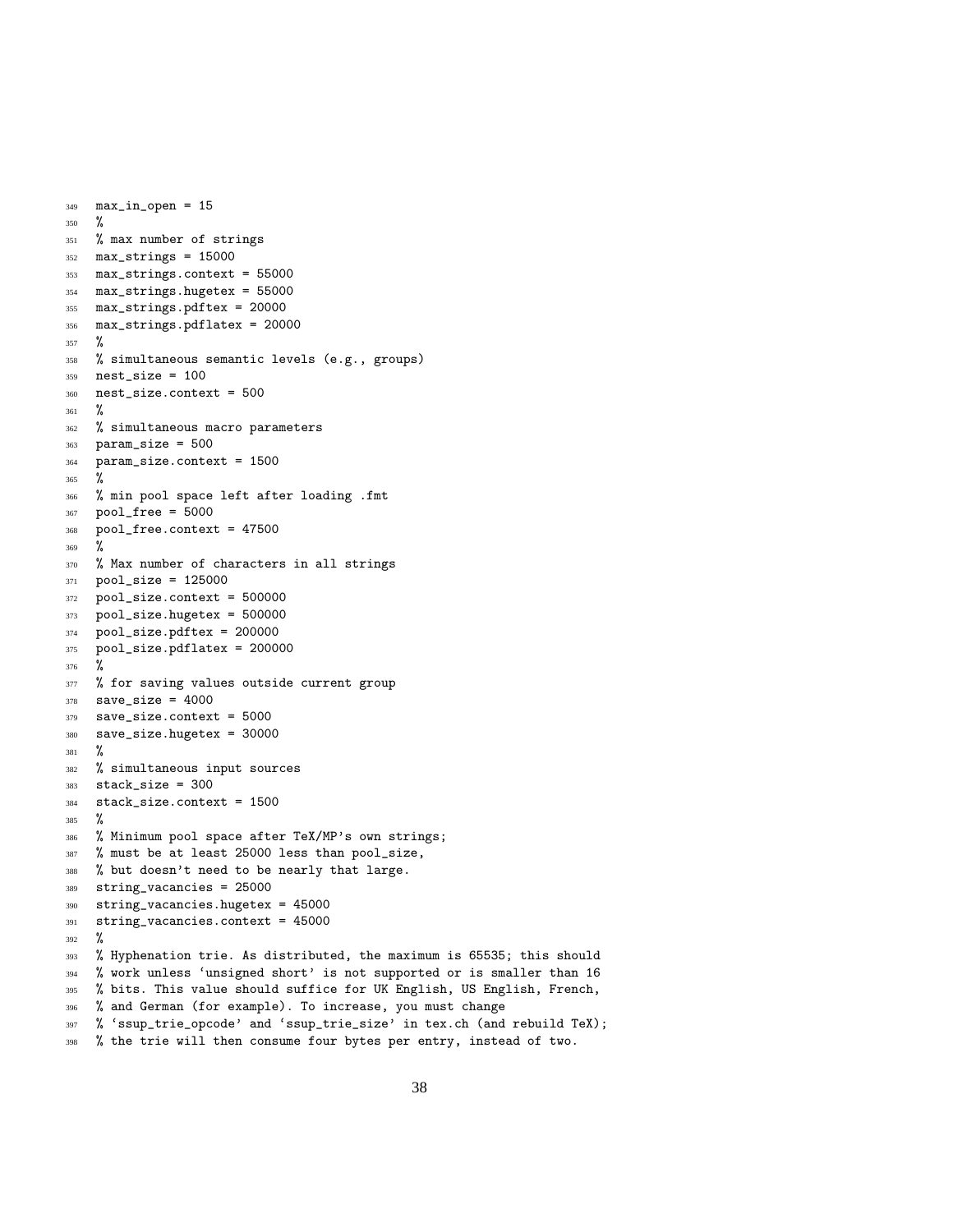```
399 %
400 % US English, German, and Portuguese; 30000.
401 % German; 14000.
402 % US English; 10000.
403 %
404 trie_size = 64000
405
406 % for Omega
407 ocp_buf_size = 20000 % character buffers for ocp filters.
408 ocp_stack_size = 10000 % stacks for ocp computations.
409 ocp_list_size = 1000 % control for multiplce ocps.
410
411 % These work best if they are the same as the I/O buffer size, but it
412 % doesn't matter much. Must be a multiple of 8.
413 dvi_buf_size = 16384 % TeX
414 gf_buf_size = 16384 % MF
415
416 % It's probably inadvisable to change these. At any rate, we must have;
417 % 45 < error_line < 255;
418 % 30 < half_error_line < error_line - 15;
419 % 60 <= max\_print\_line;420 % These apply to Metafont and MetaPost as well.
421 error_line = 79
422 half_error_line = 50
423 max_print_line = 79
```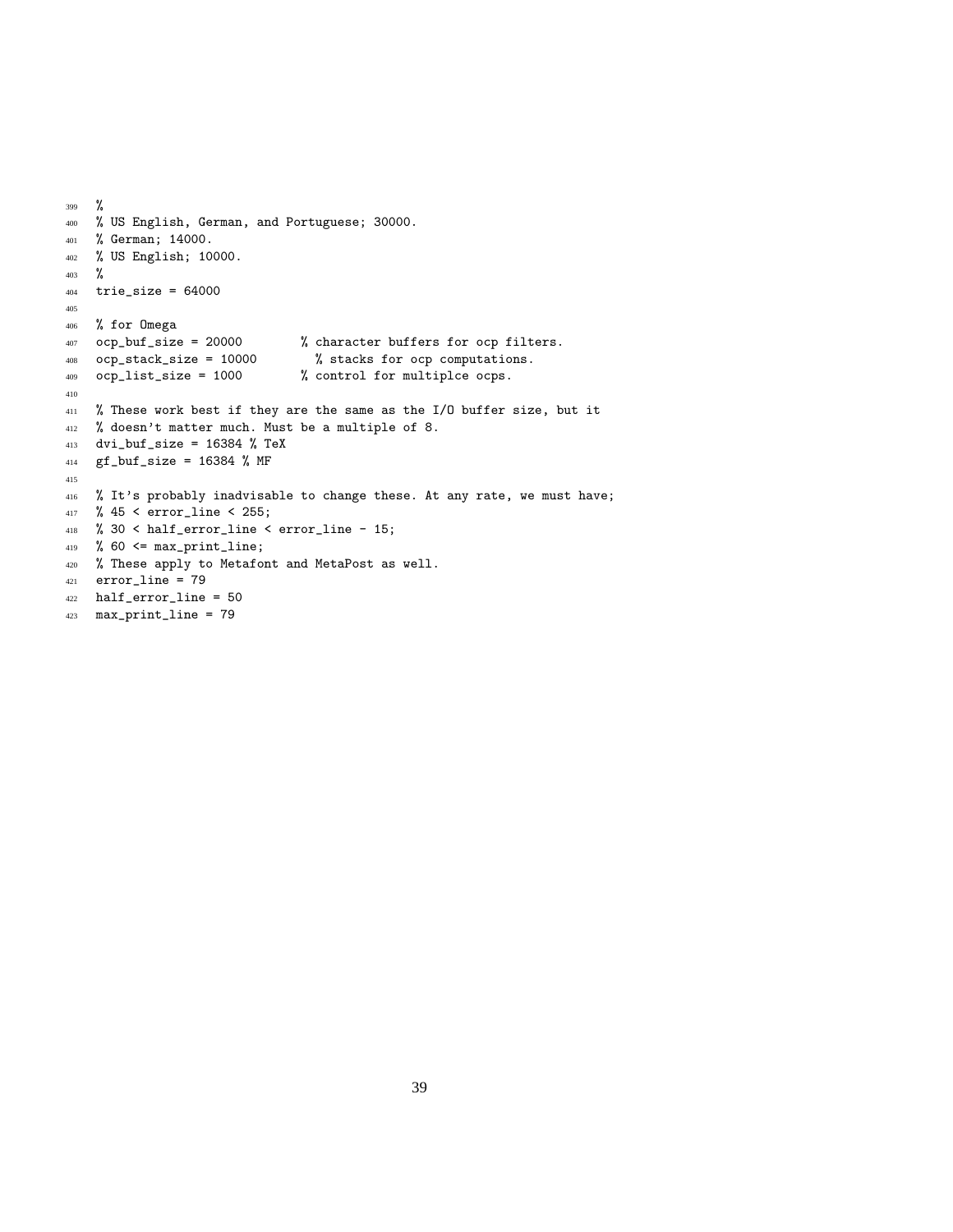## <span id="page-39-0"></span>**B Catalogue of Packages**

| Package      | Collection         | Description                                                                                                                                                                                                                                                                                                                                                   |
|--------------|--------------------|---------------------------------------------------------------------------------------------------------------------------------------------------------------------------------------------------------------------------------------------------------------------------------------------------------------------------------------------------------------|
| 2up          | generic3/2up       | Allows one to print a document two-up, with considerable flexibility as to<br>paper size and layout. It produces a standard dvi file, and does not involve<br>an additional dvi or PostScript filter. It should work with most TFX macro<br>packages                                                                                                          |
| a0poster     | latex3             | A LAT <sub>E</sub> X class providing fonts in sizes of 12pt up to 107pt. It also makes sure<br>that in math formulas the symbols appear in the right size. This package also<br>creates a postscript header file for dvips which ensures that the poster will<br>be printed in the right size. Sizes DIN A0, DIN A1, DIN A2 and DIN A3<br>are also supported. |
| a4           | latex3             | Originally for LAT <sub>F</sub> X 2.09 but updated for LAT <sub>F</sub> X 2 $\varepsilon$ . Mostly superseded<br>by native $LATEX2_{\epsilon}$ support for a4 paper but defines the extra option of<br>widemargins. The geometry package is usually what you are looking for<br>though.                                                                       |
| aaai         | latex3             | AAAI style.                                                                                                                                                                                                                                                                                                                                                   |
| accents      | latex3             | A package for multiple accents with nice features concerning creation of<br>accents and placement of scripts.                                                                                                                                                                                                                                                 |
| achemso      | latex3             | LAT <sub>E</sub> X and BIBT <sub>E</sub> X style for American Chemical Society                                                                                                                                                                                                                                                                                |
| acronym      | latex3             | This package ensures that all acronyms used in the text are spelled out in full<br>at least once. It also provides an environment to build a list of acronyms.                                                                                                                                                                                                |
| adfathesis   | latex <sub>3</sub> | A class that satisfies the requirements of the Australian Defence Force<br>Academy (a college of the University of New South Wales).                                                                                                                                                                                                                          |
| adrlist      | latex3             | Using address lists in LAT <sub>E</sub> X.                                                                                                                                                                                                                                                                                                                    |
| ae           | fonts3             | A set of virtual fonts which emulates T1 coded fonts using the standard CM<br>fonts. The package is called AE fonts (for Almost European). The main use<br>of the package is to produce PDF files using Type1 versions of the CM fonts<br>instead of the bitmapped EC fonts.                                                                                  |
| aguplus      | latex <sub>3</sub> | Styles for American Geophysical Union.                                                                                                                                                                                                                                                                                                                        |
| aiaa         | latex3             | A bundle of LATEX/BIBTEX files and sample documents to aid those produc-<br>ing papers and journal articles according to the guidelines of the American<br>Institute of Aeronautics and Astronautics (AIAA)                                                                                                                                                   |
| alatex       | formats3           | An extended IAT <sub>F</sub> X with better modularity                                                                                                                                                                                                                                                                                                         |
| alg          | latex <sub>3</sub> | LAT <sub>E</sub> X environments for typesetting algorithms                                                                                                                                                                                                                                                                                                    |
| algorithms   | latex3             | Defines a floating algorithm environment designed to work with the algo-<br>rithmic package.                                                                                                                                                                                                                                                                  |
| alpha-osf3.2 | systems1           | System binaries for Alpha running OSF 3.2.                                                                                                                                                                                                                                                                                                                    |
| alpha-osf4.0 | systems1           | System binaries for Alpha running OSF 4.0.                                                                                                                                                                                                                                                                                                                    |
| altfont      | latex3             | A generalised replacement for some parts of psnfss and mfnfss. Similar to<br>psfont with the PostScript specific code removed.                                                                                                                                                                                                                                |
| amiga        | systems1           | An Amiga port of the complete UNIX-TeX system.                                                                                                                                                                                                                                                                                                                |

Table 2: **TEX Live** packages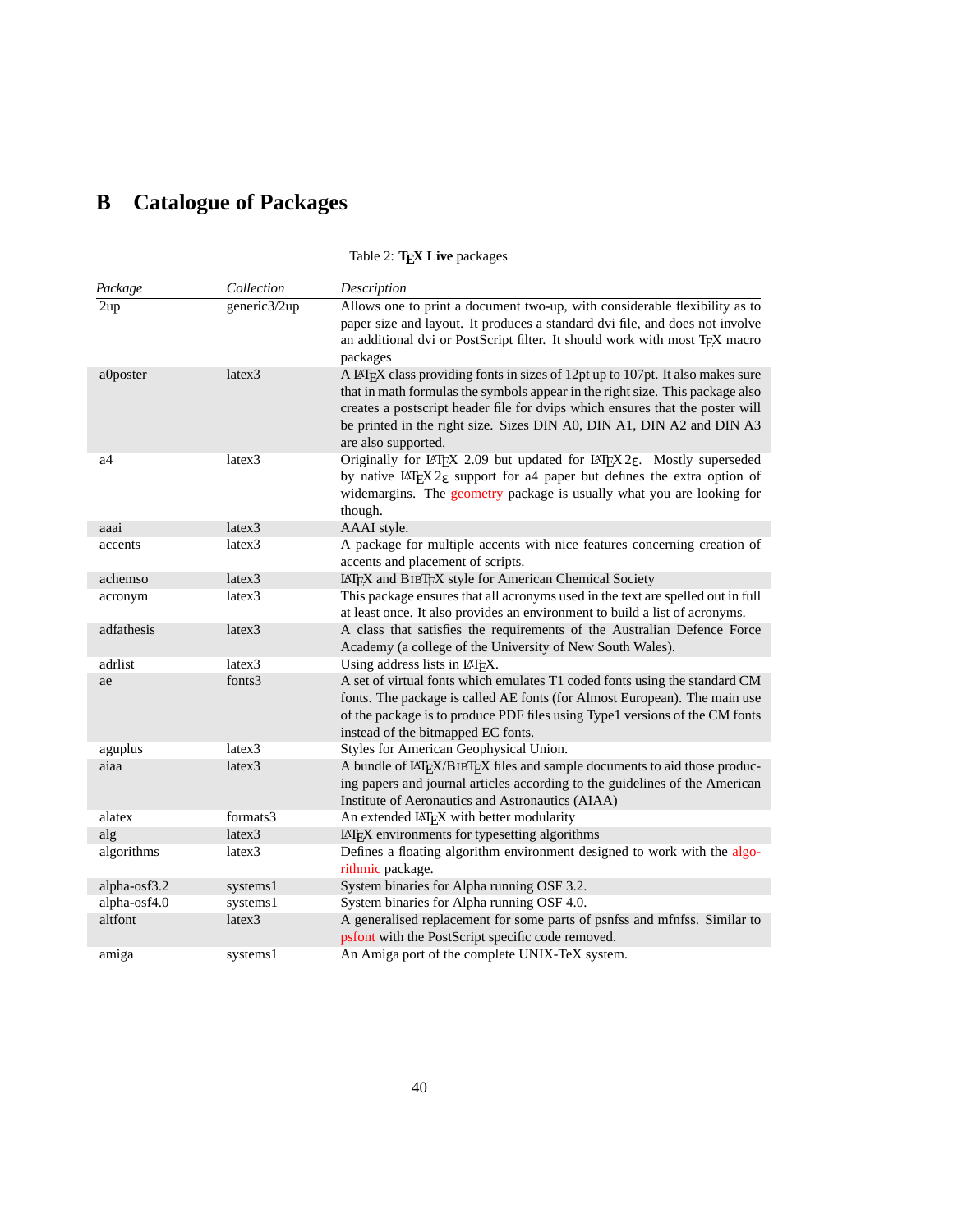| Catalogue of Packages continued |                    |                                                                                                                                                                                                                                                                                                                                                                                                                                                                                                                 |
|---------------------------------|--------------------|-----------------------------------------------------------------------------------------------------------------------------------------------------------------------------------------------------------------------------------------------------------------------------------------------------------------------------------------------------------------------------------------------------------------------------------------------------------------------------------------------------------------|
| Package                         | Collection         | Description                                                                                                                                                                                                                                                                                                                                                                                                                                                                                                     |
| amsfonts                        | ams2               | A set of miscellaneous TEX fonts from the American Mathematical Society<br>that augment the standard set normally distributed with TFX. The set<br>includes: Extra mathematical symbols; Blackboard bold letters (uppercase<br>only); Fraktur letters; Subscript sizes of bold math italic and bold Greek<br>letters; Subscript sizes of large symbols such as sum and product; Added<br>sizes of the Computer Modern small caps font; Cyrillic fonts (from the<br>University of Washington); Euler math fonts. |
| amslatex                        | ams2               | A collection of loosely related files that are distributed together by the<br>American Mathematical Society. These files are miscellaneous enhance-<br>ments to LATEX whose aim is superior information structure of mathematical<br>documents and superior printed output.                                                                                                                                                                                                                                     |
| amstex                          | ams2               | American Mathematical Society plain TFX macros                                                                                                                                                                                                                                                                                                                                                                                                                                                                  |
| answers                         | latex3             | Styles for setting questions (or exercises) and answers.                                                                                                                                                                                                                                                                                                                                                                                                                                                        |
| antyktor                        | fonts3             | Antykwa Toruńska is a serif font designed by the Polish typographer<br>Zygfryd Gardzielewski. Reconstructed and digitized as Type1 by J. M.<br>Nowacki.                                                                                                                                                                                                                                                                                                                                                         |
| apa                             | latex3             | LATEX class and BIBTEX style used to format text according to the American<br>Psychological Association Publication Manual (4th ed.) specifications for<br>manuscripts or, with an option to the package, in an APA journal style<br>format or as a regular document.                                                                                                                                                                                                                                           |
| apl                             | fonts3             | Fonts for typesetting APL programs.                                                                                                                                                                                                                                                                                                                                                                                                                                                                             |
| arabtex                         | lang3              | Macros and fonts for typesetting Arabic                                                                                                                                                                                                                                                                                                                                                                                                                                                                         |
| asaetr                          | latex <sub>3</sub> | An attempt to mimic Transactions of the ASAE.                                                                                                                                                                                                                                                                                                                                                                                                                                                                   |
| ascii                           | fonts3             | Support for IBM extended ASCII font.                                                                                                                                                                                                                                                                                                                                                                                                                                                                            |
| astro                           | fonts3             | Astronomical (planetary) symbols.                                                                                                                                                                                                                                                                                                                                                                                                                                                                               |
| aurora                          | dvips3             | Header files for dvips to make colour separations                                                                                                                                                                                                                                                                                                                                                                                                                                                               |
| authorindex                     | latex3             | A package to generate a list of all authors cited in a document along with a<br>list of pages where these citations occur.                                                                                                                                                                                                                                                                                                                                                                                      |
| autotab                         | latex3             | Generating tabular setups.                                                                                                                                                                                                                                                                                                                                                                                                                                                                                      |
| babel                           | latex1             | Multilingual support for LATFX.                                                                                                                                                                                                                                                                                                                                                                                                                                                                                 |
| babelfmts                       | formats2           | Extra IATEX format files with different default hyphenation patterns                                                                                                                                                                                                                                                                                                                                                                                                                                            |
| backgammon                      | fonts3             | Style for typesetting backgammon boards.                                                                                                                                                                                                                                                                                                                                                                                                                                                                        |
| bakoma                          | fonts2             | Computer Modern and AMS fonts in PostScript Type1 form.                                                                                                                                                                                                                                                                                                                                                                                                                                                         |
| barcode2                        | fonts3             | ??                                                                                                                                                                                                                                                                                                                                                                                                                                                                                                              |
| barcodes                        | fonts3             | Fonts for making barcodes.                                                                                                                                                                                                                                                                                                                                                                                                                                                                                      |
| barr                            | graphics3          | Diagram macros by Michael Barr.                                                                                                                                                                                                                                                                                                                                                                                                                                                                                 |
| base                            | latex1             | Basic IAT <sub>F</sub> X system.                                                                                                                                                                                                                                                                                                                                                                                                                                                                                |
| bayer                           | fonts3             | An implementation of the universal font by Herbert Bayer of the bauhaus<br>school for METAFONT. It is supported in LATEX with a package and font<br>definition file.                                                                                                                                                                                                                                                                                                                                            |
| bbding                          | fonts3             | An NFSS-interface to the symbol font bbding containing many of the Zapf<br>dingbats fonts.                                                                                                                                                                                                                                                                                                                                                                                                                      |
| bbm                             | fonts3             | Blackboard variant fonts for Computer Modern, with LATEX support                                                                                                                                                                                                                                                                                                                                                                                                                                                |
| bbtbase                         | bibtex1            | Basic BIBTFX support files                                                                                                                                                                                                                                                                                                                                                                                                                                                                                      |
| bbtdoc                          | bibtex2            | Basic BIBTEX documentation                                                                                                                                                                                                                                                                                                                                                                                                                                                                                      |
| beebe                           | bibtex2            | Nelson Beebe's collection of TEX-related bibliographies, and BIBTEX style<br>files                                                                                                                                                                                                                                                                                                                                                                                                                              |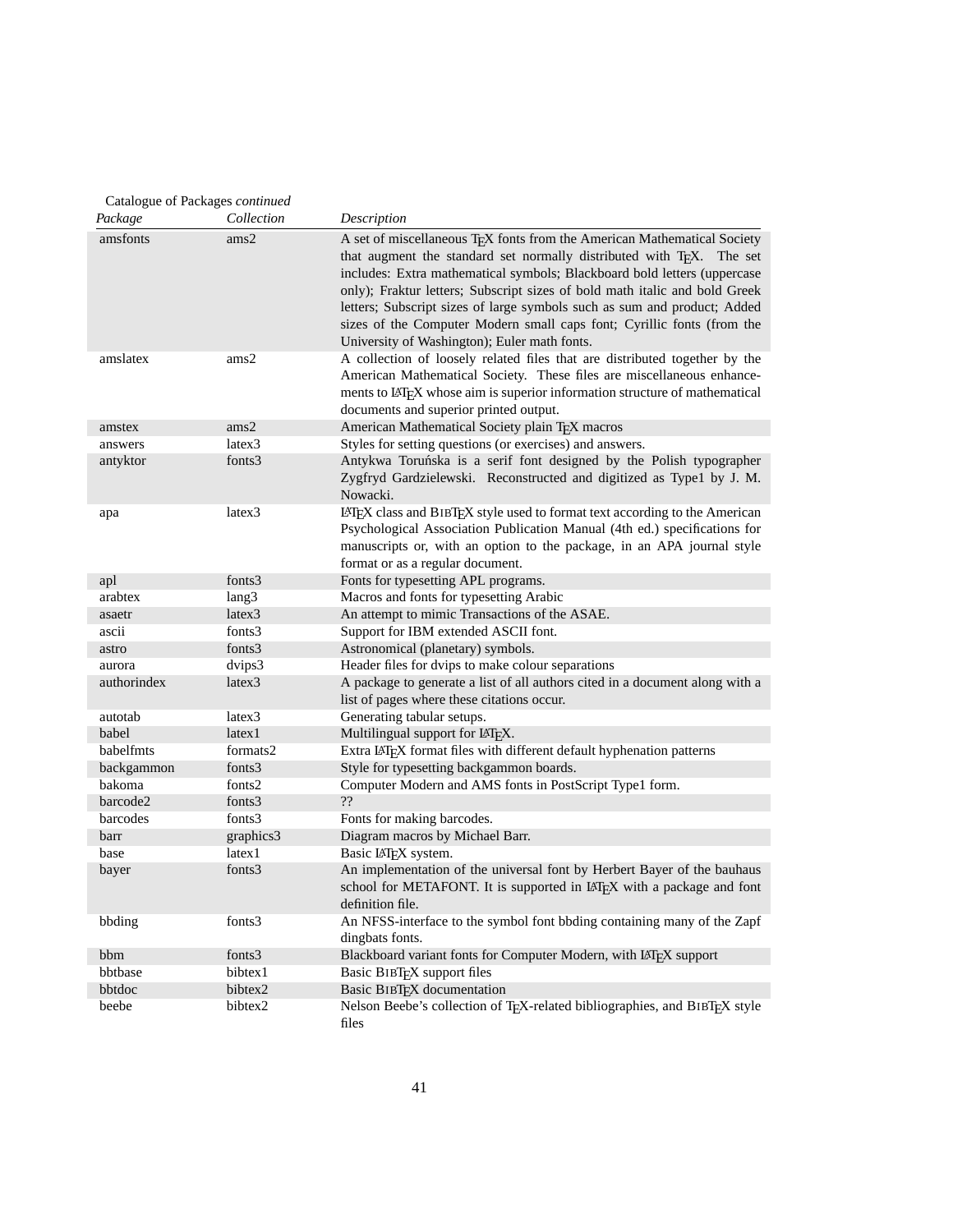<span id="page-41-0"></span>

| Catalogue of Packages continued |                    |                                                                                                                                                                                                                                                                                  |  |
|---------------------------------|--------------------|----------------------------------------------------------------------------------------------------------------------------------------------------------------------------------------------------------------------------------------------------------------------------------|--|
| Package                         | Collection         | Description                                                                                                                                                                                                                                                                      |  |
| beton                           | latex3             | Typeset a $LATEX2$ <sub><math>\varepsilon</math></sub> document with the Concrete fonts designed by Don<br>Knuth and used in his book "Concrete Mathematics".                                                                                                                    |  |
| bibarts                         | bibtex3            | A package to assist in making bibliographical lists as are common in the<br>arts. Includes a german manual with some commentary in the tex file in<br>english.                                                                                                                   |  |
| biblist                         | latex3             | BIBT <sub>E</sub> X styles by Joachim Schrod.                                                                                                                                                                                                                                    |  |
| blue                            | formats3           | Kees van der Laan's BLUe format, a concise but expressive document<br>preparation system modelled on Knuth's manmac                                                                                                                                                              |  |
| booktabs                        | latex2             | Nicer layout of tables                                                                                                                                                                                                                                                           |  |
| borceux                         | graphics3          | Diagram macros by Francois Borceux                                                                                                                                                                                                                                               |  |
| bosisio                         | latex3             | A collection of packages including: dblfont; graphfig; mathcmd; mathenv;<br>quotes; sobolev                                                                                                                                                                                      |  |
| bridge                          | latex <sub>3</sub> | Macros for typesetting Bridge diagrams.                                                                                                                                                                                                                                          |  |
| c-pascal                        | plain3             | A TEX macro package for typesetting programs in C and Pascal. Program<br>sources in C and Pascal can also be input.                                                                                                                                                              |  |
| calendar                        | latex3             | A package for calendars and timetables. Includes, for example, a package<br>which organizes date items in a format suitable for conference schedules,<br>itineraries, academic teaching timetables and the like.                                                                 |  |
| calrsfs                         | latex3             | Nicer calligraphic letters.                                                                                                                                                                                                                                                      |  |
| camel                           | latex3             | Comprehensive bibliography manager (prototype citation engine for<br>IATEX3). Will become BIBTEX 1.0 on release. Under development.                                                                                                                                              |  |
| caption                         | latex2             | Extends caption capabilities for figures and tables, such as the caption width,<br>style, font. Many aspects are tunable as options.                                                                                                                                             |  |
| carlisle                        | latex2             | Miscellaneous small packages by David Carlisle                                                                                                                                                                                                                                   |  |
| catalog                         | doc2               | Graham Williams Catalogue of TFX packages                                                                                                                                                                                                                                        |  |
| cbgreek                         | fonts3             | METAFONT source files for a complete set of Greek fonts.                                                                                                                                                                                                                         |  |
| cc-pl                           | fonts3/cc-pl       | The Polish version of Computer Concrete fonts                                                                                                                                                                                                                                    |  |
| ccfonts                         | latex              | LATEX font definition files for the Concrete fonts and a LATEX package for<br>typesetting documents using Concrete as the default font family. The files<br>support OT1, T1, TS1, and Concrete math incl. AMS fonts (Ulrik Vieth's<br>concmath).                                 |  |
| cchess                          | fonts3             | Macros and fonts for typesetting Chinese Chess board diagrams.                                                                                                                                                                                                                   |  |
| cd-cover                        | latex3             | A package for typesetting CD covers.                                                                                                                                                                                                                                             |  |
| cellular                        | plain3             | Cellular table construction                                                                                                                                                                                                                                                      |  |
| changebar                       | latex2             | Generate changebars in IAT <sub>F</sub> X documents.                                                                                                                                                                                                                             |  |
| chemcono                        | latex3             | A LATEX style file for using compound numbers in chemistry documents.<br>It works like \cite and the \thebibliography, using \fcite and<br>\theffbibliography instead. It allows compound names in documents<br>to be numbered and does not affect the normal citation routines. |  |
| chemsym                         | latex3             | Macros for typing chemical symbols                                                                                                                                                                                                                                               |  |
| cheq                            | fonts3             | Adobe chess font.                                                                                                                                                                                                                                                                |  |
| cherokee                        | fonts3             | Fonts for Cherokee scripts                                                                                                                                                                                                                                                       |  |
| chess                           | fonts3             | Fonts for typesetting chess boards.                                                                                                                                                                                                                                              |  |
| china2e                         | latex3             | A LATEX package to produce Chinese calendar symbols of the old Chinese<br>lunisolar calendar.                                                                                                                                                                                    |  |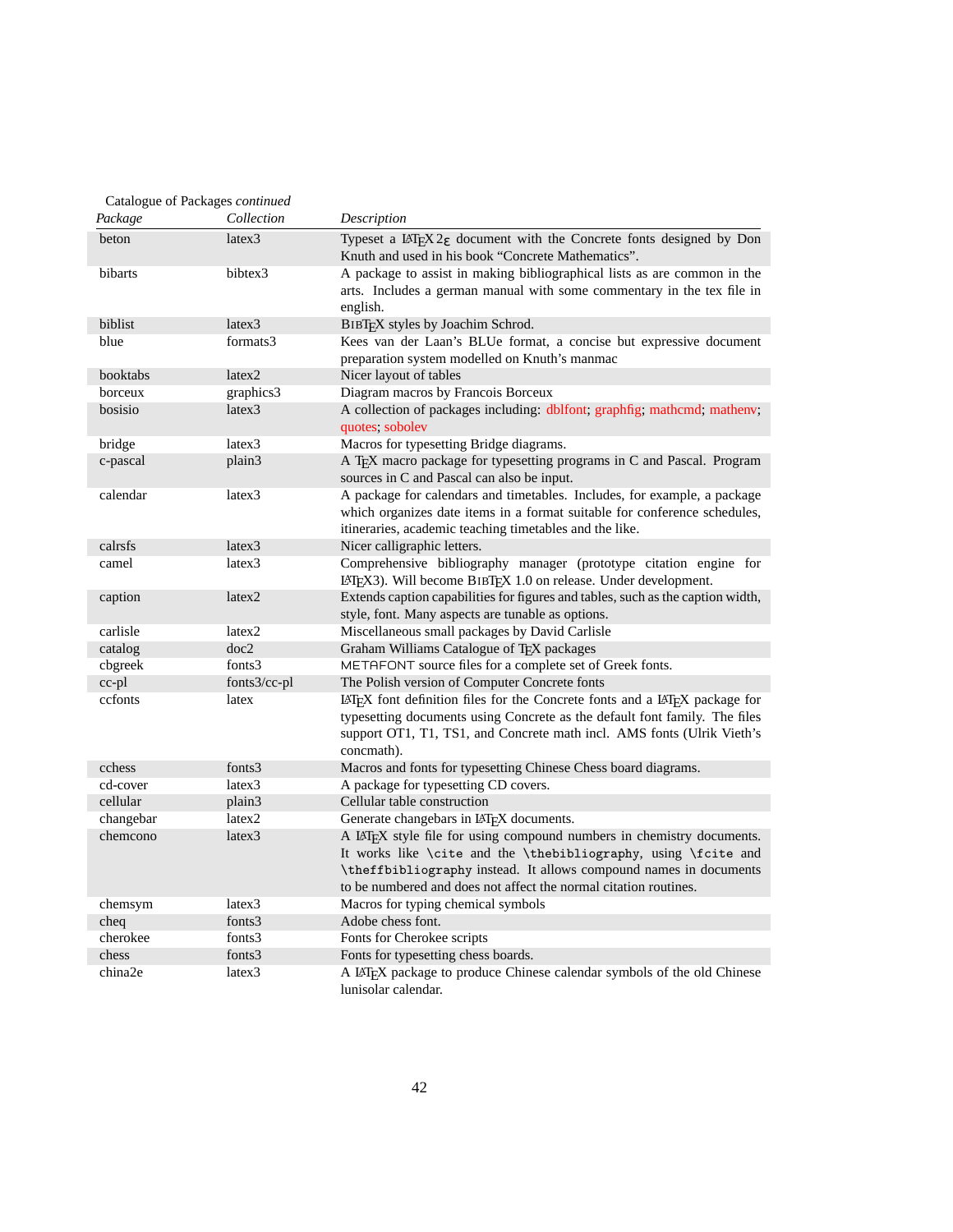| Package   | Collection | Description                                                                                                                                                                                                                                                                                                                                                                                                                                                                                                                                                                                                                      |
|-----------|------------|----------------------------------------------------------------------------------------------------------------------------------------------------------------------------------------------------------------------------------------------------------------------------------------------------------------------------------------------------------------------------------------------------------------------------------------------------------------------------------------------------------------------------------------------------------------------------------------------------------------------------------|
| circ      | graphics3  | Macros for typesetting circuit diagrams. Several electrical symbols like re-<br>sistor, capacitor, transistors etc., are defined. The symbols can be connected<br>with wires.                                                                                                                                                                                                                                                                                                                                                                                                                                                    |
| circuit   | graphics3  | A set of macros for drawing electric circuits containing fundamental ele-<br>ments, amplifiers, transistors, and basic logic gates to include in TFX, LATFX,<br>or similar documents.                                                                                                                                                                                                                                                                                                                                                                                                                                            |
| cirth     | fonts3     | Fonts for Cirth                                                                                                                                                                                                                                                                                                                                                                                                                                                                                                                                                                                                                  |
| cite      | latex2     | Supports compressed, sorted lists of numerical citations: [8,11-16].                                                                                                                                                                                                                                                                                                                                                                                                                                                                                                                                                             |
| cm        | fonts1     | <b>Computer Modern fonts</b>                                                                                                                                                                                                                                                                                                                                                                                                                                                                                                                                                                                                     |
| cmbright  | fonts2     | A family of sans serif fonts for TEX and IATEX, based on Donald Knuth's<br>CM fonts. It comprises OT1, T1 and TS1 encoded text fonts of various<br>shapes as well as all the fonts necessary for mathematical typesetting, incl.<br>AMS symbols. This collection provides all the necessary files for using the<br>fonts with LAT <sub>F</sub> X.                                                                                                                                                                                                                                                                                |
| cmcyralt  | latex3     | Alternative Russian encoding support                                                                                                                                                                                                                                                                                                                                                                                                                                                                                                                                                                                             |
| cmextra   | fonts2     | Extra Computer Modern fonts, from the American Mathematical Society                                                                                                                                                                                                                                                                                                                                                                                                                                                                                                                                                              |
| cmpica    | fonts3     | A Computer Modern Pica variant                                                                                                                                                                                                                                                                                                                                                                                                                                                                                                                                                                                                   |
| cmpk      | fonts3     | Computer Modern fonts in PK format                                                                                                                                                                                                                                                                                                                                                                                                                                                                                                                                                                                               |
| cms       | fonts2     |                                                                                                                                                                                                                                                                                                                                                                                                                                                                                                                                                                                                                                  |
| cmsd      | latex3     | A package including additional fd files. Its purpose is to provide an<br>alternative interface to the CM Sans Serif boldface fonts. The EC (T1, Cork)<br>encoded versions of the 'CM Sans Serif boldface extended' fonts differ<br>considerably from the traditionally (OT1) encoded ones: At large sizes, ><br>10pt, they have thinner strokes and are much wider. At 25pt they are hardly<br>to be recognized as being 'boldface'. This package attempts to make these<br>T1 fonts look like the traditional ones did. You do not need any new fonts;<br>the package just changes the way LaTeX makes use of the current ones. |
| codepage  | latex3     | Support for variant code pages.                                                                                                                                                                                                                                                                                                                                                                                                                                                                                                                                                                                                  |
| colorsep  | dvips3     | Support for colour separation when using dvips                                                                                                                                                                                                                                                                                                                                                                                                                                                                                                                                                                                   |
| colortab  | plain3     | Lets you shade or color the cells in the alignment environments such as<br>\halign and LATEX's tabular and array environments.                                                                                                                                                                                                                                                                                                                                                                                                                                                                                                   |
| concmath  | fonts3     | Concrete math fonts derived from Computer Modern math fonts using<br>parameters from Concrete text fonts. A LAT <sub>E</sub> X package providing the<br>necessary font definition code is included.                                                                                                                                                                                                                                                                                                                                                                                                                              |
| concrete  | fonts3     | A wrapper to load up the appropriate packages to use the concrete fonts.                                                                                                                                                                                                                                                                                                                                                                                                                                                                                                                                                         |
| context   | generic3   | A full featured, parameter driven macro package, which fully supports<br>advanced interactive documents. ppchtex is a modeul that can be used to<br>typeset chemical formulas.                                                                                                                                                                                                                                                                                                                                                                                                                                                   |
| count1to  | latex3     | A LAT <sub>F</sub> X package which sets count1 to count9, which can be used to select<br>certain pages with a driver. Also provides access to the number of pages of<br>the document. Uses the everyshi package.                                                                                                                                                                                                                                                                                                                                                                                                                 |
| croatian  | lang3      | Fonts for typesetting Croatian scripts                                                                                                                                                                                                                                                                                                                                                                                                                                                                                                                                                                                           |
| crossword | latex3     | Macros for typesetting crossword puzzles.                                                                                                                                                                                                                                                                                                                                                                                                                                                                                                                                                                                        |
| crosswrd  | latex3     | 22                                                                                                                                                                                                                                                                                                                                                                                                                                                                                                                                                                                                                               |
| csfonts   | fonts2     | Czech/Slovak-tuned METAFONT Computer Modern fonts.                                                                                                                                                                                                                                                                                                                                                                                                                                                                                                                                                                               |
| cslatex   | latex      | LAT <sub>E</sub> X support for Czech/Slovak typesetting.                                                                                                                                                                                                                                                                                                                                                                                                                                                                                                                                                                         |
|           |            |                                                                                                                                                                                                                                                                                                                                                                                                                                                                                                                                                                                                                                  |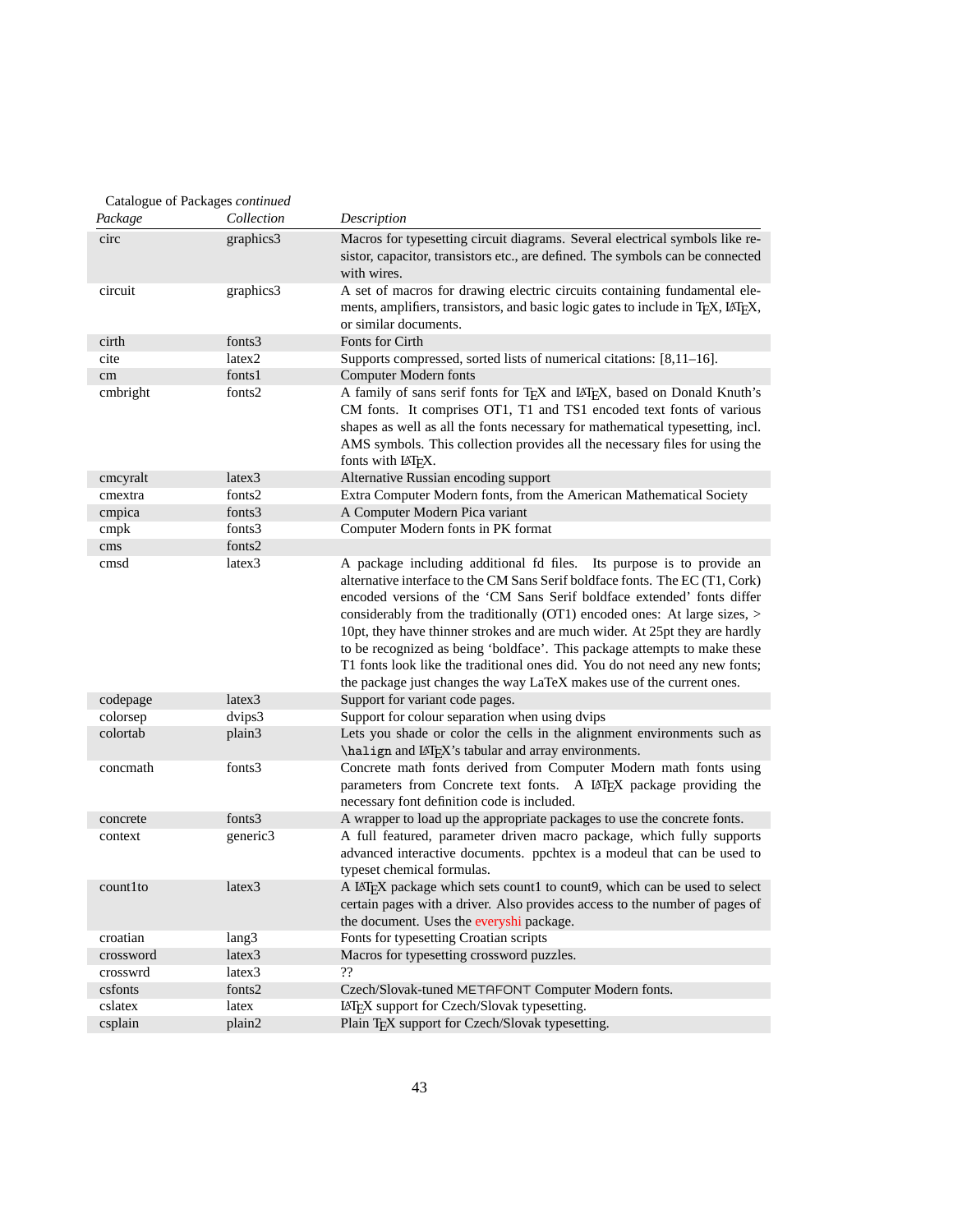| Package    | Collection     | Description                                                                                                                                                                                                                                                                                                                                                                                                                                                                                                                                                                                                                                                                                                                                  |
|------------|----------------|----------------------------------------------------------------------------------------------------------------------------------------------------------------------------------------------------------------------------------------------------------------------------------------------------------------------------------------------------------------------------------------------------------------------------------------------------------------------------------------------------------------------------------------------------------------------------------------------------------------------------------------------------------------------------------------------------------------------------------------------|
| curves     | graphics3      | Draws curves in the LATEX picture environment using parabolas between<br>points with continuous slope at points. Equivalent to technical pens with                                                                                                                                                                                                                                                                                                                                                                                                                                                                                                                                                                                           |
|            |                | compasses and French curves.                                                                                                                                                                                                                                                                                                                                                                                                                                                                                                                                                                                                                                                                                                                 |
| custom-bib | latex2         | Package generating customized BIBTEX bibliography styles from a generic<br>file using docstrip.                                                                                                                                                                                                                                                                                                                                                                                                                                                                                                                                                                                                                                              |
| cyrillic   | lang2/cyrillic | General support for LATEX typesetting in Cyrillic (fonts, hyphenation pat-<br>terns, Babel package etc                                                                                                                                                                                                                                                                                                                                                                                                                                                                                                                                                                                                                                       |
| dancers    | fonts3         | Font for the Sherlock Holmes 'Dancing Men'                                                                                                                                                                                                                                                                                                                                                                                                                                                                                                                                                                                                                                                                                                   |
| dates      | latex3         | Macros for parsing date strings.                                                                                                                                                                                                                                                                                                                                                                                                                                                                                                                                                                                                                                                                                                             |
| deleq      | latex3         | Provides a more flexible numbering of equations, subequations, and 'recy-<br>cled' equations, including 'partial' equation numbers ('3a', '3b' etc.).                                                                                                                                                                                                                                                                                                                                                                                                                                                                                                                                                                                        |
| devanagari | lang3          | Fonts for typesetting Devanagari                                                                                                                                                                                                                                                                                                                                                                                                                                                                                                                                                                                                                                                                                                             |
| dialogl    | latex3         | Macros for constructing interactive LATEX scripts                                                                                                                                                                                                                                                                                                                                                                                                                                                                                                                                                                                                                                                                                            |
| dinbrief   | latex3         | German letter DIN style.                                                                                                                                                                                                                                                                                                                                                                                                                                                                                                                                                                                                                                                                                                                     |
| directory  | bibtex3        | A package for LATEX and BIBTeX that facilitates the construction, mainte-<br>nance and exploitation of an address book like database.                                                                                                                                                                                                                                                                                                                                                                                                                                                                                                                                                                                                        |
| dotseqn    | latex3         | Flush left equations with dotted letters to the numbers                                                                                                                                                                                                                                                                                                                                                                                                                                                                                                                                                                                                                                                                                      |
| draftcopy  | latex3         | Places the word DRAFT (or other words) in light grey diagonally across the<br>background (or at the bottom) of each (or selected) pages of the document.                                                                                                                                                                                                                                                                                                                                                                                                                                                                                                                                                                                     |
| dratex     | graphics3      | General drawing macros entirely in TFX                                                                                                                                                                                                                                                                                                                                                                                                                                                                                                                                                                                                                                                                                                       |
| dropping   | latex3         | A LAT <sub>E</sub> X 2 <sub>ε</sub> macro for dropping the first character(s) (or word(s)) of a<br>paragraph. This is an extension of the IATEX 2.09 package dropcaps. This<br>package automatically takes care of finding the font name.                                                                                                                                                                                                                                                                                                                                                                                                                                                                                                    |
| dtk        | latex3         | Macros for the DANTE publication.                                                                                                                                                                                                                                                                                                                                                                                                                                                                                                                                                                                                                                                                                                            |
| duerer     | fonts3         | Computer Duerer fonts.                                                                                                                                                                                                                                                                                                                                                                                                                                                                                                                                                                                                                                                                                                                       |
| dvips      | generic1       | Tom Rokicki's dvi to PostScript driver                                                                                                                                                                                                                                                                                                                                                                                                                                                                                                                                                                                                                                                                                                       |
| dvipsbas   | dvips1         | Basic support files for dvips                                                                                                                                                                                                                                                                                                                                                                                                                                                                                                                                                                                                                                                                                                                |
| ean        | generic3       | Font for making EAN barcodes.                                                                                                                                                                                                                                                                                                                                                                                                                                                                                                                                                                                                                                                                                                                |
| easy       | latex3         | Macros for simplifying the writing of equations.                                                                                                                                                                                                                                                                                                                                                                                                                                                                                                                                                                                                                                                                                             |
| ec         | fonts2         | The ec fonts support the complete IATEX T1 encoding, as defined at the 1990<br>TUG conference hold at Cork/Ireland. They are intended to be as stable as<br>the cm fonts are, i.e., there shall be no more changes to the tfm files. The<br>ec fonts also contain a Text Companion Symbol font, called tc, featuring<br>many useful characters needed in typesetting, for example oldstyle digits,<br>currency symbols (including the newly created Euro symbol), the permille<br>sign, copyright, trade mark and servicemark as well as a copyleft sign, and<br>many others. Recent releases of $LATEX2_{\epsilon}$ support the ec fonts. The dc<br>fonts, which were termed as preliminary versions, will dissappear from the<br>archives. |
| ecc        | fonts3         | The METAFONT sources and tfm files of the European Concrete Fonts.<br>This is the EC implementation of Knuth's Concrete fonts, including also the<br>corresponding text companion fonts.                                                                                                                                                                                                                                                                                                                                                                                                                                                                                                                                                     |
| edmac      | plain3         | A macro package for typesetting scholarly critical editions                                                                                                                                                                                                                                                                                                                                                                                                                                                                                                                                                                                                                                                                                  |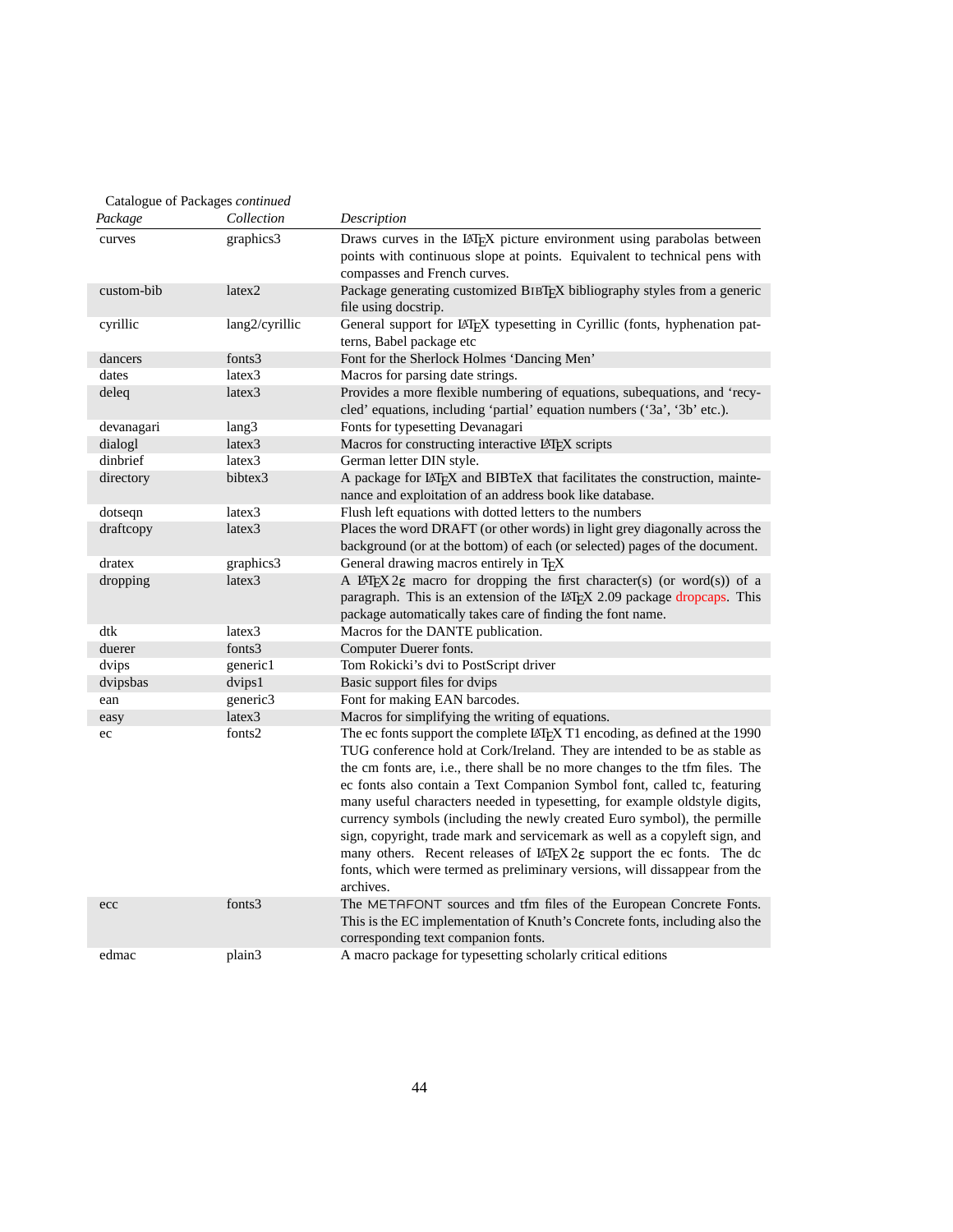<span id="page-44-0"></span>

| Package    | Collection | Description                                                                                                                                                                                                                                                                                                                                                                                                                                     |
|------------|------------|-------------------------------------------------------------------------------------------------------------------------------------------------------------------------------------------------------------------------------------------------------------------------------------------------------------------------------------------------------------------------------------------------------------------------------------------------|
| eepic      | graphics2  | A set of TEX macros for LATEX implementing several extensions to EPIC<br>and the IAT <sub>F</sub> X picture drawing environment, including the drawing of lines<br>at any slope, the drawing of circles in any radii, and the drawing of dotted<br>and dashed lines much faster with much less TEX memory, and providing<br>several new commands for drawing ellipses, arcs, splines, and filled circles<br>and ellipses.                       |
| eiad       | latex3     | Macros and EIAD fonts.                                                                                                                                                                                                                                                                                                                                                                                                                          |
| elsevier   | latex3     | Preprint style for Elsevier Science journals                                                                                                                                                                                                                                                                                                                                                                                                    |
| elvish     | fonts3     | Font for typesetting Tolkien Elvish script                                                                                                                                                                                                                                                                                                                                                                                                      |
| emp        | latex3     | A package for encapsulated MetaPost pictures in LATEX. Useful for keeping<br>illustrations in sync with the text. It also frees the user from inventing<br>descriptive names for PostScript files that fit into the confines of file system<br>conventions.                                                                                                                                                                                     |
| endfloat   | latex3     | Place all figures on pages by themselves at the end of the document with<br>markers like "[Figure 3 about here]" appearing in the text (by default) near<br>to where the figure (or table) would normally have occurred.                                                                                                                                                                                                                        |
| engwar     | fonts3     | Font for typesetting Tolkien Engwar script, by Michael Urban                                                                                                                                                                                                                                                                                                                                                                                    |
| envbig     | latex3     | Printing addresses on envelopes                                                                                                                                                                                                                                                                                                                                                                                                                 |
| envlab     | latex3     | A LAT <sub>F</sub> X $2\varepsilon$ package for producing mailing envelopes and labels, including<br>barcodes and address formatting according to the US Postal Service rules.<br>Redefines the standard $\mathcal$ akelabels command of the LATEX $2\varepsilon$ letter doc-<br>umentclass.                                                                                                                                                    |
| eplain     | formats2   | Simple but powerful extended version of the plain format, adding support<br>for bibliographies, tables of contents, enumerated lists, verbatim input<br>of files, numbered equations, tables, two-column output, footnotes and<br>commutative diagrams.                                                                                                                                                                                         |
| eqname     | latex3     | Style for different equation numbering.                                                                                                                                                                                                                                                                                                                                                                                                         |
| eqnarray   | latex3     | More generalised equation arrays with numbering.                                                                                                                                                                                                                                                                                                                                                                                                |
| esieecv    | latex3     | Curriculum vitæ for French.                                                                                                                                                                                                                                                                                                                                                                                                                     |
| euler      | latex3     | Provides a setup for using the AMS Euler family of fonts for math in LATEX<br>documents. "The underlying philosophy of Zapf's Euler design was to<br>capture the flavor of mathematics as it might be written by a mathematician<br>with excellent handwriting." [concrete-tug] The euler package is based on<br>Knuth's macros for the book "Concrete Mathematics". The text fonts for<br>the Concrete book are provided by the beton package. |
| everysel   | latex3     | LATEX package which provides hooks into \selectfont.                                                                                                                                                                                                                                                                                                                                                                                            |
| everyshi   | latex3     | Hooks for taking action at every \shipout                                                                                                                                                                                                                                                                                                                                                                                                       |
| exam       | latex3     | Package for typesetting exam scripts.                                                                                                                                                                                                                                                                                                                                                                                                           |
| examdesign | latex3     | Package for typesetting exams.                                                                                                                                                                                                                                                                                                                                                                                                                  |
| exams      | latex3     | Exam questions can be multiple choice or free form long/short answer ques-<br>tions. Options include the typesetting of the exam itself, an exam showing<br>all the answers and a collection of questions and answers. Questions can be<br>parametrized. Use of a random generator provides for automatic shuffling<br>of multiple choice items.                                                                                                |
| expdlist   | latex3     | Expanded description environments                                                                                                                                                                                                                                                                                                                                                                                                               |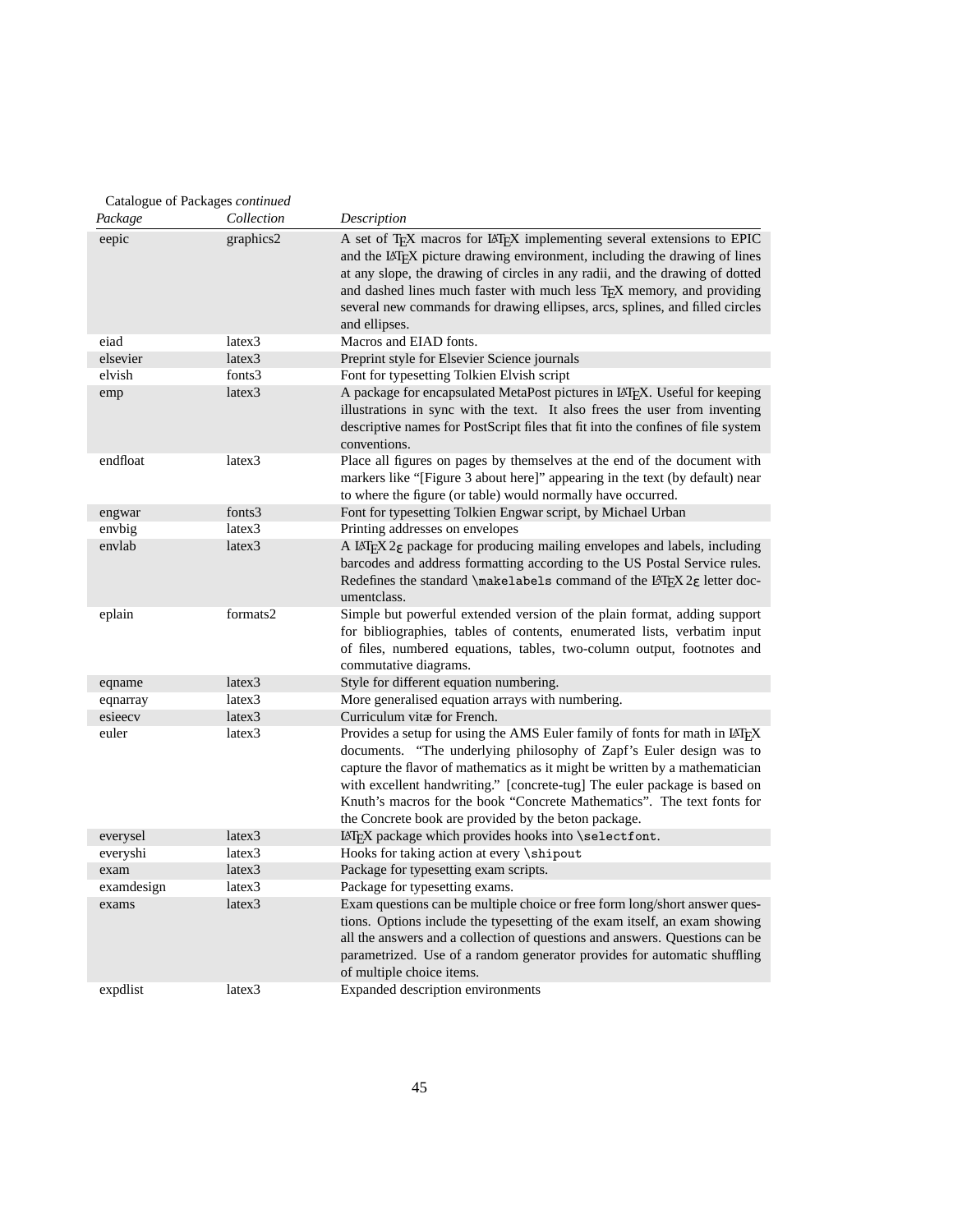| Package  | Collection         | Description                                                                                                                                                                                                                                                                                                                                                                                          |
|----------|--------------------|------------------------------------------------------------------------------------------------------------------------------------------------------------------------------------------------------------------------------------------------------------------------------------------------------------------------------------------------------------------------------------------------------|
| export   | latex <sub>3</sub> | This package allows the user to export/import the values of LATEX registers<br>(counters, rigid and rubber lengths only). It is definitely NOT for faint-<br>hearted users.                                                                                                                                                                                                                          |
| fancybox | latex2             | Provides variants of \fbox:<br>\shadowbox, \doublebox, \ovalbox,<br>\0valbox, with helpful tools for using box macros and flexible verbatim<br>macros. You can box mathematics, floats, center, flushleft, and flushright,<br>lists, and pages.                                                                                                                                                      |
| fancyhdr | latex3             | Support for sophisticated control of page headers and footers in LAT <sub>E</sub> X $2\varepsilon$ .<br>It supersedes the older fancyheadings package which should no longer be<br>used.                                                                                                                                                                                                             |
| fancyvrb | latex2             | Sophisticated handling of verbatim text, to write it out, read it in, and typeset<br>it                                                                                                                                                                                                                                                                                                              |
| fax      | latex3             | Document class for preparing faxes.                                                                                                                                                                                                                                                                                                                                                                  |
| fc       | fonts3             | Fonts for African languages, complementary to Computer Modern.                                                                                                                                                                                                                                                                                                                                       |
| feynmf   | graphics3          | Macros and fonts for creating Feynman (and other) diagrams.                                                                                                                                                                                                                                                                                                                                          |
| float    | latex2             | Improves the interface for defining floating objects such as figures and<br>tables. Introduces the boxed float and the ruled float. You can define your<br>own floats and improve the behaviour of the old ones. Also incorporates the<br>H option of the superseded here package. You can select this as automatic<br>default with \floatplacement{figure}{H}.                                      |
| floatfig | latex3             | Allows text to be wrapped around figures.                                                                                                                                                                                                                                                                                                                                                            |
| floatflt | latex3             | Float text around figures and tables which do not span the full width of a<br>page. This is an improved version of floatfig. It is more or less similar<br>to floatingtable. The tables/figures can be set left/right or alternating on<br>even/odd pages. Works with the multicol package. Doesn't work well<br>in the neighbourhood of list environments unless you change your LATFX<br>document. |
| fncychap | latex3             | This package provides six predefined chapter headings. Each can be mod-<br>ified using a set of simple commands. Optionally one can modify the<br>formatting routines in order to create additional chapter headings. This<br>package was previously known as FancyChapter.                                                                                                                          |
| foilhtml | latex3             | Provides integration between FoilTeX and LaTeX2HTML. It adds section-<br>ing commands and elements of logical formatting to FoilTeX and provides<br>support for FoilTeX commands in LaTeX2HTML. It also supports auto-<br>matic creation of LaTeX2HTML images with proper font sizes and shapes<br>when converting FoilTeX documents.                                                                |
| foiltex  | latex <sub>3</sub> | A LAT <sub>E</sub> X $2\varepsilon$ class for overhead transparencies. Can be used with fancybox to<br>place a variety of borders around the slides.                                                                                                                                                                                                                                                 |
| fontinst | latex3             | TFX macros for converting Adobe Font Metric files to TFX metric and virtual<br>font format                                                                                                                                                                                                                                                                                                           |
| fontname | texlive1           | Karl Berry's scheme for naming fonts in TFX                                                                                                                                                                                                                                                                                                                                                          |
| fonts    | latex1             | Extra line and circle fonts for LATEX                                                                                                                                                                                                                                                                                                                                                                |
| footbib  | latex3             | A package to put bibliographic references as footnotes.                                                                                                                                                                                                                                                                                                                                              |
| footmisc | latex3             | Sophisticated footnotes package for LATEX capturing as package options<br>much (if not all) of the functionality of the various other footnote packages.                                                                                                                                                                                                                                             |
| footnpag | latex3             | Allows footnotes on individual pages to be numbered from 1, rather than<br>being numbered sequentially through the document.                                                                                                                                                                                                                                                                         |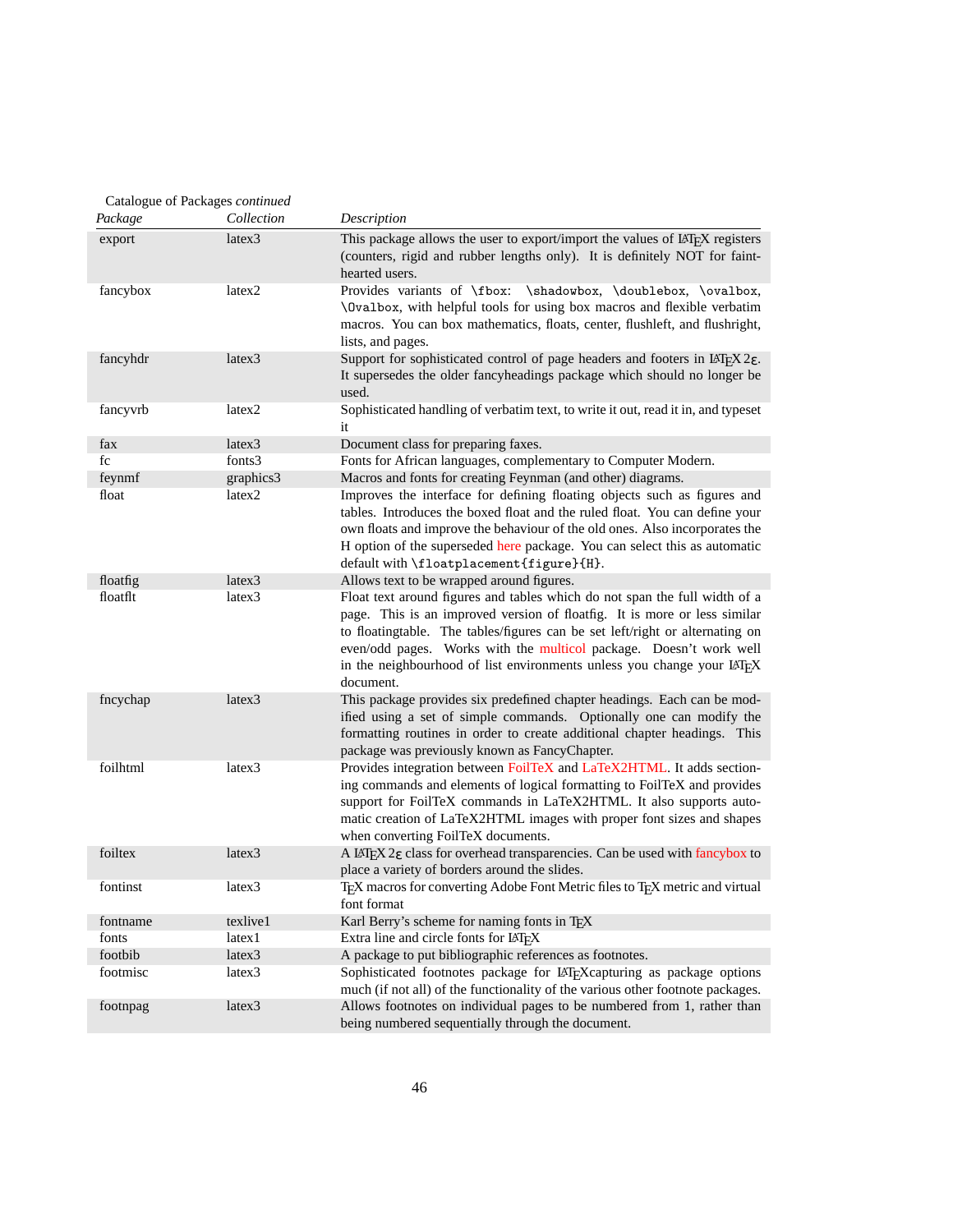<span id="page-46-0"></span>

| Package           | Collection     | Description                                                                                                                                                                                                                                                                                                                                                |
|-------------------|----------------|------------------------------------------------------------------------------------------------------------------------------------------------------------------------------------------------------------------------------------------------------------------------------------------------------------------------------------------------------------|
| formats           | texlive2       | Prebuilt TEX format and METAFONT base files                                                                                                                                                                                                                                                                                                                |
| fp                | latex3         | Provides an extensive collection of arithmetic operations for fixed point real                                                                                                                                                                                                                                                                             |
|                   |                | numbers of high precision.                                                                                                                                                                                                                                                                                                                                 |
| french            | lang2          | Style for French typography                                                                                                                                                                                                                                                                                                                                |
| fribrief          | latex3         | A IATEX class for writing letters.                                                                                                                                                                                                                                                                                                                         |
| fundus            | latex3         | Providing IAT <sub>F</sub> X access to various font families.                                                                                                                                                                                                                                                                                              |
| futhark           | fonts3         | Fonts for the Older Futhark script                                                                                                                                                                                                                                                                                                                         |
| g-brief           | latex3         | A document class for LATEX $2\varepsilon$ . Serves for formatting formless letters in<br>german or english language.                                                                                                                                                                                                                                       |
| gb4e              | latex3         | Government Binding styles.                                                                                                                                                                                                                                                                                                                                 |
| general           | doc1           | Useful general documentation.                                                                                                                                                                                                                                                                                                                              |
| genmisc           | generic3       | Miscellaneous small files for all formats, specific to the TEX Live CD-ROM.                                                                                                                                                                                                                                                                                |
| geometry          | latex3         | A package which allows $LATEX2\epsilon$ users to customise page layout<br>(page sizes) using an easy and flexible user interface.<br>For example<br>\geometry{body={6.5in,8.75in}, top=1.2in, left=2cm, no-<br>head}. This is an update of the now superseded pagesize package.                                                                            |
| geomsty           | latex3         | Provides: inclusion of PostScript figures, and of TeX text within figures;<br>automatic creation of index entries and cross-references where appropriate;<br>no need to worry about fragile commands in almost all situations; greater<br>versatility in defining theorem-like environments; proofing aids such as<br>version numbers and a running index. |
| german            | latex2         | Style for German typography.                                                                                                                                                                                                                                                                                                                               |
| germbib           | bibtex2        | German variants of standard BIBTEX styles.                                                                                                                                                                                                                                                                                                                 |
| go                | fonts3         | Fonts and macros for typesetting go games.                                                                                                                                                                                                                                                                                                                 |
| gothic            | fonts3         | Gothic and ornamental initial fonts by Yannis Haralambous.                                                                                                                                                                                                                                                                                                 |
| graphics          | latex2         | The primary LATEX package for the support of the inclusion of graphics<br>generally produced with other tools. This package aims to give a consistent<br>interface to including the file types that are understood by your printer<br>driver. For documentation see grfguide.                                                                              |
| grnumalt          | latex3         | A package which implements a numbering system used in ancient Athens,<br>producing the 'Athenian' numeral for any positive arabic numeral. The<br>package can be used as a means to provide alternative counters.                                                                                                                                          |
| guides            | doc2           | Guides to using IATEX, in English, German, French and Greek                                                                                                                                                                                                                                                                                                |
| gustlib           | plain3/gustlib | Various small utility packages for typesetting in plain TFX, with a Polish<br>perspective                                                                                                                                                                                                                                                                  |
| hands             | fonts3         | Pointing hand fonts                                                                                                                                                                                                                                                                                                                                        |
| harpoon           | latex3         | Extra harpoons, using the graphics package                                                                                                                                                                                                                                                                                                                 |
| harvard           | bibtex2        | The Harvard bibliography style family.                                                                                                                                                                                                                                                                                                                     |
| harvmac           | plain3         | Paul Ginsparg's Harvard macros for scientific articles                                                                                                                                                                                                                                                                                                     |
| hh                | latex3         | Fancy boxing effects                                                                                                                                                                                                                                                                                                                                       |
| histogr           | latex3         | Drawing histograms with the LAT <sub>F</sub> X picture environment.                                                                                                                                                                                                                                                                                        |
| hppa1.1-hpux10.10 | systems1       | System binaries HP running hpux10.10.                                                                                                                                                                                                                                                                                                                      |
| html              | doc2           | Various TFX documentation converted to HTML                                                                                                                                                                                                                                                                                                                |
| hyper             | latex3         | Redefines LAT <sub>F</sub> X cross-referencing commands to insert \special com-<br>mands for HyperTeX dvi viewers, such as recent versions of xdvi.                                                                                                                                                                                                        |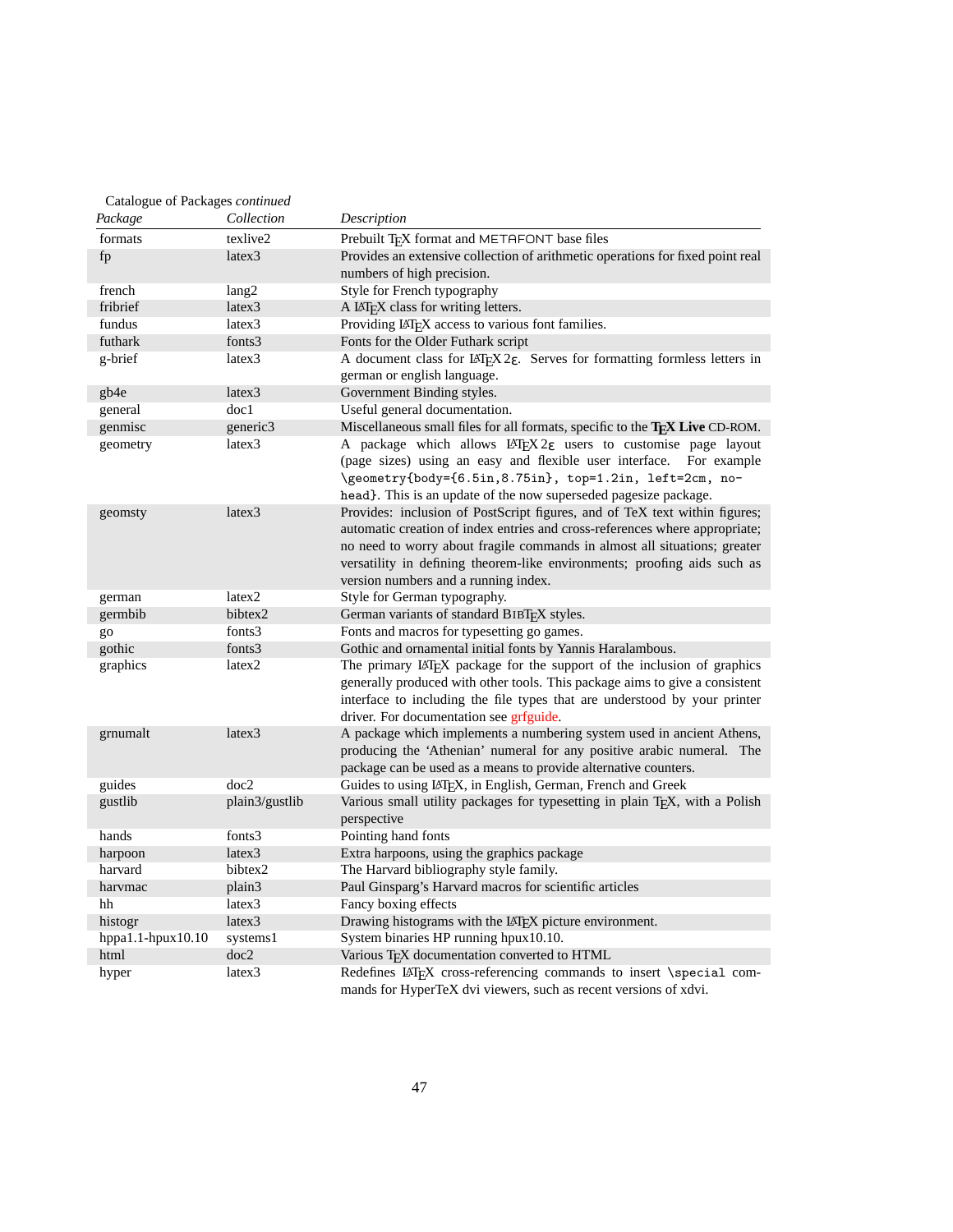<span id="page-47-0"></span>

| Package     | Collection | Description                                                                                                                                                                                                                                                                                                                                      |
|-------------|------------|--------------------------------------------------------------------------------------------------------------------------------------------------------------------------------------------------------------------------------------------------------------------------------------------------------------------------------------------------|
| hyperref    | latex3     | Redefines LATEX cross-referencing commands to insert \special com-<br>mands for HyperTeX dvi viewers, or for translation to Adobe's PDF<br>(Portable Document Format) for viewing on the Web with Acroread.                                                                                                                                      |
| hyphen      | lang1      | Collection of hyphenation patterns.                                                                                                                                                                                                                                                                                                              |
| i386-linux  | systems1   | System binaries for Intel machines running Linux.                                                                                                                                                                                                                                                                                                |
| ieeepes     | latex3     | Allows typesetting of transactions, as well as discussions and closures, for<br>the IEEE Power Engineering Society Transactions journals.                                                                                                                                                                                                        |
| ifacmtg     | latex3     | Elsevier Science preprint style for IFAC meetings.                                                                                                                                                                                                                                                                                               |
| imac        | latex3     | A set of files for producing correctly formated documents for the Interna-<br>tional Modal Analysis Conference.                                                                                                                                                                                                                                  |
| indxcite    | latex3     | A package to automatically generate an Author Index based on citations<br>made using BIBTFX. It requires the use of the harvard and index packages<br>and $\text{LATEX} 2_{\epsilon}$ .                                                                                                                                                          |
| info        | doc2       | Documentation in GNU info form                                                                                                                                                                                                                                                                                                                   |
| ini         | texlive1   | Startup files for building formats                                                                                                                                                                                                                                                                                                               |
| inputenc    | latex3     | Controlling inpout encoding                                                                                                                                                                                                                                                                                                                      |
| insbox      | generic3   | A TFX macro for inserting pictures/boxes into paragraphs.                                                                                                                                                                                                                                                                                        |
| ipa         | latex3     | Style for using International Phonetic Alphabet fonts                                                                                                                                                                                                                                                                                            |
| isostds     | latex3     | Class and package files for typesetting ISO International Standard docu-<br>ments. Several standard documents have been printed by ISO from camera-<br>ready copy prepared using LATEX and these files. One set of files is for<br>generic ISO typesetting and the other is an extension set of packages for<br>typesetting ISO 10303 standards. |
| jadetex     | latex3     | Macro package on top of LATEX to typeset TEX output of Jade DSSSL<br>implementation.                                                                                                                                                                                                                                                             |
| jknappen    | latex2     | Miscellaneous macros, mostly for making use of extra fonts, by Jörg Knap-<br>pen.                                                                                                                                                                                                                                                                |
| jsmisc      | plain3     | Miscellaneous useful macros by Joachim Schrod.                                                                                                                                                                                                                                                                                                   |
| jura        | latex3     | A document class for German law students.                                                                                                                                                                                                                                                                                                        |
| kdgreek     | fonts3     | Greek fonts.                                                                                                                                                                                                                                                                                                                                     |
| kluwer      | latex3     | A LATEX $2\varepsilon$ class file for submissions of journal articles to Kluwer Academic<br>Publishers Dordrecht, the Netherlands.                                                                                                                                                                                                               |
| knuth       | doc3       | Knuth's own documentation, including the TEXbook and the META-<br>FONTbook                                                                                                                                                                                                                                                                       |
| koma-script | latex3     | A drop-in replacement for the article/report/book classes with emphasis<br>on European rules of typography and paper formats as laid down by Jan<br>Tschichold. The article class, for example, becomes scrartcl.                                                                                                                                |
| kuvio       | graphics3  | Drawing macros and fonts for diagrams.                                                                                                                                                                                                                                                                                                           |
| labels      | latex3     | Support for printing sheets of sticky labels (but could also be used for<br>business cards). The number of rows and columns of labels, and their size,<br>can be changed.                                                                                                                                                                        |
| lamstex     | formats3   | A merge of the best in AMST <sub>F</sub> X and LAT <sub>F</sub> X                                                                                                                                                                                                                                                                                |
| lastpage    | latex3     | Reference the number of pages in your IATEX document (as in a page footer<br>that says: Page N of M).                                                                                                                                                                                                                                            |
| latex2html  | doc3       | A Perl program that translates IATEX source files into HTML (HyperText<br>Markup Language). For each source file given as an argument the translator<br>will create a directory containing the corresponding HTML files.                                                                                                                         |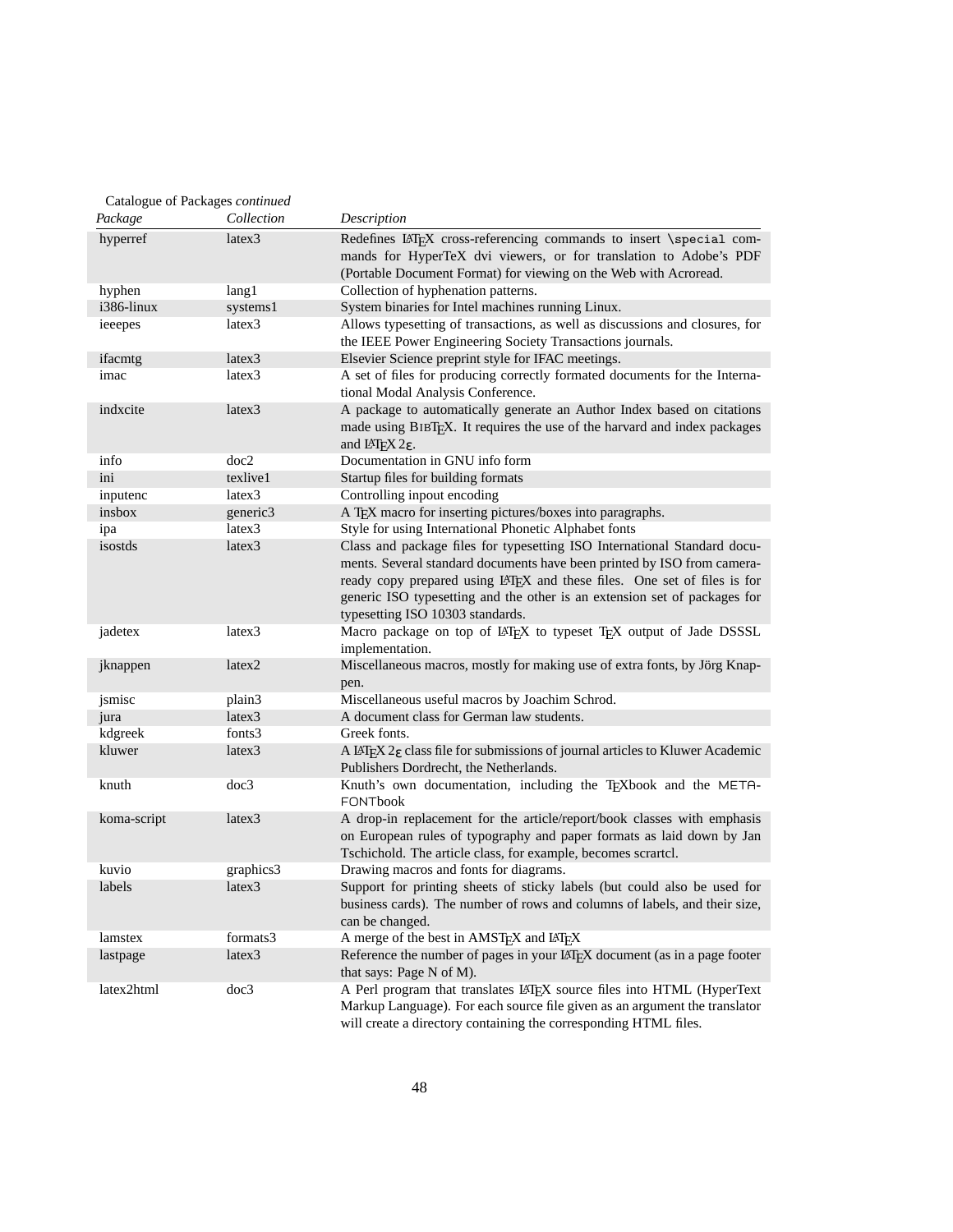| Package       | Catalogue of Packages continued<br>Collection | Description                                                                                                                                                                                                                                                                                                                                                                    |
|---------------|-----------------------------------------------|--------------------------------------------------------------------------------------------------------------------------------------------------------------------------------------------------------------------------------------------------------------------------------------------------------------------------------------------------------------------------------|
| leftidx       | latex <sub>3</sub>                            | This package enables left subscripts and superscripts in math mode. These<br>subscripts and superscripts are automatically raised for better fitting to the<br>symbol they belong to.                                                                                                                                                                                          |
| lettrine      | latex3                                        | A package to typeset dropped capitals in various ways, typically those<br>described in the French typographic books.                                                                                                                                                                                                                                                           |
| levy          | latex3                                        | Macros for using Silvio Levy's Greek fonts                                                                                                                                                                                                                                                                                                                                     |
| lgc           | doc3                                          | Examples from the <i>ETEX Graphics Companion</i>                                                                                                                                                                                                                                                                                                                               |
| lgreek        | latex <sub>3</sub>                            | Macros for using Silvio Levy's Greek fonts                                                                                                                                                                                                                                                                                                                                     |
| lineno        | latex3                                        | Adds line numbers to selected paragraphs with reference possible through<br>the LATEX \ref and \pageref cross reference mechanism. Version 2.00<br>supports numbering of one in five lines and switching the line numbers from<br>the left to the right side of the page in twoside mode.                                                                                      |
| linguex       | latex3                                        | A package to facilitate the formatting of linguist examples. Automatically<br>takes care of example numbering, indentations, indexed brackets, and the<br>"*" in grammaticality judgments. linguho.sty allows for automatic extrac-<br>tion of a handout from a file generated with linguex.sty.                                                                               |
| listings      | latex3                                        | A package for typesetting listings using $LATEX 2\varepsilon$ . The source code is read<br>directly by TEX. Keywords, comments and strings can be typeset using<br>different styles, e.g., default is bold for keywords, italic for comments and<br>no special style for strings.                                                                                              |
| localloc      | latex3                                        | Macros for localizing TEX register allocations                                                                                                                                                                                                                                                                                                                                 |
| logic         | fonts3                                        | METAFONT font for drawing logic diagrams.                                                                                                                                                                                                                                                                                                                                      |
| lollipop      | formats3                                      | A new generation format                                                                                                                                                                                                                                                                                                                                                        |
| ltablex       | latex3                                        | Modifies the tabularx environment to combine the features of the tabulary<br>package (auto-sized columns in a fixed width table) with those of the<br>longtable package (multi-page tables).                                                                                                                                                                                   |
| <b>ltxdoc</b> | latex1                                        | Class for documented $LATEX 2E$ classes.                                                                                                                                                                                                                                                                                                                                       |
| ltxmisc       | latex2                                        | Miscellaneous IATEX styles.                                                                                                                                                                                                                                                                                                                                                    |
| lw35ps        | fonts2                                        | Font metrics and LATEX font description files for standard 35 PostScript<br>fonts.                                                                                                                                                                                                                                                                                             |
| ly1           | latex3                                        | Support for LY1 LATEX encoding, i.e. the Y&Y texnansi encoding.                                                                                                                                                                                                                                                                                                                |
| mailing       | latex3                                        | Macros for mail merging                                                                                                                                                                                                                                                                                                                                                        |
| makeindex     | texlive1                                      | A general purpose hierarchical index generator; it accepts one or more input<br>files (often produced by a text formatter such as TFX or troff, sorts the<br>entries, and produces an output file which can be formatted. The formats<br>of the input and output files are specified in a style file; by default, input is<br>assumed to be a idx file, as generated by IATEX. |
| malayalam     | lang3                                         | Fonts for typesetting Malayalam, with a pre-processor                                                                                                                                                                                                                                                                                                                          |
| malvern       | fonts3                                        | A new sans-serif font family                                                                                                                                                                                                                                                                                                                                                   |
| mapcodes      | latex3                                        | Support for multiple character sets and encodings.                                                                                                                                                                                                                                                                                                                             |
| maple         | latex3                                        | Styles and examples for the MAPLE newsletter.                                                                                                                                                                                                                                                                                                                                  |
| margbib       | latex3                                        | A package for displaying bibliography tags in the margins.                                                                                                                                                                                                                                                                                                                     |
| mathcomp      | latex2                                        | A package which provides access to some interesting characters of the Text<br>Companion fonts (TS1 encoding) in math mode.                                                                                                                                                                                                                                                     |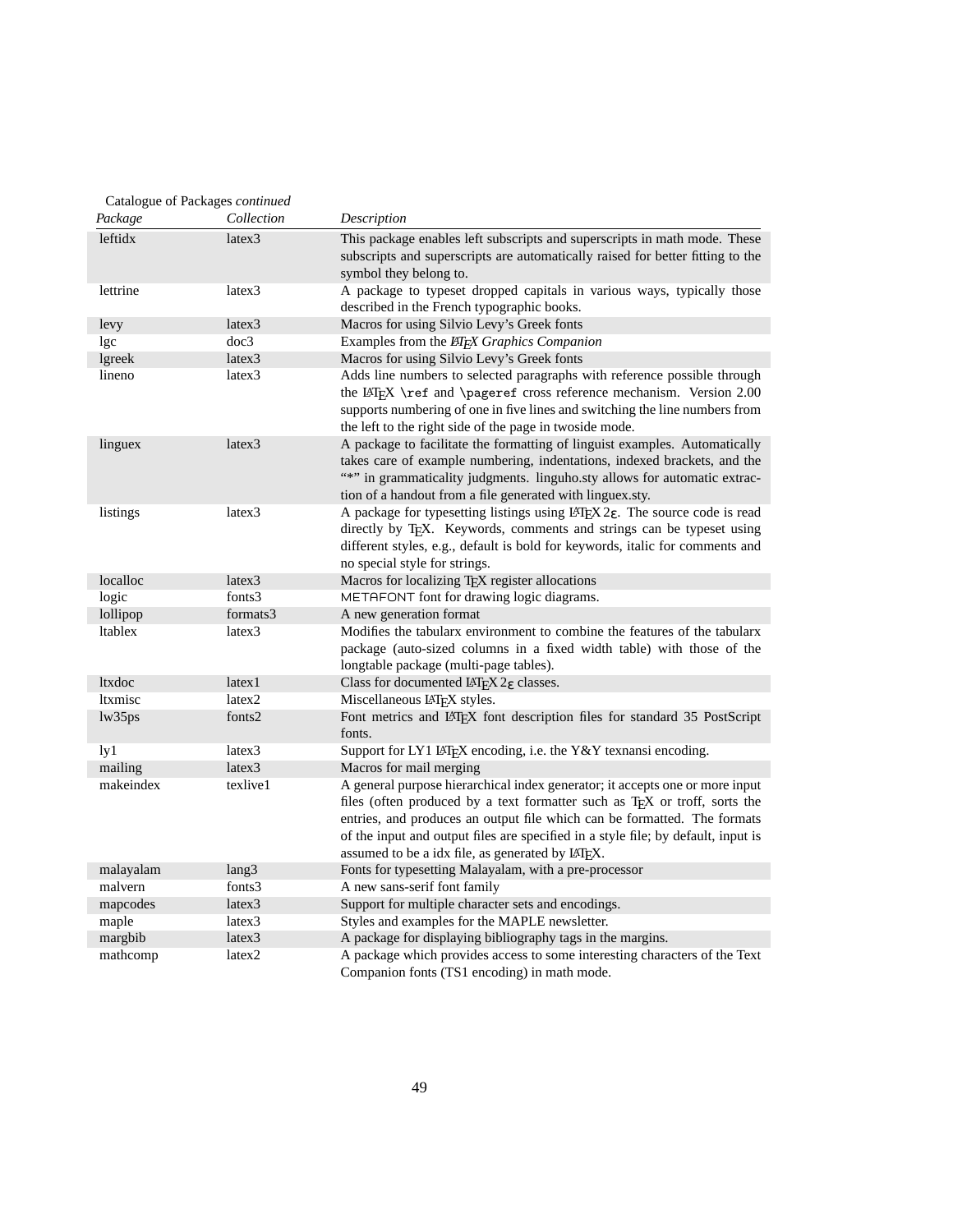| Package      | Collection | Description                                                                                                                                                                                                                                                                                                                                                                                                                       |
|--------------|------------|-----------------------------------------------------------------------------------------------------------------------------------------------------------------------------------------------------------------------------------------------------------------------------------------------------------------------------------------------------------------------------------------------------------------------------------|
| mathematica  | fonts3     | Virtual TEX fonts that can be used with the PostScript fonts distributed with<br>Mathematica 3.0. The archives use a TDS conforming directory structure.<br>A style file for LATEX2e is included, that enables use of the fonts and the new<br>symbols from LAT <sub>F</sub> X2e.                                                                                                                                                 |
| mcite        | latex3     | Support for collapsing multiple citations into one, as customary in physics<br>journals                                                                                                                                                                                                                                                                                                                                           |
| mdwtools     | latex3     | Miscellaneous tools by Mark Wooding, including support for 0, a doafter<br>command, footnotes, matheny for various alignment in maths, list handling,<br>trivial maths oddments, rewrite of LATEX's tabular and array environ-<br>ments, verbatim handling, and syntax diagrams.                                                                                                                                                  |
| metasupp     | texlive1   | MetaPost support files                                                                                                                                                                                                                                                                                                                                                                                                            |
| mex          | formats2   | MeX is an adaptation of Plain TeX and LaTeX209 formats to the Polish<br>language and to the Polish printing customs. It contains a complete set<br>of METAFONT sources of Polish fonts, hyphenation rules for the Polish<br>language and sources of formats.                                                                                                                                                                      |
| mff          | latex3     | A package to provide something similar to 'multiple master' fonts, but using<br>METAFONT; you specify a font by a set of METAFONT parameters, and<br>TFX makes up a mf file to generate the required font; this package is not<br>integrated with NFSS (or MakeTeXTFM) yet fun.                                                                                                                                                   |
| mflogo       | latex1     | LATEX package and font definition file to access the Knuthian 'logo' fonts<br>described in 'The METAFONTbook' and the METAFONT and MetaPost<br>logos in IAT <sub>F</sub> X documents.                                                                                                                                                                                                                                             |
| mfmisc       | fonts1     | Small support files for METAFONT.                                                                                                                                                                                                                                                                                                                                                                                                 |
| mfnfss       | latex3     | Font description files for extra fonts like yinit and ygoth                                                                                                                                                                                                                                                                                                                                                                       |
| mfpic        | graphics3  | Macros which generate METAFONT code for drawing pictures.                                                                                                                                                                                                                                                                                                                                                                         |
| mft          | texlive1   |                                                                                                                                                                                                                                                                                                                                                                                                                                   |
| mftoeps      | fonts3     | Converts MF to EPS.                                                                                                                                                                                                                                                                                                                                                                                                               |
| midnight     | generic3   | A set of useful macro tools                                                                                                                                                                                                                                                                                                                                                                                                       |
| minitoc      | latex3     | Produce a table of contents for each chapter.                                                                                                                                                                                                                                                                                                                                                                                     |
| mips-irix5.3 | systems1   | System binaries for SGI box running Irix 5.3.                                                                                                                                                                                                                                                                                                                                                                                     |
| mips-irix6.2 | systems1   | System binaries for SGI box running Irix 6.2.                                                                                                                                                                                                                                                                                                                                                                                     |
| misc209      | latex2     | Miscellaneous small macro files for LATEX2.09.                                                                                                                                                                                                                                                                                                                                                                                    |
| mnras        | plain3     | Styles for the Monthly Notices of the Royal Astronomical Society.                                                                                                                                                                                                                                                                                                                                                                 |
| monster      | latex3     | Towards a more rational and modular IATFX, by Matt Swift; a set of powerful<br>tools                                                                                                                                                                                                                                                                                                                                              |
| montex       | fonts3     | MonTeX provides Mongolian support for LATEX2e (now Cyrillic, but soon<br>also Classical Mongolian).                                                                                                                                                                                                                                                                                                                               |
| morehelp     | latex3     | A package to enhance $LAT$ <sub>E</sub> X2 <sub><math>\varepsilon</math></sub> error messages by providing descriptions<br>of the possible causes including those that may not be obvious. This style<br>is effectively an online substitute for error lists found in the LATEX books,<br>although it cannot completely replace them. Only true LaTeX errors are<br>included, TeX errors are beyond the reach of ordinary macros. |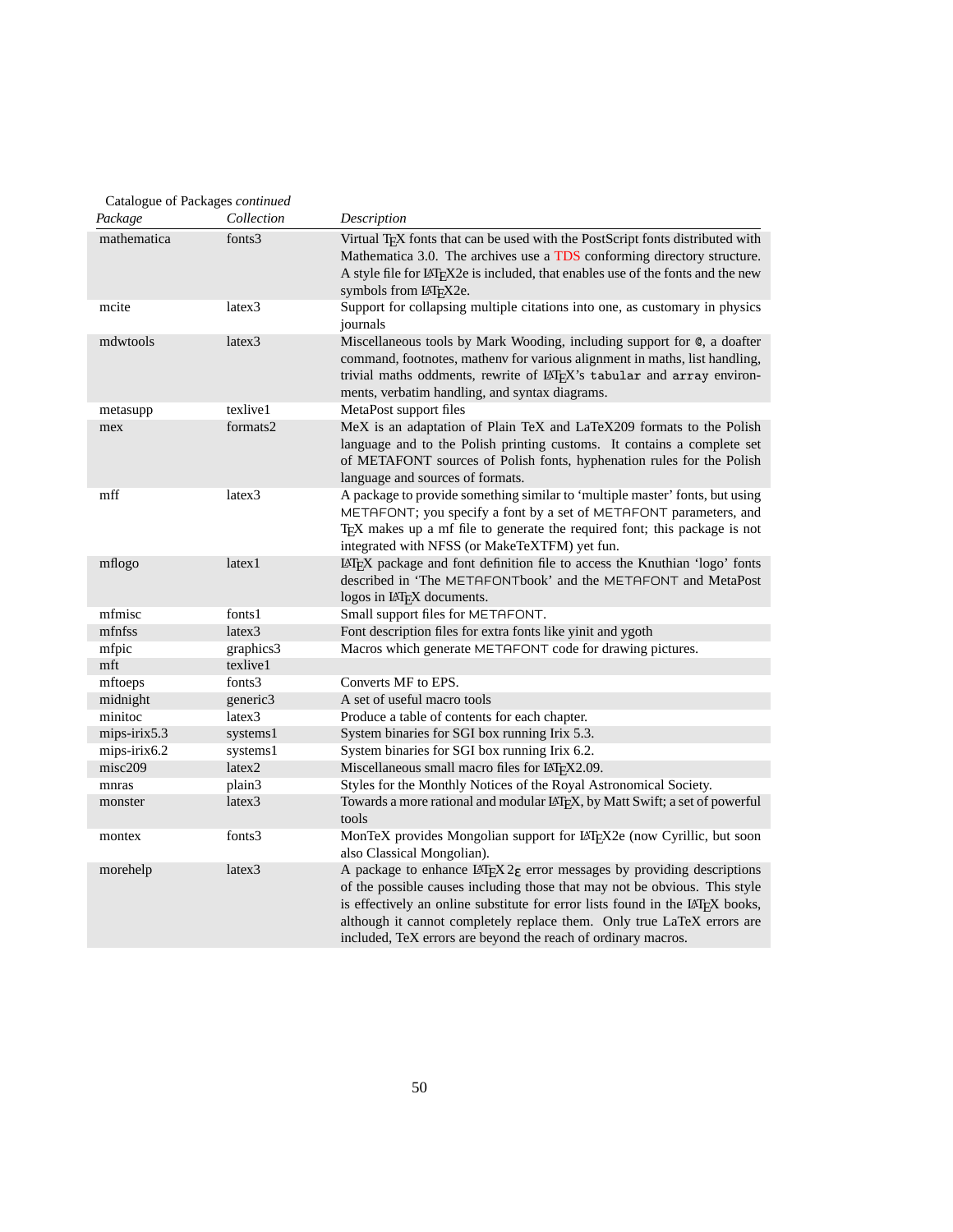| Package   | Collection         | Description                                                                                                                                                                                                                                                                                                                                                                                                                                                                                                                                                                                                                                                                                                                                                                                                                                                                                         |
|-----------|--------------------|-----------------------------------------------------------------------------------------------------------------------------------------------------------------------------------------------------------------------------------------------------------------------------------------------------------------------------------------------------------------------------------------------------------------------------------------------------------------------------------------------------------------------------------------------------------------------------------------------------------------------------------------------------------------------------------------------------------------------------------------------------------------------------------------------------------------------------------------------------------------------------------------------------|
| moresize  | latex3             | A LAT <sub>E</sub> X 2 <sub><math>\varepsilon</math></sub> package for using font sizes up to 35.88pt, for example with the<br>new EC fonts. New commands \HUGE and \ssmall for selecting font sizes<br>are provided together with some options working around current LATFX $2\varepsilon$<br>shortcomings in using big font sizes. The package also provides options for<br>improving the typesetting of paragraphs (or headlines) with embedded math<br>expressions at font sizes above 17.28pt.                                                                                                                                                                                                                                                                                                                                                                                                 |
| moreverb  | latex3             | A verbatim mode that can handle TABs properly, can number lines, can<br>number lines in an included file, can produce boxed verbatims, etc.                                                                                                                                                                                                                                                                                                                                                                                                                                                                                                                                                                                                                                                                                                                                                         |
| morse     | fonts3             | A package for printing Morse code signs.                                                                                                                                                                                                                                                                                                                                                                                                                                                                                                                                                                                                                                                                                                                                                                                                                                                            |
| mpbase    | metapost1          | Basic MetaPost support files.                                                                                                                                                                                                                                                                                                                                                                                                                                                                                                                                                                                                                                                                                                                                                                                                                                                                       |
| mpfnmark  | latex3             | A package which provides the command \mpfootnotemark, which can<br>be used in the same way as \footnotemark. The difference between these<br>two macros is that within minipage environments the latter uses the standard<br>footnote marker style (defined by \thefootnote), while the new command<br>uses the minipage footnote marker style (defined by \thempfootnote).                                                                                                                                                                                                                                                                                                                                                                                                                                                                                                                         |
| mslapa    | latex3             | LATEX and BIBTEX style files for a respectably close approximation to APA<br>(American Psychological Association) citation and reference style.                                                                                                                                                                                                                                                                                                                                                                                                                                                                                                                                                                                                                                                                                                                                                     |
| mtbe      | plain3             | Examples from Mathematical TFX by Example by Arvind Borde                                                                                                                                                                                                                                                                                                                                                                                                                                                                                                                                                                                                                                                                                                                                                                                                                                           |
| multenum  | latex3             | Multi-column enumerated lists                                                                                                                                                                                                                                                                                                                                                                                                                                                                                                                                                                                                                                                                                                                                                                                                                                                                       |
| multi     | dvips3             | dvips header for making n-up pages                                                                                                                                                                                                                                                                                                                                                                                                                                                                                                                                                                                                                                                                                                                                                                                                                                                                  |
| multido   | generic2/multido   | Provides a generic loop macro for use in any TFX macro package                                                                                                                                                                                                                                                                                                                                                                                                                                                                                                                                                                                                                                                                                                                                                                                                                                      |
| musictex  | generic3           | Typesetting music with TFX.                                                                                                                                                                                                                                                                                                                                                                                                                                                                                                                                                                                                                                                                                                                                                                                                                                                                         |
| musixtex  | generic3           | Extended MusicTeX, with better slurs                                                                                                                                                                                                                                                                                                                                                                                                                                                                                                                                                                                                                                                                                                                                                                                                                                                                |
| myletter  | latex3             | Another letter package.                                                                                                                                                                                                                                                                                                                                                                                                                                                                                                                                                                                                                                                                                                                                                                                                                                                                             |
| nassflow  | latex3             | Drawing Nassi-Schneidermann diagrams.                                                                                                                                                                                                                                                                                                                                                                                                                                                                                                                                                                                                                                                                                                                                                                                                                                                               |
| natbib    | bibtex2            | A bibliography style that handles author-year and numbered references.                                                                                                                                                                                                                                                                                                                                                                                                                                                                                                                                                                                                                                                                                                                                                                                                                              |
| newalg    | latex3             | Format algorithms like Cormen, Leiserson and Rivest.                                                                                                                                                                                                                                                                                                                                                                                                                                                                                                                                                                                                                                                                                                                                                                                                                                                |
| newsletr  | plain3             | Macros for making newsletters                                                                                                                                                                                                                                                                                                                                                                                                                                                                                                                                                                                                                                                                                                                                                                                                                                                                       |
| newthm    | latex3             | A modified version of the theorem-style which provides generation of lists<br>of theorems. This has been superseded by ntheorem                                                                                                                                                                                                                                                                                                                                                                                                                                                                                                                                                                                                                                                                                                                                                                     |
| niceframe | latex3             | Support for fancy framing of pages                                                                                                                                                                                                                                                                                                                                                                                                                                                                                                                                                                                                                                                                                                                                                                                                                                                                  |
| nomencl   | latex3             | Nomenclature package for producing lists of symbols using the capabilities<br>of the MakeIndex program.                                                                                                                                                                                                                                                                                                                                                                                                                                                                                                                                                                                                                                                                                                                                                                                             |
| ntgclass  | latex2             | Versions of the standard IATEX article and report classes, rewritten to reflect<br>a more European design, by the Dutch TFX Users Group                                                                                                                                                                                                                                                                                                                                                                                                                                                                                                                                                                                                                                                                                                                                                             |
| ntheorem  | latex <sub>3</sub> | A package for handling theorem-like environments. Aditionally to several<br>features for defining the layout of theorem-like environments which can be<br>regarded to be standard requirements for a theorem-package, it provides<br>solutions for two related problems: placement of endmarks and generation<br>of lists of theorem-like environments. In contrast to former approaches,<br>it solves the problem of setting endmarks of theorem-like environments<br>(theorems, definitions, examples, and proofs) automatically at the right<br>positions, even if the environment ends with a displaymath or (even nested)<br>list environments; it also copes with the amsmath package. This is done<br>in the same manner as the handling of labels by using the aux file. It also<br>introduces the generation of lists of theorem-like environments in the same<br>manner as listoffigures. |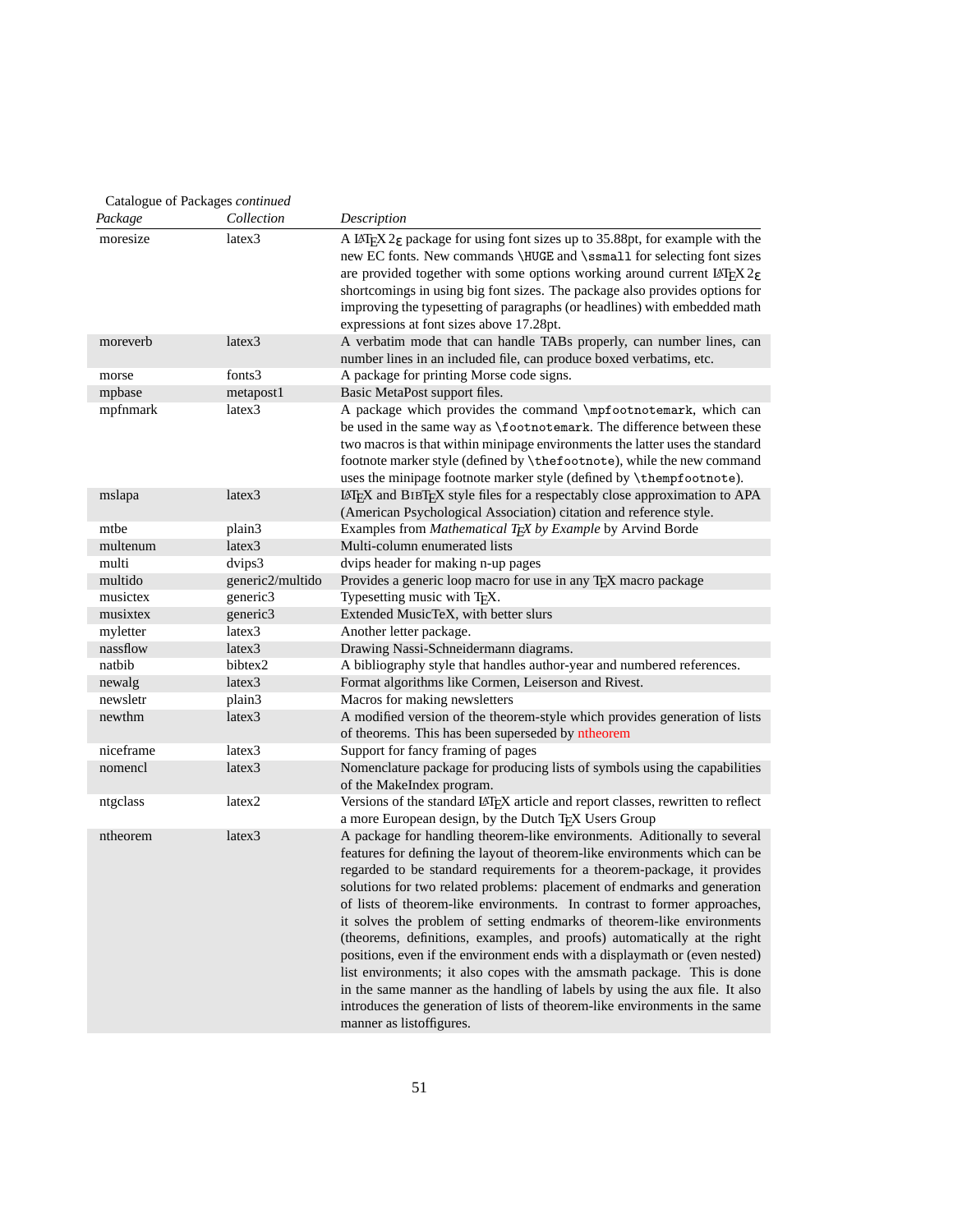| Package    | Collection         | Description                                                                                                                                                                                                                                                                                                                                   |
|------------|--------------------|-----------------------------------------------------------------------------------------------------------------------------------------------------------------------------------------------------------------------------------------------------------------------------------------------------------------------------------------------|
| numline    | latex3             | Macros for numbering lines.                                                                                                                                                                                                                                                                                                                   |
| objectz    | latex3             | Macros for typesetting Object Z                                                                                                                                                                                                                                                                                                               |
| oca        | fonts3             | <b>OCR</b> font                                                                                                                                                                                                                                                                                                                               |
| ocr-a      | fonts3             | Fonts for OCR-A                                                                                                                                                                                                                                                                                                                               |
| ocr-b      | fonts3             | Fonts for OCR-B                                                                                                                                                                                                                                                                                                                               |
| ogham      | fonts3             | Fonts for typesetting Ogham script                                                                                                                                                                                                                                                                                                            |
| ogonek     | latex <sub>3</sub> | Support for Polish typography and the ogonek                                                                                                                                                                                                                                                                                                  |
| oldstyle   | latex <sub>3</sub> | Font information needed to load the cmmi and cmmib fonts for use to<br>produce oldstyle numbers                                                                                                                                                                                                                                               |
| osmanian   | fonts3             | Osmanian fonts by Alan Stanier for writing Somali                                                                                                                                                                                                                                                                                             |
| ot2cyr     | fonts2             | Macros to use to the OT2 Cyrillic encoding                                                                                                                                                                                                                                                                                                    |
| overpic    | latex <sub>3</sub> | The overpic environment is a cross between the LAT <sub>F</sub> X picture environment<br>and the \includegraphics command of graphicx. The resulting picture<br>environment has the same dimensions as the included eps graphic. LATFX<br>commands can be placed on the graphic at defined positions. A grid for<br>orientation is available. |
| overword   | latex3             | This package provides two macros which can be used as building blocks for<br>the parsing of text. For an example of their use, see the calendar package.                                                                                                                                                                                      |
| pandora    | fonts3             | The Pandora font family                                                                                                                                                                                                                                                                                                                       |
| paper      | latex3             | A class derived from article, tuned for producing papers for journals. Intro-<br>duces new layout options and font commands for sections/parts. Defines a<br>new keywords environment, and subtitle and institution commands for the<br>title section. New commands for revisions. And more.                                                  |
| parallel   | latex3             | Provides a parallel environment which allows two columns of text to be<br>typeset. Useful for typesetting two languages side-by-side.                                                                                                                                                                                                         |
| patch      | latex3             | Macros for package management.                                                                                                                                                                                                                                                                                                                |
| pawpict    | latex3             | A package for easy inclusion of graphics made by PAW (Physics Analysis<br>Workstation). You need to have PAW installed on your system to bennefiet<br>from this package.                                                                                                                                                                      |
| pb-diagram | latex3             | Diagram package, using LAMSTEX fonts, by Paul Burchard.                                                                                                                                                                                                                                                                                       |
| pdcmac     | plain3             | Damian Cugley's macro tools.                                                                                                                                                                                                                                                                                                                  |
| pdftex     | plain2             | Macro packages for variant TFX which writes PDF format.                                                                                                                                                                                                                                                                                       |
| phonetic   | fonts3             | METAFONT Phonetic fonts, based on Computer Modern                                                                                                                                                                                                                                                                                             |
| physe      | formats3           | <b>PHYSE</b> format                                                                                                                                                                                                                                                                                                                           |
| phyzzx     | formats3           | A TEX format for physicists                                                                                                                                                                                                                                                                                                                   |
| picinpar   | latex3             | Insert pictures into paragraphs. (NOTE: Piet van Oostrum does not recom-<br>mend this package. Picins is recommended instead.)                                                                                                                                                                                                                |
| picins     | latex3             | Insert pictures into paragraphs.                                                                                                                                                                                                                                                                                                              |
| pictex     | graphics2          | Picture drawing macros for IATFX.                                                                                                                                                                                                                                                                                                             |
| piff       | latex3             | Macro tools by Mike Piff                                                                                                                                                                                                                                                                                                                      |
| pl         | latex3             | Literate Programming for Prolog with LATEX.                                                                                                                                                                                                                                                                                                   |
| pl-mf      | fonts3             | Polish extension of Computer Modern fonts in MF sources.                                                                                                                                                                                                                                                                                      |
| $pl-qx$    | fonts $3$ /pl-qx   | IATEX support for extra Polish fonts (Antyktor etc)                                                                                                                                                                                                                                                                                           |
| plainmisc  | plain1             | Miscellaneous useful macros for plain TFX                                                                                                                                                                                                                                                                                                     |
| plaintex   | plain1             | Basic Plain TEX macros                                                                                                                                                                                                                                                                                                                        |
|            |                    |                                                                                                                                                                                                                                                                                                                                               |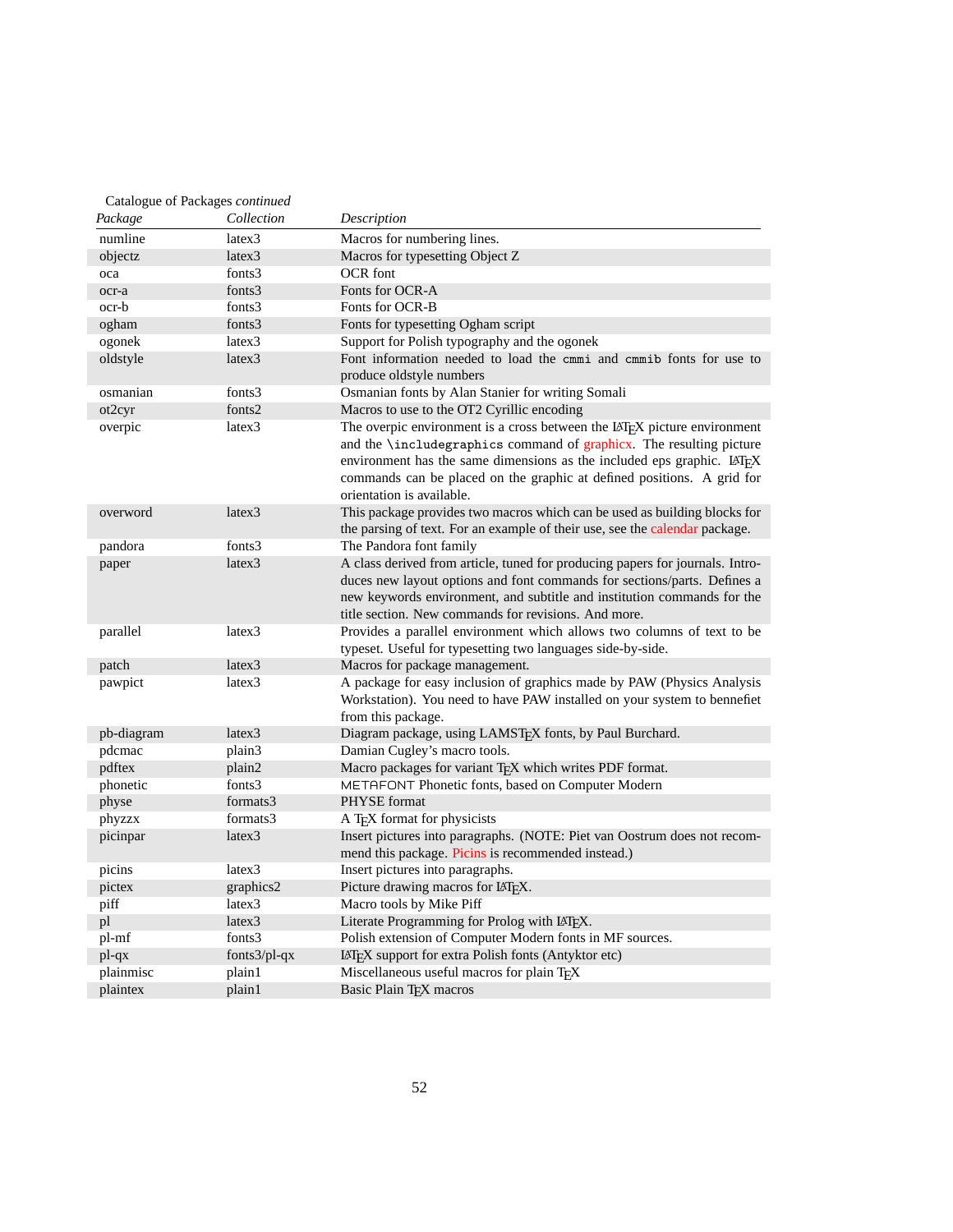<span id="page-52-0"></span>

| Package   | Catalogue of Packages continued<br>Collection | Description                                                                                                                                                                                                                                                                                                                                                                                                                                                                                                                                                                                                                                                               |
|-----------|-----------------------------------------------|---------------------------------------------------------------------------------------------------------------------------------------------------------------------------------------------------------------------------------------------------------------------------------------------------------------------------------------------------------------------------------------------------------------------------------------------------------------------------------------------------------------------------------------------------------------------------------------------------------------------------------------------------------------------------|
| platex    | latex3                                        | PLaTeX provides tools to typeset documents in Polish using LaTeX2e. It<br>can use Polish fonts (so-called PL fonts), EC fonts, it can be usefull even<br>one has only CM fonts.                                                                                                                                                                                                                                                                                                                                                                                                                                                                                           |
| plgraph   | generic3                                      | LATEX graphics package with wrapper to allow it to be used with generic<br>plain TEX                                                                                                                                                                                                                                                                                                                                                                                                                                                                                                                                                                                      |
| plpsfont  | fonts3                                        | Polish extension of Computer Modern fonts, PL fonts in PostScript T1<br>format. Use the same tfm files as for pk fonts generated by METAFONT.                                                                                                                                                                                                                                                                                                                                                                                                                                                                                                                             |
| pmgraph   | latex3                                        | A set of extensions to LATEX picture environment, including a wider range<br>of vectors, and a lot more box frame styles.                                                                                                                                                                                                                                                                                                                                                                                                                                                                                                                                                 |
| poligraf  | generic3                                      | Page preparation for prepress, color separation, crop-marks, color and gray<br>scale bars, booklet preparation, etc.                                                                                                                                                                                                                                                                                                                                                                                                                                                                                                                                                      |
| polish    | doc3/polish                                   | General TFX and LATFX documentation in Polish                                                                                                                                                                                                                                                                                                                                                                                                                                                                                                                                                                                                                             |
| polyglot  | latex3                                        | A package for LaTeX2e multilingual support.                                                                                                                                                                                                                                                                                                                                                                                                                                                                                                                                                                                                                               |
| prelim2e  | latex3                                        | Allows the marking of preliminary versions of a document.                                                                                                                                                                                                                                                                                                                                                                                                                                                                                                                                                                                                                 |
| prettyref | latex3                                        | Additional functionality to LAT <sub>E</sub> X 2 <sub>ε</sub> label–reference mechanism. It allows<br>the author to "preformat" all types of labels.                                                                                                                                                                                                                                                                                                                                                                                                                                                                                                                      |
| progkeys  | latex3                                        | The file 'programs.sty' is intended to allow a parameterized way of type-<br>setting programs with TEX/IATEX commands inside. The file 'keywords.sty'<br>allows use and define sets of keywords that will be typeset with different<br>fonts, according to the wish of the user.                                                                                                                                                                                                                                                                                                                                                                                          |
| program   | latex3                                        | Typesetting programs and algorithms                                                                                                                                                                                                                                                                                                                                                                                                                                                                                                                                                                                                                                       |
| proofs    | latex3                                        | Macros for building proof trees.                                                                                                                                                                                                                                                                                                                                                                                                                                                                                                                                                                                                                                          |
| psafm     | fonts3                                        | AFM files for PostScript fonts                                                                                                                                                                                                                                                                                                                                                                                                                                                                                                                                                                                                                                            |
| psfonts   | fonts2                                        | PostScript fonts for use with TFX and LATFX.                                                                                                                                                                                                                                                                                                                                                                                                                                                                                                                                                                                                                              |
| psfrag    | graphics2                                     | A set of macros and a PostScript header which allows LATEX constructions<br>(equations, picture environments, etc.) to be precisely superimposed over<br>Encapsulated PostScript figures. The user can use his/her favorite drawing<br>tool to create an EPS figure, placing simple text "tags" where each replace-<br>ment is to be placed. PSfrag will automatically remove those tags from the<br>figure and replace them with the LAT <sub>E</sub> X construction that the user specifies,<br>properly aligned, scaled, and/or rotated.                                                                                                                               |
| psizzl    | formats3                                      | A TEX format from SLAC                                                                                                                                                                                                                                                                                                                                                                                                                                                                                                                                                                                                                                                    |
| pslatex   | latex2                                        | A small package that makes LATEX default to 'standard' PostScript fonts.<br>It is basically a merger of the times and mathptm styles from the psnfss<br>suite of packages. You must have installed standard LATEX and PSNFSS<br>PostScript fonts to use this package. The main novel feature is that the<br>pslatex package tries to compensate for the visual differences between the<br>Adobe fonts by scaling Helvetica by 90%, and 'condensing' Courier (i.e.<br>scaling horizontally) by 85%. The package is supplied with a (unix) shell<br>file for a 'pslatex' command that allows standard IATEX documents to be<br>processed, without needing to edit the file. |
| psnfss    | fonts2                                        | Font definition files, macros and font metrics for common PostScript fonts                                                                                                                                                                                                                                                                                                                                                                                                                                                                                                                                                                                                |
| psnfssx   | latex3                                        | Extra styles and encodings for PS fonts, including Y&Y encoding support.                                                                                                                                                                                                                                                                                                                                                                                                                                                                                                                                                                                                  |
| pspicture | latex2                                        | Replacement for core LATEX picture macros to use PostScript \special<br>commands                                                                                                                                                                                                                                                                                                                                                                                                                                                                                                                                                                                          |
| pspk      | fonts3                                        | PK files for common PostScript fonts                                                                                                                                                                                                                                                                                                                                                                                                                                                                                                                                                                                                                                      |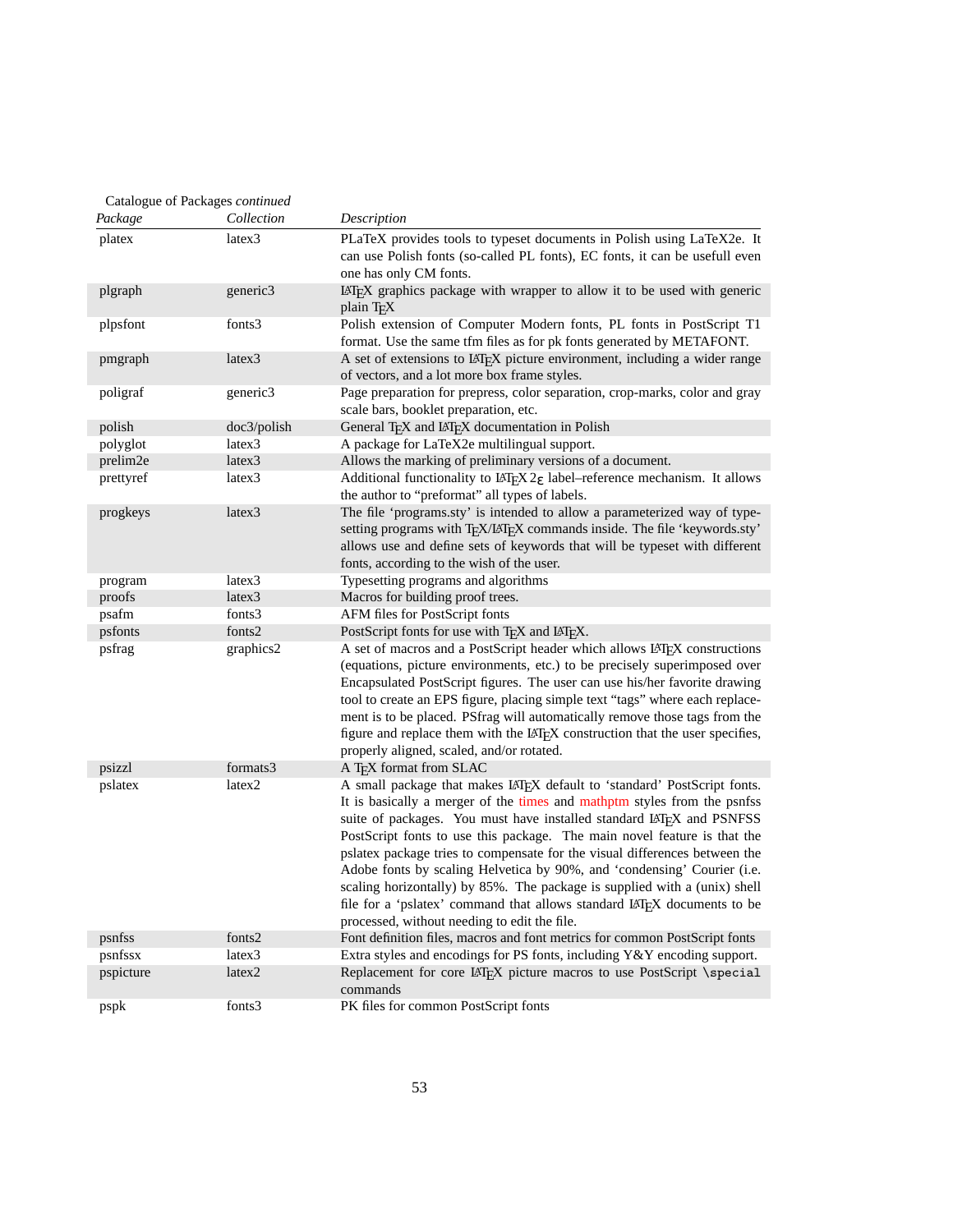| Package  | Catalogue of Packages continued<br>Collection | Description                                                                                                                                                                                                                                                                                                                                                                                                                                                                                                                                                                                                                           |
|----------|-----------------------------------------------|---------------------------------------------------------------------------------------------------------------------------------------------------------------------------------------------------------------------------------------------------------------------------------------------------------------------------------------------------------------------------------------------------------------------------------------------------------------------------------------------------------------------------------------------------------------------------------------------------------------------------------------|
| pstricks | graphics2                                     | An extensive collection of PostScript macros that is compatible with most<br>TEX macro packages, including Plain TEX, LATEX, AMS-TEX, and AMS-<br>LATEX. Included are macros for color, graphics, pie charts, rotation, trees<br>and overlays. It has many special features, including: a wide variety of<br>graphics (picture drawing) macros, with a flexible interface and with color<br>support. There are macros for coloring or shading the cells of tables.                                                                                                                                                                    |
| punk     | fonts3                                        | Donald Knuth's punk font                                                                                                                                                                                                                                                                                                                                                                                                                                                                                                                                                                                                              |
| qfonts   | fonts3                                        | Public domain Adobe Type 1 fonts; so far only Quasi-Palladio (regular,<br>italic, bold and bold italic), based on URW's Palladio, is available; the<br>design of Palladio, alike the design of the obsolete Platan, resembles the<br>design of Hermann Zapf's Palatino. (PFB, AFM, PFM, TFM and ENC files<br>for TeX-ers, DOC).                                                                                                                                                                                                                                                                                                       |
| qobitree | graphics3                                     | IATEX macros for typesetting trees                                                                                                                                                                                                                                                                                                                                                                                                                                                                                                                                                                                                    |
| qsymbols | latex3                                        | For defining systematic mnemonic abbreviations, starting with ' for math<br>symbols and \" for arrows, from the amssymb and stmaryrd packages                                                                                                                                                                                                                                                                                                                                                                                                                                                                                         |
| quotchap | latex3                                        | A package for creating decorative chapter headings with quotations, a<br>PostScript output device and the psnfss package are needed, the color<br>package and a greyscale output device are recommended.                                                                                                                                                                                                                                                                                                                                                                                                                              |
| r-und-s  | latex3                                        | This package decodes the german 'R- und S-Sätze', which are numerically<br>coded security advice for chemical substances into plain text. This is e.g.,<br>used to compose security sheets or lab protocols and especially useful for<br>students of chemistry.                                                                                                                                                                                                                                                                                                                                                                       |
| ragged2e | latex <sub>3</sub>                            | LATEX package which defines new commands \Centering, \RaggedLeft,<br>and \RaggedRight and new environments Center, FlushLeft, and<br>FlushRight, which set ragged text and are easily configurable to allow<br>hyphenation.                                                                                                                                                                                                                                                                                                                                                                                                           |
| rcs      | latex3                                        | Use RCS (revision control system) tags in LAT <sub>E</sub> X documents.                                                                                                                                                                                                                                                                                                                                                                                                                                                                                                                                                               |
| realcalc | plain3                                        | Macros for real arithmetic calculations.                                                                                                                                                                                                                                                                                                                                                                                                                                                                                                                                                                                              |
| refcheck | latex3                                        | Intended to check references in a document, looking for numbered but<br>unlabelled equations, for labels, which are not used in the text, for unused<br>bibliography references. It can also display label names in text near corre-<br>sponding numbers of equations and/or bibliography references.                                                                                                                                                                                                                                                                                                                                 |
| refman   | latex3                                        | Variant report and article styles                                                                                                                                                                                                                                                                                                                                                                                                                                                                                                                                                                                                     |
| revtex   | latex2                                        | Styles for American Physical Society, American Institute of Physics, and<br>Optical Society of America. Only works in compatibility mode under<br>$LAT$ <sub>E</sub> X $2\epsilon$ .                                                                                                                                                                                                                                                                                                                                                                                                                                                  |
| rlepsf   | generic3                                      | A macro package for use with epsf.tex which allows PostScript labels in an<br>eps file to be replaced by T <sub>F</sub> X labels.                                                                                                                                                                                                                                                                                                                                                                                                                                                                                                     |
| rmpage   | latex <sub>3</sub>                            | A package to help change page layout parameters in LATEX. It lets you<br>change page layout parameters in small steps over a range of values using<br>options. It can set \textwidth appropriately for the main fount, and ensure<br>that the text fits inside the printable area of a printer. An rmpage-formatted<br>document can be typeset identically without rmpage after a single cut and<br>paste operation. Local configuration can set defaults: for all documents; and<br>by class, by printer, and by paper size. The geometry package is better if<br>you want to set page layout parameters to particular measurements. |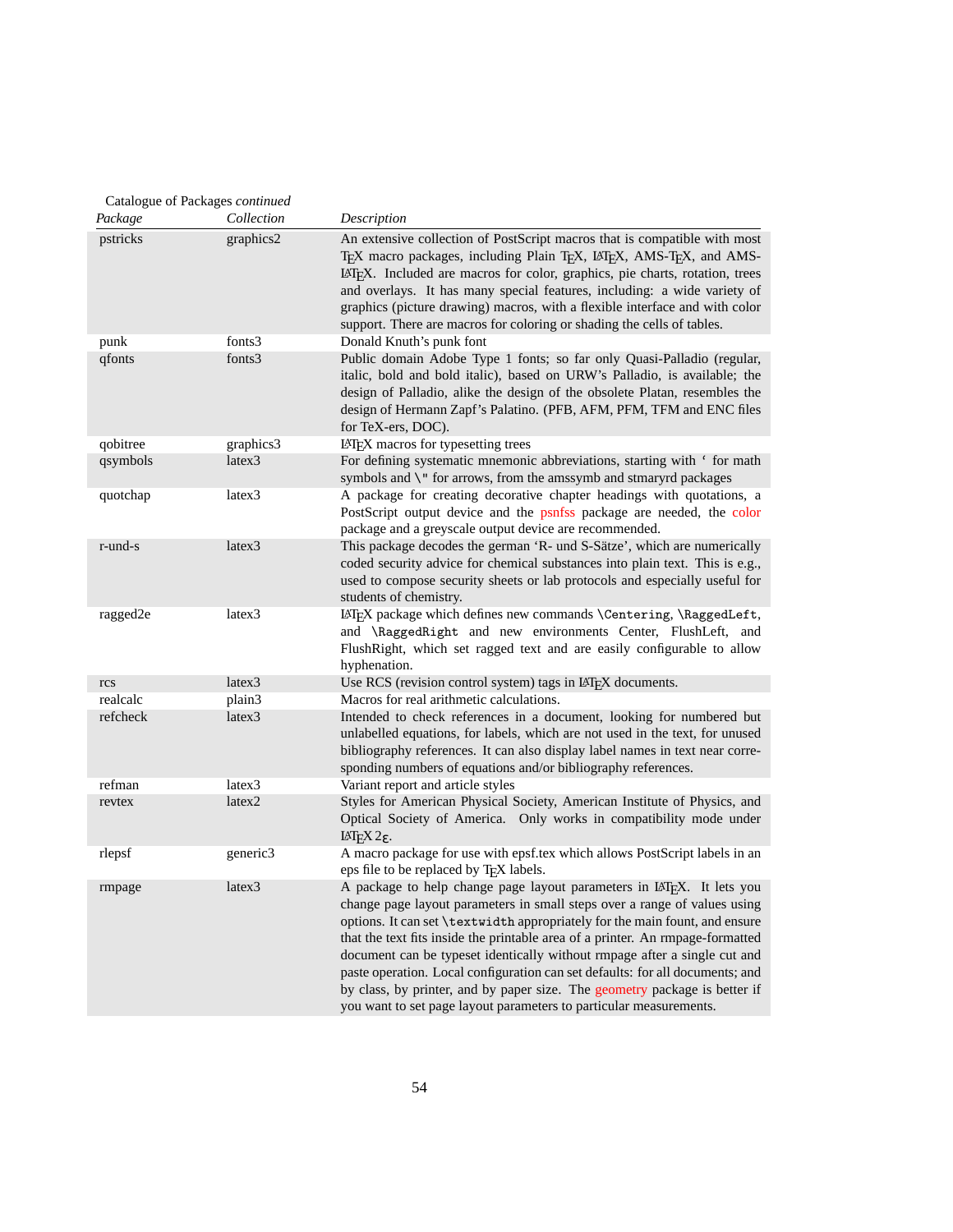| Package           | Collection | Description                                                                                                                                                                                                                                                                                                                                                                                                                                                                                 |
|-------------------|------------|---------------------------------------------------------------------------------------------------------------------------------------------------------------------------------------------------------------------------------------------------------------------------------------------------------------------------------------------------------------------------------------------------------------------------------------------------------------------------------------------|
| rotating          | latex2     | A package built on the standard IATEX graphics package to perform all the<br>different sorts of rotation one might like, including complete figures and<br>tables and captions.                                                                                                                                                                                                                                                                                                             |
| rotfloat          | latex3     | Rotate floats.                                                                                                                                                                                                                                                                                                                                                                                                                                                                              |
| rplain            | latex3     | Redefines the 'plain' pagestyle. The page numbers are now in the lower<br>right corner.                                                                                                                                                                                                                                                                                                                                                                                                     |
| rs6000-aix3.2.5   | systems1   | System binaries for RS6000 running AIX 3.2.5.                                                                                                                                                                                                                                                                                                                                                                                                                                               |
| rs6000-aix4.1.4.0 | systems1   | System binaries for RS6000 running AIX 4.1.4.0.                                                                                                                                                                                                                                                                                                                                                                                                                                             |
| sauter            | fonts3     | Extensions to the CM fonts, providing a parameterization scheme to build<br>fonts at true design sizes                                                                                                                                                                                                                                                                                                                                                                                      |
| scale             | latex3     | A package to scale a document by $\sqrt{2}$ . This is useful if you are preparing a<br>document on e.g. A5 paper and want to print on A4 paper to achieve a better<br>resolution.                                                                                                                                                                                                                                                                                                           |
| schedule          | latex3     | A package intended to automatically format weekly schedules using La-<br>TeX's picture environment. It requires the packages calc and color. Its main<br>feature is the accuracy with which appointments are represented: boxes<br>drawn to represent a particular appointment are accurate to the minute -<br>i.e., a 31 minute appointment will have a box 1/60th longer than a 30<br>minute appointment. A number of features are included to allow the user<br>to customize the output. |
| script            | latex3     | Variant report / book styles                                                                                                                                                                                                                                                                                                                                                                                                                                                                |
| semantic          | latex3     | Eases the typesetting of notation of semantics and compilers. Includes T-<br>diagrams, various derivation symbols and inference threes.                                                                                                                                                                                                                                                                                                                                                     |
| seminar           | latex2     | Produce overhead slides (transparencies) with bells and whistles.                                                                                                                                                                                                                                                                                                                                                                                                                           |
| setspace          | latex3     | Provides commands and environments for doing double and one-and-a-half<br>line spacing based on pt size. If a different spacing is required then the<br>\setstretch{baselinestretch} command is supported. The spacing<br>environment takes one argument which is the baselinestretch to use, e.g.,<br>\begin{spacing}{2.5}.                                                                                                                                                                |
| shadbox           | latex3     | A tool to shade the background of any box - text, figure, table etc. - using<br>Plain (La)T <sub>F</sub> X.                                                                                                                                                                                                                                                                                                                                                                                 |
| shadethm          | latex3     | allows<br>declarations<br>form<br>Package<br>that<br>of<br>the<br>\newshadetheorem{thm}{Theorem} or \newshadetheorem{}[]{}<br>or \newshadetheorem{}{}[] to produce shaded boxes from the usual<br>command \begin{theorem}  \end{theorem}. The color package is<br>required.                                                                                                                                                                                                                 |
| showlabels        | latex3     | Show label commands in the margin.                                                                                                                                                                                                                                                                                                                                                                                                                                                          |
| siam              | generic3   | Styles for SIAM publications                                                                                                                                                                                                                                                                                                                                                                                                                                                                |
| sidecap           | latex3     | Defines new IATFX environments called SCfigure and SCtable (analogous to<br>figure and table), to typeset captions sideways. Options include outercap-<br>tion, innercaption, leftcaption and rightcaption.                                                                                                                                                                                                                                                                                 |
| siggraph          | latex3     | Document class for formatting papers according to the specifications for<br>submission to the annual ACM Siggraph conference                                                                                                                                                                                                                                                                                                                                                                |
| simpsons          | fonts3     | Metafont source for Simpsons characters                                                                                                                                                                                                                                                                                                                                                                                                                                                     |
| slashbox          | latex3     | Draw an oblique (slash) line in a 'tabular' column in LATEX                                                                                                                                                                                                                                                                                                                                                                                                                                 |
| slidenotes        | latex3     | A class package for the easy production of a slide collection with annota-<br>tions. Builds on the report style (or variants).                                                                                                                                                                                                                                                                                                                                                              |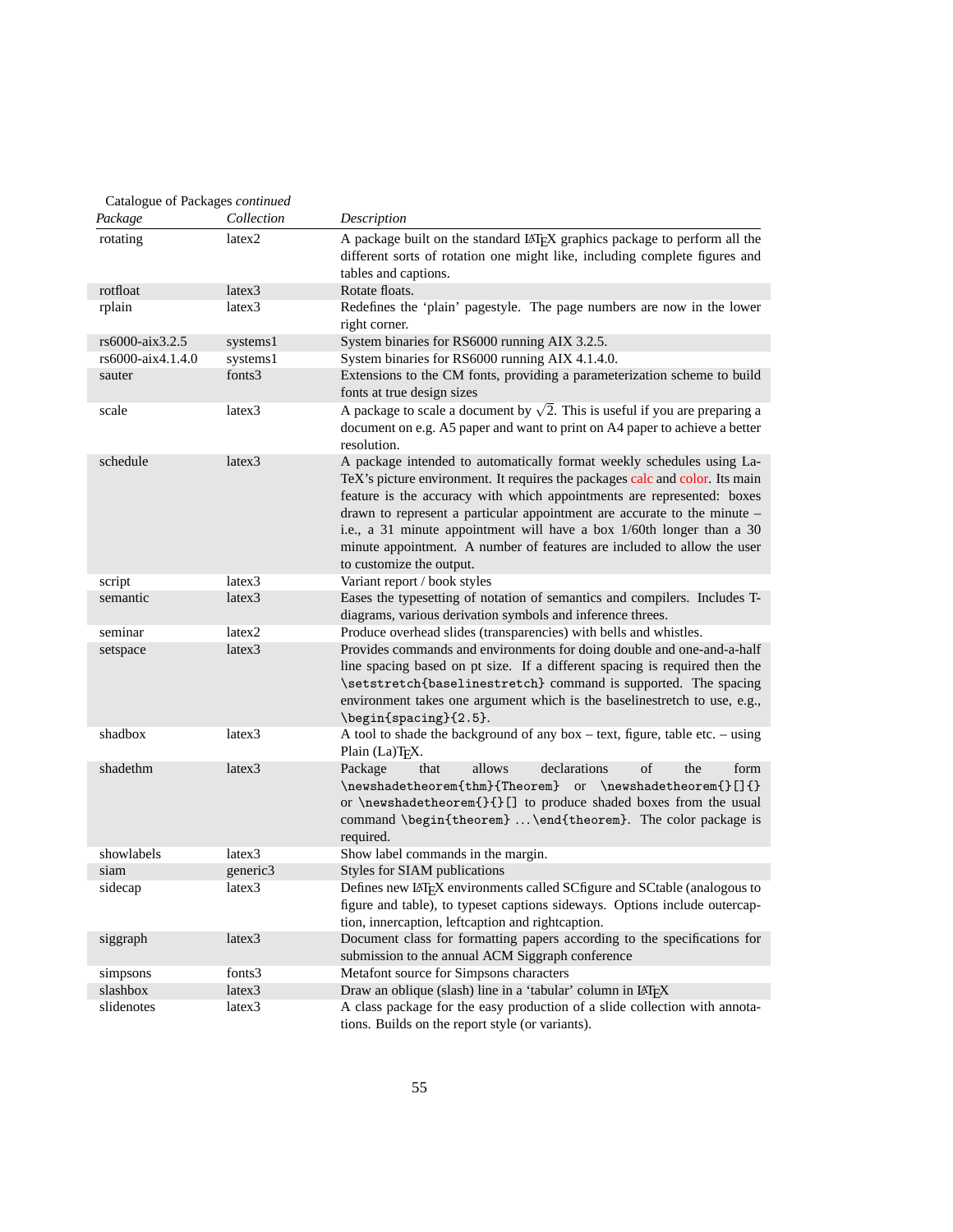<span id="page-55-0"></span>

| Package            | Collection | Description                                                                                                                                                                                                                                                                                                                                                                                                                                                                                                                                                                                                                                                                                                                                                                                         |
|--------------------|------------|-----------------------------------------------------------------------------------------------------------------------------------------------------------------------------------------------------------------------------------------------------------------------------------------------------------------------------------------------------------------------------------------------------------------------------------------------------------------------------------------------------------------------------------------------------------------------------------------------------------------------------------------------------------------------------------------------------------------------------------------------------------------------------------------------------|
| smallcap           | latex3     | Support for all 4 shapes of Small caps in DC1.3 where SC becomes a family,<br>rather than a shape (\scshape is replaced by \scfamily). Thus you can<br>write \bf\scfamily\slshape to get small caps bold slanted.                                                                                                                                                                                                                                                                                                                                                                                                                                                                                                                                                                                   |
| songbook           | latex3     | Package for typesetting song lyrics.                                                                                                                                                                                                                                                                                                                                                                                                                                                                                                                                                                                                                                                                                                                                                                |
| sparc-solaris2.5.1 | systems1   | System binaries for Sun Sparc running Solaris 2.5.1.                                                                                                                                                                                                                                                                                                                                                                                                                                                                                                                                                                                                                                                                                                                                                |
| sparc-solaris2.6   | systems1   | System binaries for Sun Sparc running Solaris 2.6.                                                                                                                                                                                                                                                                                                                                                                                                                                                                                                                                                                                                                                                                                                                                                  |
| sparc-sunos4.1.4   | systems1   | System binaries for Sparc running SunOS 4.1.4.                                                                                                                                                                                                                                                                                                                                                                                                                                                                                                                                                                                                                                                                                                                                                      |
| sprite             | graphics3  | Macros to set bitmaps with TFX                                                                                                                                                                                                                                                                                                                                                                                                                                                                                                                                                                                                                                                                                                                                                                      |
| ssqquote           | latex3     | IATEX package and font definition file to access the 'cmssq' fonts, i.e.<br>Computer Modern Sans Serif Quotation Style. The LATEX package also<br>defines a chapterquotes environment as an example application.                                                                                                                                                                                                                                                                                                                                                                                                                                                                                                                                                                                    |
| startex            | formats3   | A TEX format designed to help students write short reports and essays. It<br>provides the user with a suitable set of commands for such a task. It is also<br>more robust than plain TEX and IATEX.                                                                                                                                                                                                                                                                                                                                                                                                                                                                                                                                                                                                 |
| stmaryrd           | fonts2     | St Mary Road symbols for functional programming.                                                                                                                                                                                                                                                                                                                                                                                                                                                                                                                                                                                                                                                                                                                                                    |
| subeqn             | latex3     | Package for subequation numbering.                                                                                                                                                                                                                                                                                                                                                                                                                                                                                                                                                                                                                                                                                                                                                                  |
| subeqnarray        | latex3     | Equation array with sub numbering.                                                                                                                                                                                                                                                                                                                                                                                                                                                                                                                                                                                                                                                                                                                                                                  |
| subfigure          | latex3     | Figures divided into subfigures.                                                                                                                                                                                                                                                                                                                                                                                                                                                                                                                                                                                                                                                                                                                                                                    |
| supertabular       | latex3     | A multi-page tables package. Generally longtabl is a little easier to use and<br>more flexible.                                                                                                                                                                                                                                                                                                                                                                                                                                                                                                                                                                                                                                                                                                     |
| swift              | latex3     | Miscellaneous macros by Matt Swift.                                                                                                                                                                                                                                                                                                                                                                                                                                                                                                                                                                                                                                                                                                                                                                 |
| tabbing            | latex3     | A package offering a variant of the tabbing environment which allows<br>accented letters.                                                                                                                                                                                                                                                                                                                                                                                                                                                                                                                                                                                                                                                                                                           |
| tap                | plain3     | An advanced, however easy table package.<br>With PostScript allows<br>shaded/coloured tables with diagonal rules. Plain, LaTeX etc.                                                                                                                                                                                                                                                                                                                                                                                                                                                                                                                                                                                                                                                                 |
| taylor             | graphics3  | Diagram macros by Paul Taylor.                                                                                                                                                                                                                                                                                                                                                                                                                                                                                                                                                                                                                                                                                                                                                                      |
| tbe                | plain3     | Examples from Arvind Borde's T <sub>F</sub> X by Example                                                                                                                                                                                                                                                                                                                                                                                                                                                                                                                                                                                                                                                                                                                                            |
| tds                | doc1       | TDS (TEX Directory Structure documentation.                                                                                                                                                                                                                                                                                                                                                                                                                                                                                                                                                                                                                                                                                                                                                         |
| tengwar            | fonts3     | Font for typesetting Tolkien Tengwar script, by Michael Urban                                                                                                                                                                                                                                                                                                                                                                                                                                                                                                                                                                                                                                                                                                                                       |
| tex-ps             | generic3   | T <sub>F</sub> X PostScript.                                                                                                                                                                                                                                                                                                                                                                                                                                                                                                                                                                                                                                                                                                                                                                        |
| tex4ht             | latex2     | Provide a configurable (La)TEX-based authoring system for hypertext.                                                                                                                                                                                                                                                                                                                                                                                                                                                                                                                                                                                                                                                                                                                                |
| texdraw            | graphics3  | Graphical macros, using embedded PostScript.                                                                                                                                                                                                                                                                                                                                                                                                                                                                                                                                                                                                                                                                                                                                                        |
| texip              | formats3   | Macros from TEX in Practice                                                                                                                                                                                                                                                                                                                                                                                                                                                                                                                                                                                                                                                                                                                                                                         |
| texlive            | texlive1   | Basic material for TEX Live.                                                                                                                                                                                                                                                                                                                                                                                                                                                                                                                                                                                                                                                                                                                                                                        |
| texsis             | formats3   | TeXsis is a Plain TEX macro package which provides useful features for<br>typesetting research papers and related documents. For example, it includes<br>support specifically for: Automatic numbering of equations, figures, tables<br>and references; Simplified control of type sizes, line spacing, footnotes,<br>running headlines and footlines, and tables of contents, figures and tables;<br>Specialized document formats for research papers, preprints and "e-prints,"<br>conference proceedings, theses, books, referee reports, letters, and mem-<br>oranda; Simplified means of constructing an index for a book or thesis;<br>Easy to use double column formatting; Specialized environments for lists,<br>theorems and proofs, centered or non-justified text, and listing computer |

completely compatible with Plain TeX.

originally developed for physicists, but others may also find it useful. It is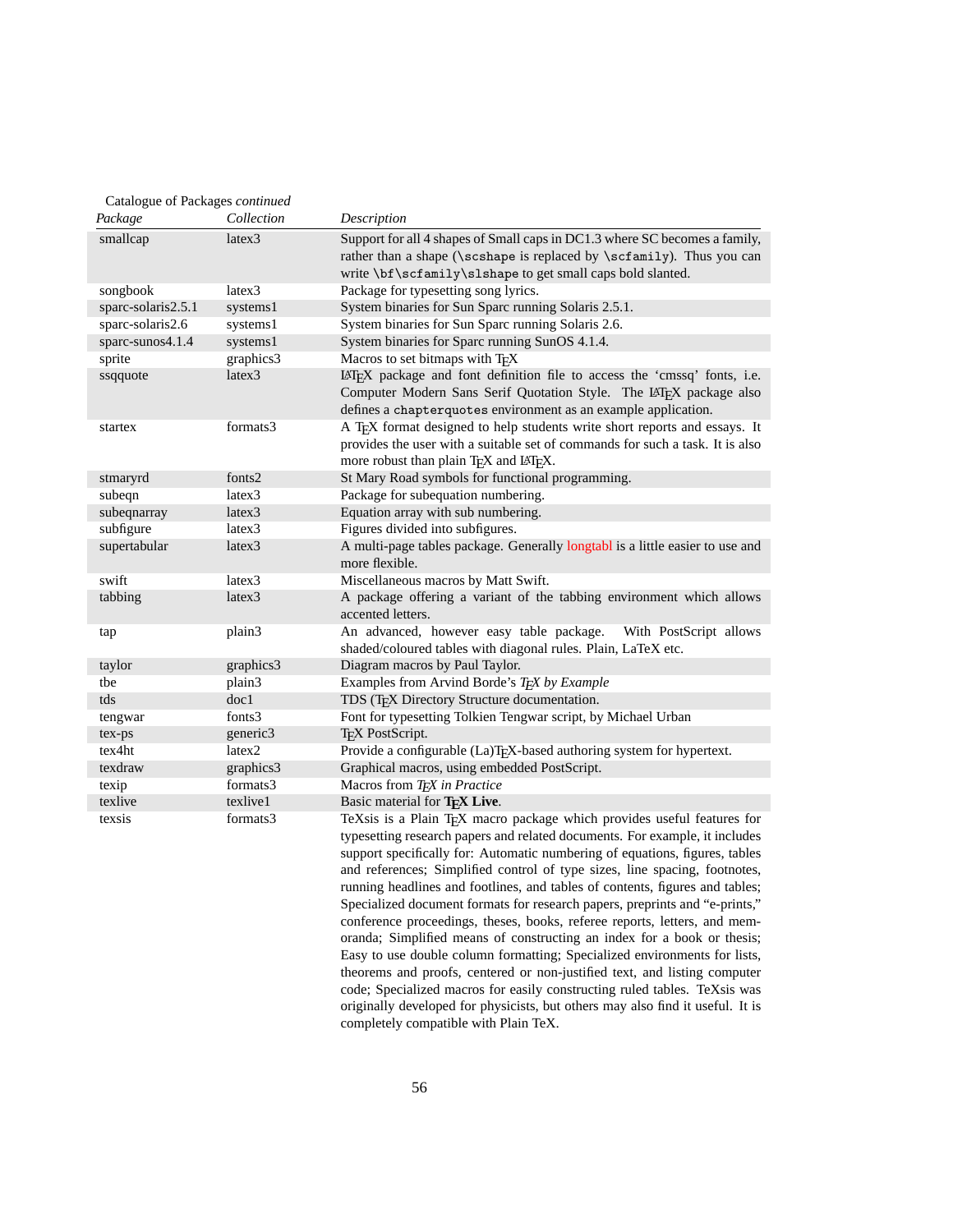| Package   | Collection         | Description                                                                                          |
|-----------|--------------------|------------------------------------------------------------------------------------------------------|
| text1     | formats3           | TFX format from the University of Washington                                                         |
| textcomp  | latex3             | Supports the Text Companion fonts which provide many text symbols (such                              |
|           |                    | as baht, bullet, copyright, musicalnote, onequarter, section, and yen) in the                        |
|           |                    | TS1 encoding.                                                                                        |
| textfit   | latex <sub>3</sub> | Package to support fitting of text to a given width or height by scaling the<br>font                 |
| textmerg  | latex3             | Merge text in T <sub>F</sub> X and LAT <sub>F</sub> X. Useful, for example, in mail merge.           |
| thesis    | latex3             | A class for producing a thesis based on the report class for a more European                         |
|           |                    | and more flexible look. Supports options like noindent, noitemization,                               |
|           |                    | headline, nocenter, crosshair, and chapterbib.                                                       |
| thumb     | latex3             | A package for making running thumb marks in documents.                                               |
| timesht   | latex3             | Package for typesetting time sheets.                                                                 |
| timing    | latex3             | Fonts and macro package for drawing timing diagrams.                                                 |
| tipa      | fonts3             | Fonts and macros for IPA phonetics characters.                                                       |
| titlesec  | latex3             | A package providing a friendly interface to sectioning commands. You can                             |
|           |                    | select among various title styles or change the font of all headings with a                          |
|           |                    | single command. It provides simple one-step page styles, too.                                        |
| tools     | latex2             | Standard LAT <sub>F</sub> X $2\varepsilon$ tools, for extended tabular, verbatim and theorem support |
| tracking  | latex3             | Automatically adjust spaces between symbols in words or phrases to fit                               |
|           |                    | them into a specified length. Any chain of symbols (including spaces) in                             |
|           |                    | the current font may be treated.                                                                     |
| treesvr   | lates3             | Tree macros.                                                                                         |
| treetex   | plain3             | Allows the automatic layout of n-ary trees with arbitrary node sizes in LATEX,                       |
|           |                    | using an external C program to do much of the hard work.                                             |
| tug       | doc3               | T <sub>E</sub> X Users Group information                                                             |
| tugboat   | generic2           | IATEX macros for TUGboat articles.                                                                   |
| type1     | fonts2             | Public domain PostScript Type1 fonts, including the URW fonts distributed<br>with Ghostscript        |
| type1cm   | latex3             | A package that removes the restriction when using scalable versions of                               |
|           |                    | the cm fonts (Type1 Bakoma, or versions from BSR/Y&Y, or True Type                                   |
|           |                    | versions from Kinch, PCTeX etc.) where IATEX restricts the cm fonts to                               |
|           |                    | discrete sizes.                                                                                      |
| typehtml  | latex3             | Typeset HTML (i.e., World Wide Web documents) directly from LATEX. Can                               |
|           |                    | handle almost all of HTML2, and most of the math fragment of the draft                               |
|           |                    | HTML3.                                                                                               |
| uaclasses | latex3             | This package provides a $LATEX2_{\epsilon}$ document class named 'ua-thesis' for                     |
|           |                    | typesetting theses and dissertations in the official format required by the                          |
|           |                    | University of Arizona. Moreover, there is a fully compatible alternative                             |
|           |                    | document class 'my-thesis' for private "nice" copies of the dissertation, and                        |
|           |                    | the respective title pages are available as separate packages to work with                           |
| ucthesis  | lates3             | "any" document class.<br>A modified version of the standard IATEX REPORT style that is accepted for  |
|           |                    | use with University of California PhD dissertations and Masters theses.                              |
| ulsy      | latex3             | Extra mathematical characters                                                                        |
| umlaute   | latex3             | An interface to inputenc for using alternate input encodings                                         |
| umrand    | fonts3             | Package for page frames.                                                                             |
|           |                    |                                                                                                      |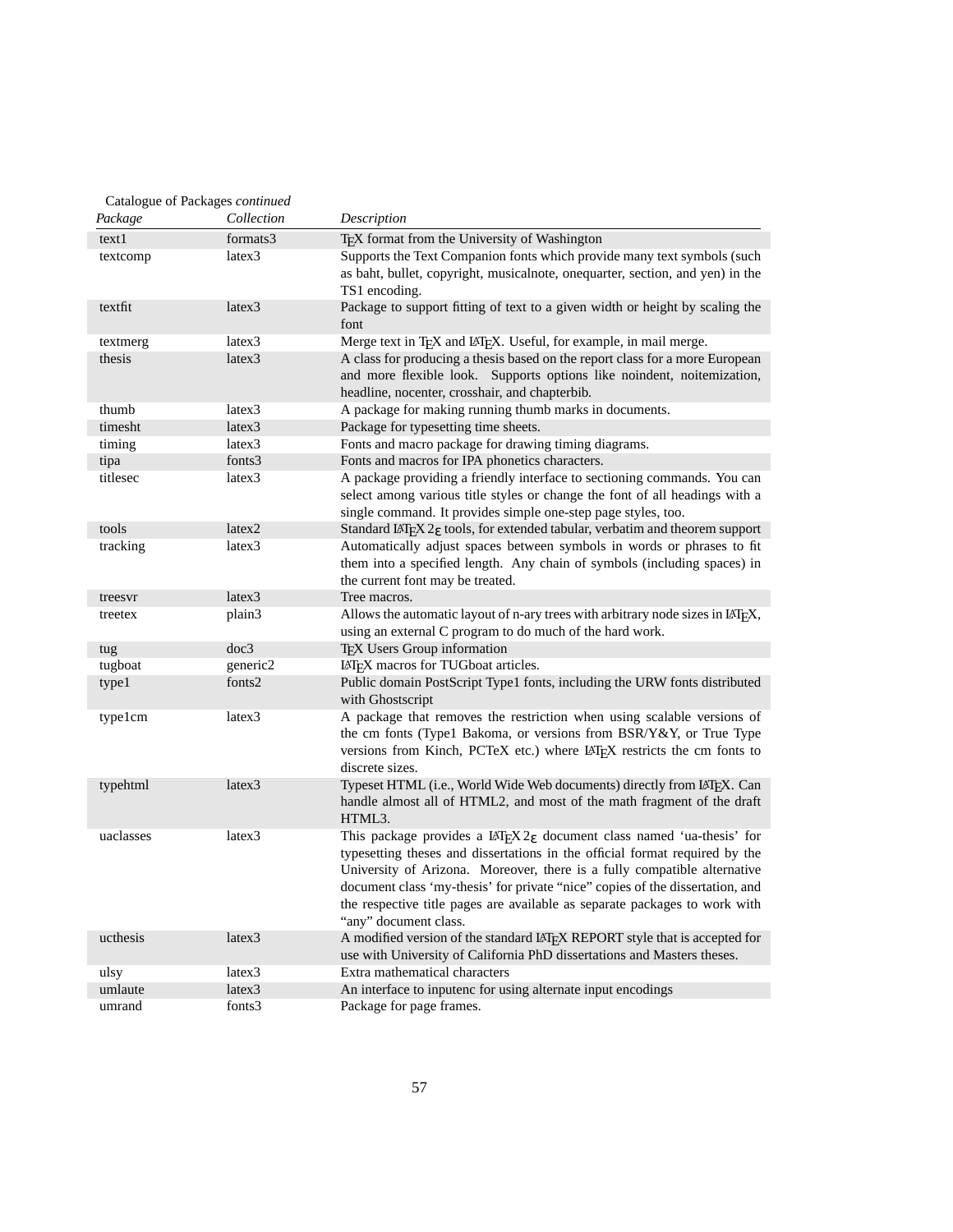|          | Catalogue of Packages continued |                                                                                                                                                                                                                                                                                                                                                                                                                                                                                                                                                                                                                       |  |  |  |
|----------|---------------------------------|-----------------------------------------------------------------------------------------------------------------------------------------------------------------------------------------------------------------------------------------------------------------------------------------------------------------------------------------------------------------------------------------------------------------------------------------------------------------------------------------------------------------------------------------------------------------------------------------------------------------------|--|--|--|
| Package  | Collection                      | Description                                                                                                                                                                                                                                                                                                                                                                                                                                                                                                                                                                                                           |  |  |  |
| underlin | latex3                          | Package for underlining. Be advised that underlining is considered bad style                                                                                                                                                                                                                                                                                                                                                                                                                                                                                                                                          |  |  |  |
|          |                                 | in typesetting. See also ulem which is a specific package for IATEX.                                                                                                                                                                                                                                                                                                                                                                                                                                                                                                                                                  |  |  |  |
| useful   | doc2                            | Useful documentation; various LATEX guides, FAQ, fontname docs, etc.                                                                                                                                                                                                                                                                                                                                                                                                                                                                                                                                                  |  |  |  |
| utthesis | latex3                          | University of Toronto thesis style.                                                                                                                                                                                                                                                                                                                                                                                                                                                                                                                                                                                   |  |  |  |
| uwthesis | latex3                          | University of Washington thesis                                                                                                                                                                                                                                                                                                                                                                                                                                                                                                                                                                                       |  |  |  |
| vdm      | latex3                          | Typesetting VDM schemas                                                                                                                                                                                                                                                                                                                                                                                                                                                                                                                                                                                               |  |  |  |
| vector   | latex3                          | Macros for more convenient representation of vectors in $LATEX2\epsilon$ , both<br>symbolically and as implicit or explicit rows/columns of elements                                                                                                                                                                                                                                                                                                                                                                                                                                                                  |  |  |  |
| vertex   | plain3                          | Styles for economics working papers and journals                                                                                                                                                                                                                                                                                                                                                                                                                                                                                                                                                                      |  |  |  |
| vita     | latex3                          | This class provides necessary macros to prepare your Curriculum Vitae or<br>Resume.                                                                                                                                                                                                                                                                                                                                                                                                                                                                                                                                   |  |  |  |
| yrb      | latex3                          | Verbatim macros via plain TFX                                                                                                                                                                                                                                                                                                                                                                                                                                                                                                                                                                                         |  |  |  |
| vrsion   | latex3                          | Defines a command which produces a version number in the dvi-file when<br>IATEX is run.                                                                                                                                                                                                                                                                                                                                                                                                                                                                                                                               |  |  |  |
| wasy     | fonts3                          | The wasy fonts (Waldis symbol fonts)                                                                                                                                                                                                                                                                                                                                                                                                                                                                                                                                                                                  |  |  |  |
| wasysym  | latex2                          | Makes some additional characters available that come from the wasy fonts<br>(Waldis symbol fonts). These fonts are not automatically included in<br>NFSS2/LAT <sub>F</sub> X 2 <sub><math>\varepsilon</math></sub> since they take up important space and aren't necessary if<br>one makes use of the packages amsfonts or amssymb. Symbols include:<br>join, box, diamond, leadsto, sqsubset, lhd, rhd, apprle, ocircle, invneg,<br>logof, varint, male, female, phone, clock, lightning, pointer, sun, bell,<br>permil, smiley, various electrical symbols, shapes, music notes, circles,<br>signs, astronomy, etc. |  |  |  |
| williams | latex3                          | Miscellaneous macros by Peter Williams.                                                                                                                                                                                                                                                                                                                                                                                                                                                                                                                                                                               |  |  |  |
| win32    | systems1                        | System binaries for Windows 32.                                                                                                                                                                                                                                                                                                                                                                                                                                                                                                                                                                                       |  |  |  |
| wnri     | fonts3                          | METAFONT fonts for Old English, Indic languages in transcription, and<br>American Indian languages.                                                                                                                                                                                                                                                                                                                                                                                                                                                                                                                   |  |  |  |
| wsuipa   | fonts2                          | Washington State University IPA phonetic fonts                                                                                                                                                                                                                                                                                                                                                                                                                                                                                                                                                                        |  |  |  |
| xtcapts  | latex3                          | Defining language-depend text macros                                                                                                                                                                                                                                                                                                                                                                                                                                                                                                                                                                                  |  |  |  |
| xymtex   | latex3                          | Typesetting chemical structures.                                                                                                                                                                                                                                                                                                                                                                                                                                                                                                                                                                                      |  |  |  |
| xypic    | graphics2                       | A package for typesetting a variety of graphs and diagrams with TeX. Xy-<br>pic works with most formats (including LaTeX, AMS-LaTeX, AMS-TeX,<br>and plain TeX), in particular Xy-pic is provided as a IATEX2e 'supported<br>package'.                                                                                                                                                                                                                                                                                                                                                                                |  |  |  |
| yannisgr | fonts3                          | Greek fonts by Yannis Haralambous                                                                                                                                                                                                                                                                                                                                                                                                                                                                                                                                                                                     |  |  |  |
| yfonts   | latex2                          | A LATEX interface to the old-german fonts designed by Yannis Haralambous:<br>Gotisch, Schwabacher, Fraktur and the baroque initials.                                                                                                                                                                                                                                                                                                                                                                                                                                                                                  |  |  |  |
| yhmath   | latex <sub>3</sub>              | Extended maths fonts for LAT <sub>E</sub> X.                                                                                                                                                                                                                                                                                                                                                                                                                                                                                                                                                                          |  |  |  |
| youngtab | latex3                          | A package for typesetting Young-Tableaux mathematical symbols for<br>the representations of groups, providing two macros, \yng(\#1) and<br>\young(\#1) to generate the whole Young-Tableaux.                                                                                                                                                                                                                                                                                                                                                                                                                          |  |  |  |
| yplan98  | latex3                          | Print a vertical-type daily planner (i.e., months along the top, days down-<br>wards), with each 6-month period fitting onto a single A4 (or US letter)<br>sheet.                                                                                                                                                                                                                                                                                                                                                                                                                                                     |  |  |  |
| ytex     | formats3                        | Macro package developed at MIT.                                                                                                                                                                                                                                                                                                                                                                                                                                                                                                                                                                                       |  |  |  |
| zed-csp  | latex3                          | Typesetting Z and CSP format specifications                                                                                                                                                                                                                                                                                                                                                                                                                                                                                                                                                                           |  |  |  |